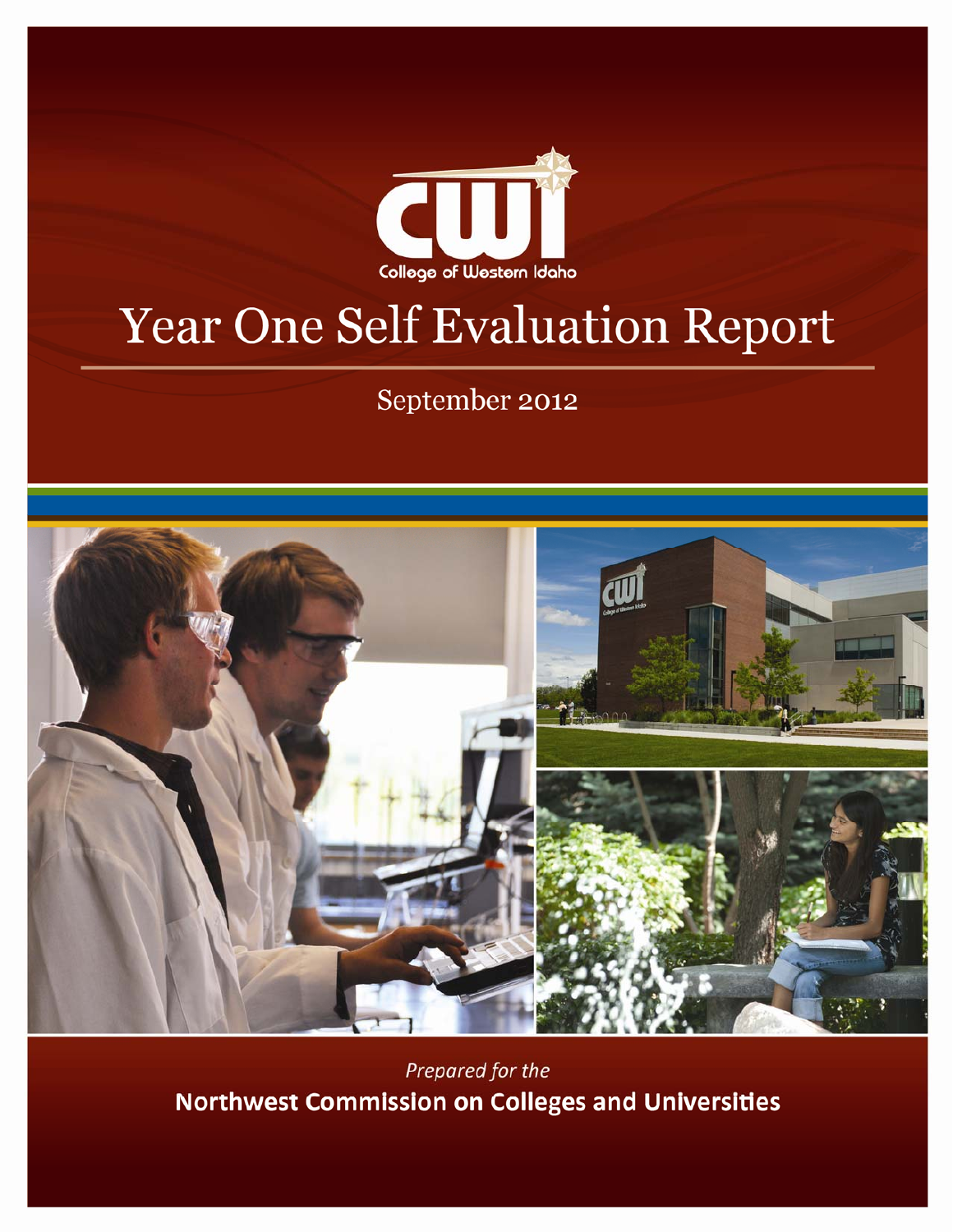

**Year One Self‐Evaluation Report**

**September 11, 2012**

**Prepared for the Northwest Commission on Colleges and Universities**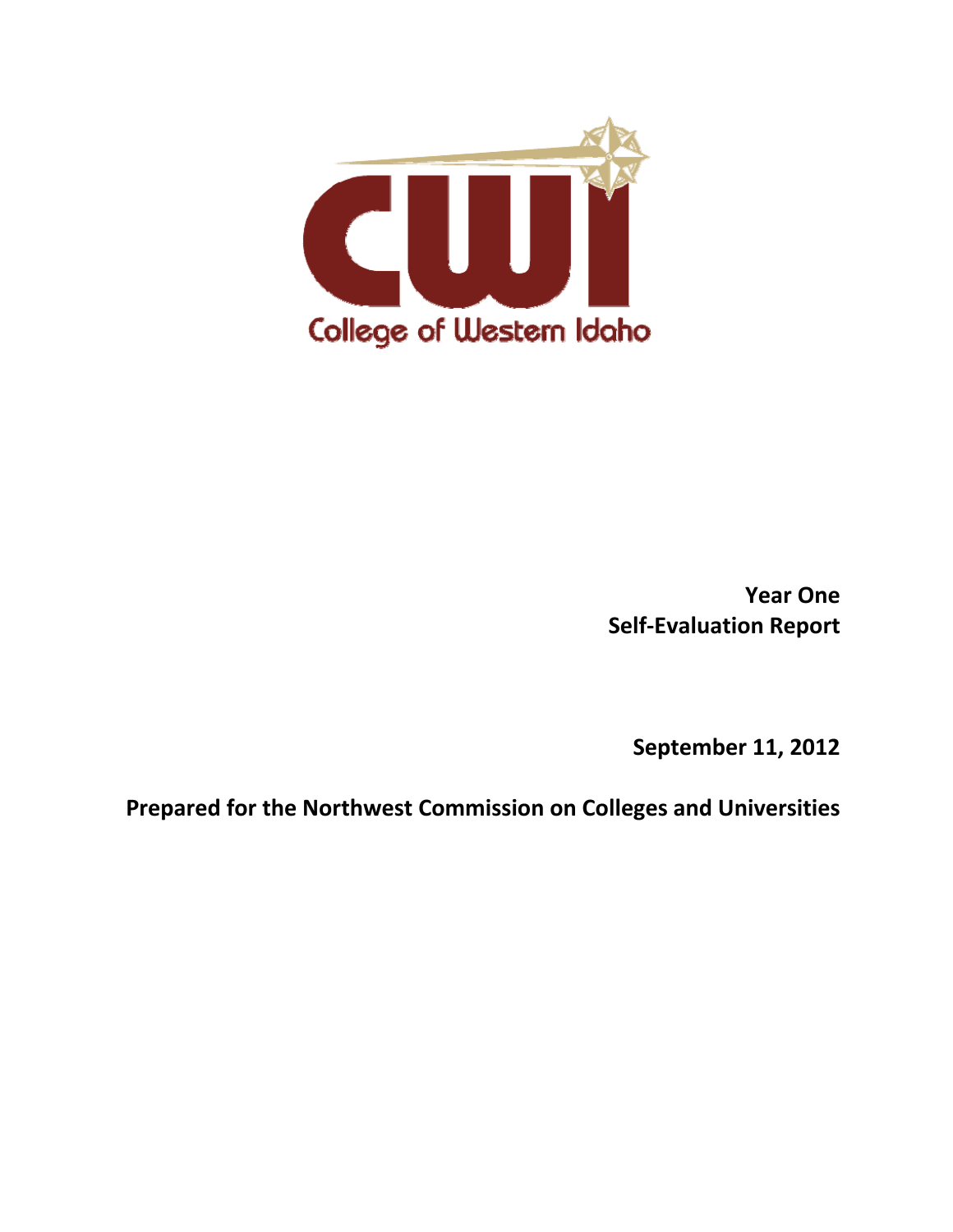# **Table of Contents**

#### **NWCCU YEAR ONE SELF‐EVALUATION REPORT**

# **CHAPTER ONE: MISSION, CORE THEMES AND EXPECTATIONS**

| Articulation of an Acceptable Threshold of Mission Fulfillment  15 |  |
|--------------------------------------------------------------------|--|
|                                                                    |  |
|                                                                    |  |
|                                                                    |  |
|                                                                    |  |
|                                                                    |  |
|                                                                    |  |
|                                                                    |  |
|                                                                    |  |
|                                                                    |  |
|                                                                    |  |
|                                                                    |  |
| Attachment 5: CWI Dormitory Housing Commission Resolution  70      |  |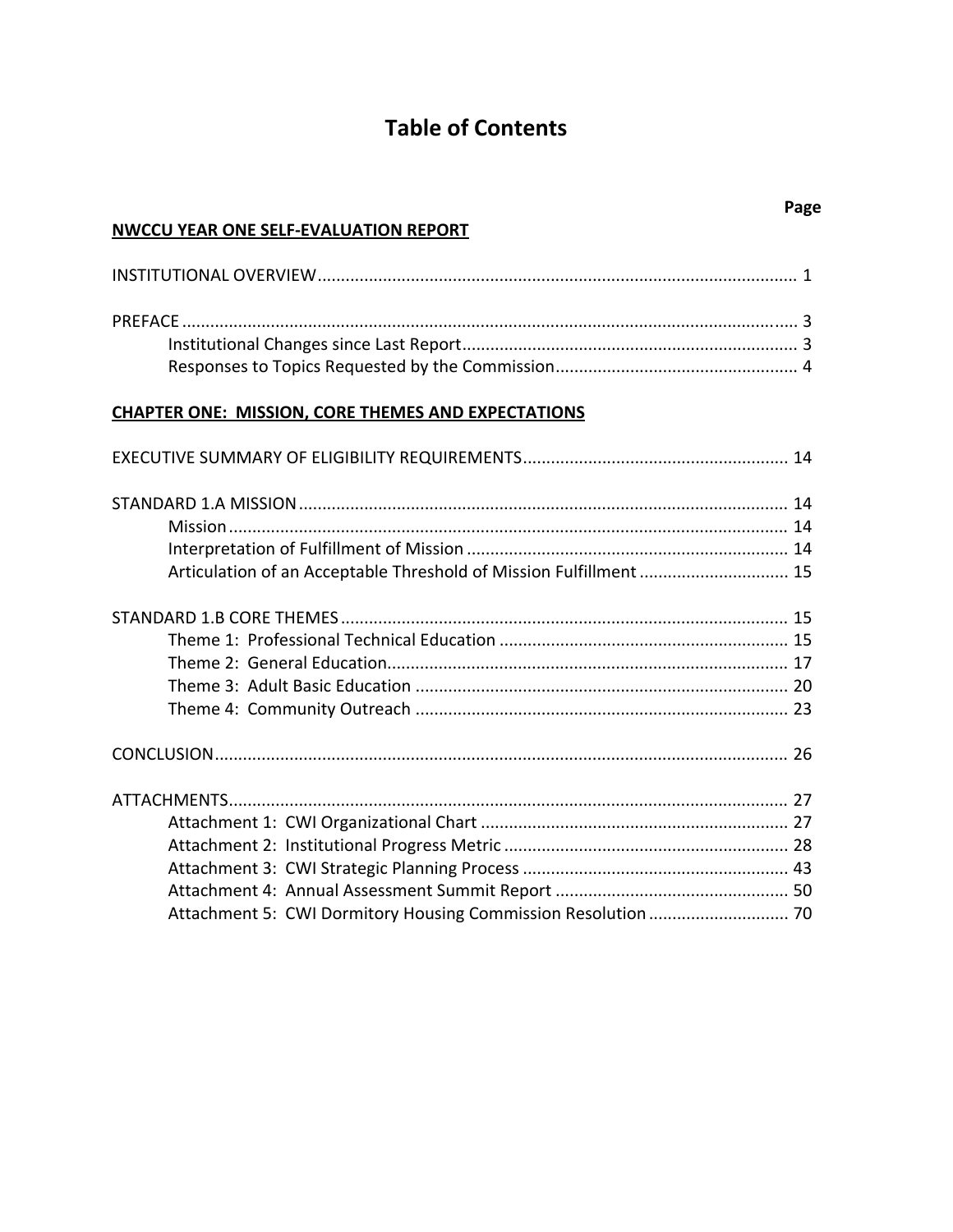# **INSTITUTIONAL OVERVIEW**

The College of Western Idaho (CWI) is a comprehensive community college that provides quality teaching and learning that is affordable and within reach, regardless of time and distance. Prior to the existence of CWI, southwest Idaho lacked a comprehensive community college despite ample population size, community need, and the existence of a number of four‐ year baccalaureate institutions. CWI delivers college credit instruction, certificates and degrees through its memorandum of understanding with the College of Southern Idaho (CSI). CWI faculty and staff are working toward fulfilling the College's goal of self‐accreditation as the school is seeking to reach full accreditation with the Northwest Commission on Colleges and Universities (NWCCU) by 2016.

In January of 2009, general education, workforce training, and community education programs were offered for the first time; more than 1,200 credit students enrolled. In July 2009, CWI program offerings were augmented with the inclusion of professional‐technical programs and adult basic education programs from the Larry Selland College at Boise State University (BSU). Since that time, the College has experienced unprecedented growth, an indication that a quality community college education is in high demand in the Treasure Valley.

#### Credit Programs Enrollment History

| Spring 2009      | 1,208 |
|------------------|-------|
| <b>Fall 2009</b> | 3,618 |
| Spring 2010      | 4,808 |
| <b>Fall 2010</b> | 6,277 |
| Spring 2011      | 7,308 |
| <b>Fall 2011</b> | 8,077 |
| Spring 2012      | 8,375 |

### Non‐Credit Data for 2011:

Adult Basic Education 3,033 Workforce Development 7,017 (includes duplicated headcounts)

In 2009, CWI developed a comprehensive strategic plan, complete with mission and vision statements and four core themes. These are the foundation of CWI's operations.

Mission Statement: The College of Western Idaho is a public, open‐access, and comprehensive community college committed to providing affordable access to quality teaching and learning opportunities to the residents of its service area in western Idaho.

Vision Statement: The College of Western Idaho provides affordable, quality teaching and learning opportunities for all to excel at learning for life.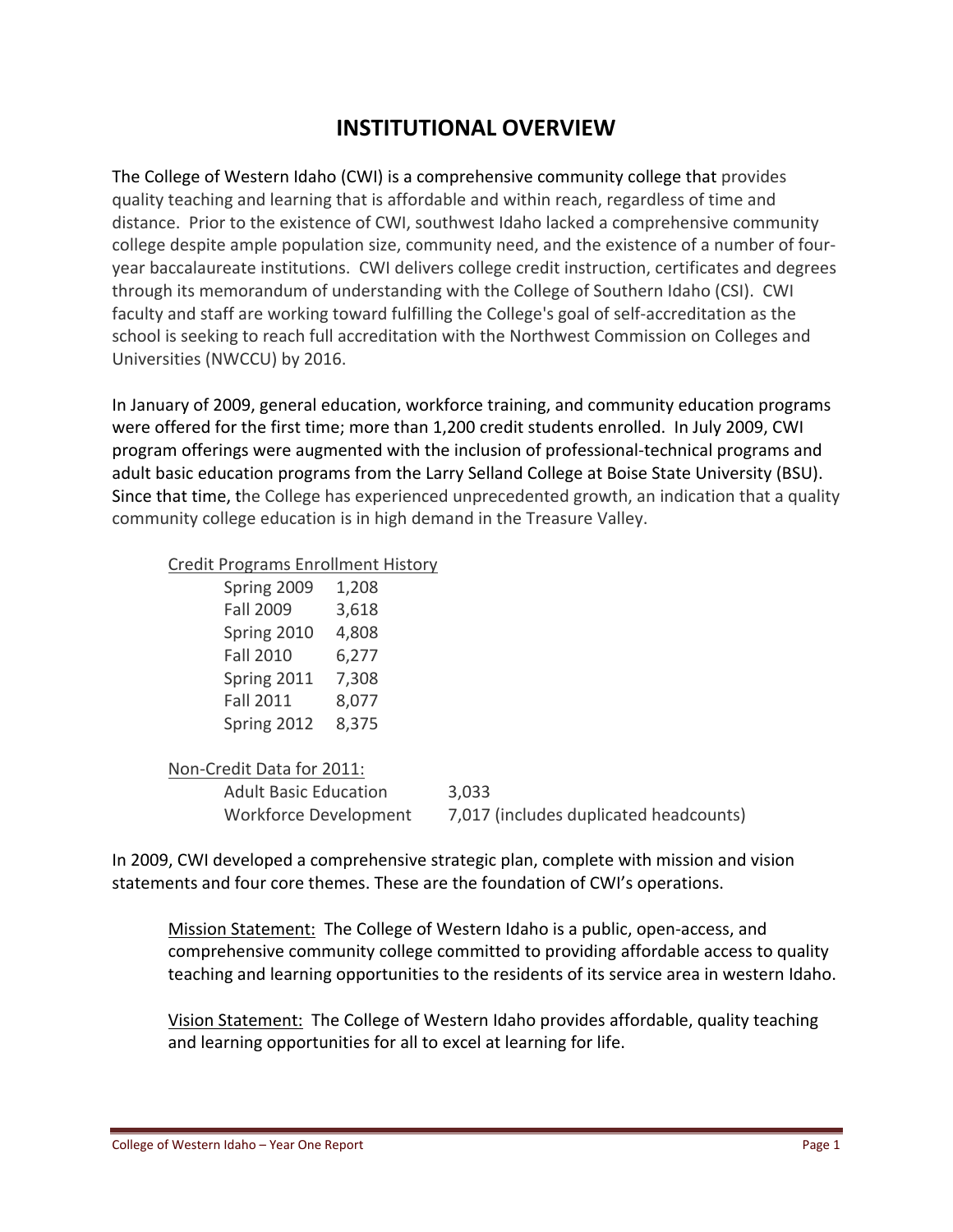## Core Themes: Professional Technical Education, General Education, Basic Skills Education, and Community Outreach.

In order to best serve western Idaho, CWI has worked tirelessly to develop new facilities that can provide its students with the best possible academic opportunities. The College's campaign for expansion includes providing an increase in space for educating, while also strategically aligning itself to reach all areas of our community. One of the exciting new developments at CWI is the addition of the new 176,000 square‐foot Micron Center for Professional Technical Education at the Nampa Campus. The building was completed on schedule to welcome Fall Semester 2012 students.

Other major facilities at the Nampa Campus include the Aspen Classroom Building, Nampa Academic Building, a new multi‐purpose building currently under construction, and the Professional Truck Driving site. CWI also operates programs at the Canyon County Center, Ada County Center in Boise, CWI at Boise State University, Horticulture, CWI at Eagle River and the Oak Park Center in Boise.

In both face-to-face and online classes, the College heavily emphasizes technology. CWI is actively working toward a virtual campus with full degree programs and all student support services available online. CWI was recently approved by NWCCU to offer six majors entirely online. With over fifty credit programs and hundreds of non‐credit courses, students have an abundance of options when it comes to developing career skills, further study at a baccalaureate institution, or personal enrichment.

CWI takes pride in playing a fundamental role in establishing economic stability in the Treasure Valley. CWI continues to partner with local business and industry to help ensure we are producing some of the most sought after students our community has to offer. Whether it is working to maintain the highest standards of quality in the current workforce, or developing highly qualified employees of the future, CWI is committed to being a catalyst for economic growth in the Treasure Valley.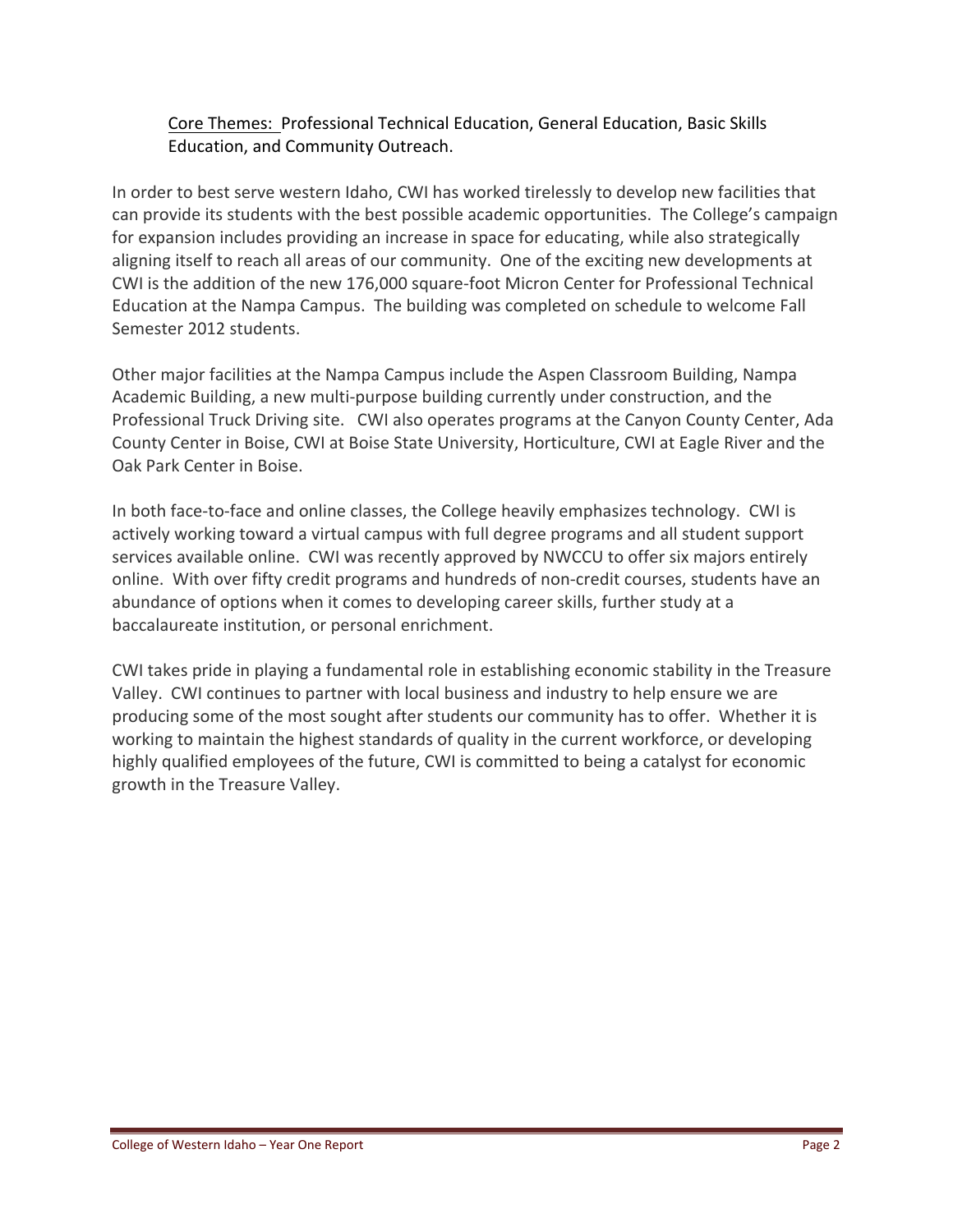# **PREFACE**

## **Institutional Changes since October 2011**

The College of Western Idaho has experienced several major institutional changes since its initial self‐study report was submitted.

Substantive Change Prospectus documents were submitted to, and approved by, NWCCU in 2012 for nine PTE programs, six online degrees, and an AA in Elementary Education.

- The new Micron Center for Professional Technical Education is now open and ready for the fall 2012 semester. The enhanced capacity of this new facility will allow CWI to serve larger numbers of PTE students. The following PTE programs have relocated to this new building:
	- o Auto Body
	- o Automotive Technology
	- o Drafting
	- o Electronics
	- o Heavy Duty Truck Technician
	- o Heavy Equipment Technology
	- o Machine Tool Technology
	- o Powersports/Small Engine Repair
	- o Welding & Metals Fabrication
- CWI will now provide 50% or more of our AA, AS and AAS degrees online. The following online AA degrees were approved:
	- o Criminal Justice
	- o English
	- o Geography
	- o History
	- o Liberal Arts
	- o Political Science
- The CWI Board of Trustees approved leasing the Aspen Classroom Building, located at 6000 Birch Lane in Nampa, Idaho, on March 7, 2011. This new facility will allow CWI to deliver courses leading to an AA degree in Elementary Education in one location, and aligns with the College's mission of providing affordable access to quality teaching and learning opportunities to its constituencies.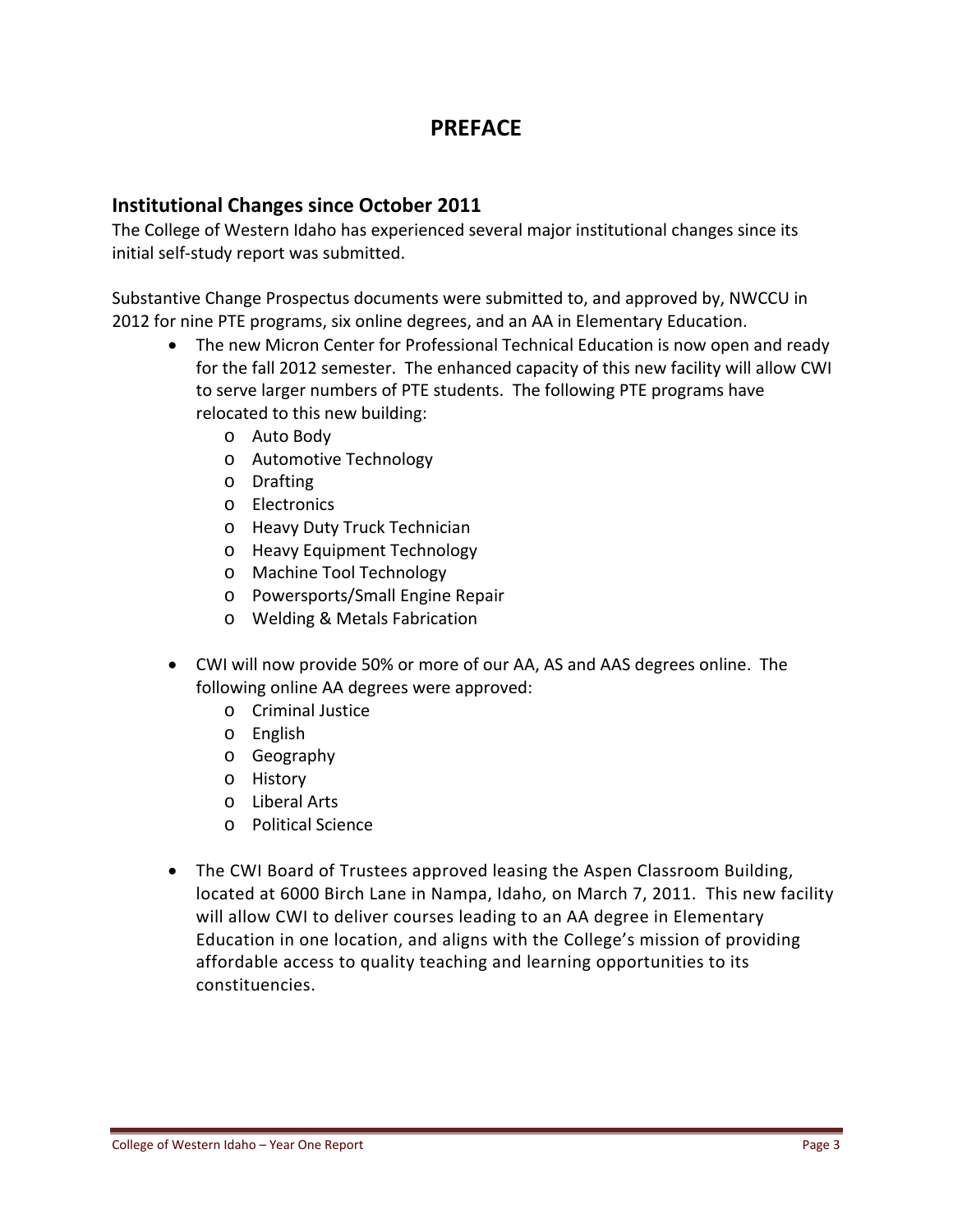CWI was granted permission from the US Department of Education in Spring 2012 to move from the College of Southern Idaho's (its accreditation partner) ERP system to its own Datatel system. This change allows CWI to process student financial aid independently as well as the ability to generate accurate and meaningful reports used in decision making. Given the autonomy to manage its information systems, CWI is incorporating Datatel "dashboards" and ad hoc report writing to give managers more real time data and access to data trends.

In FY 2011, the Idaho Legislature provided a one-time appropriation to CWI in the amount of \$5.0 million to be used for enrollment growth‐related expenses. This is a 58% ongoing budget increase in state support, which is dramatic considering the original state appropriation to CWI was \$5.0 million, which over three years was reduced to approximately \$4.0 million after state budget holdbacks.

CWI will use these funds for information technology, classroom leasing costs (over 3 years), instruction (additional adjunct instructors hired), and similar costs, which are directly related to enrollment growth. The College will gradually absorb the additional multi‐year costs incurred into its regular operating budget over time.

CWI administration continues to explore the organizational structure needed to support the growing staff and student enrollment. During the spring of 2012, a revised organizational structure was put into place that helps the College adapt to the growth it has experienced, and will ensure that CWI continues to provide high quality educational opportunities and services effectively and efficiently to our students and the community **(Attachment 1).**

# **Responses to Topics Previously Required By the Commission**

The College of Western Idaho hosted NWCCU evaluators for its Comprehensive Evaluation Report for Interim Candidacy in October of 2011, which resulted in four commendations and five recommendations.

### **Response to Recommendations**

#### **Recommendation 1:**

While acknowledging that the College of Western Idaho has made progress in developing initial core themes and proposed measures of mission fulfillment, the evaluation committee recommends that the College move aggressively to ensure that CWI's core themes align with clearly articulated and well‐supported institutional priorities, that the core theme measures are meaningful, relevant, and assessable, and that the core theme assessment process is fully integrated with the College's planning and evaluation mechanisms (Standard 1.B.2, 3.B.1, 3.B.3., 4.A.1, 4.A.4 and ER 23).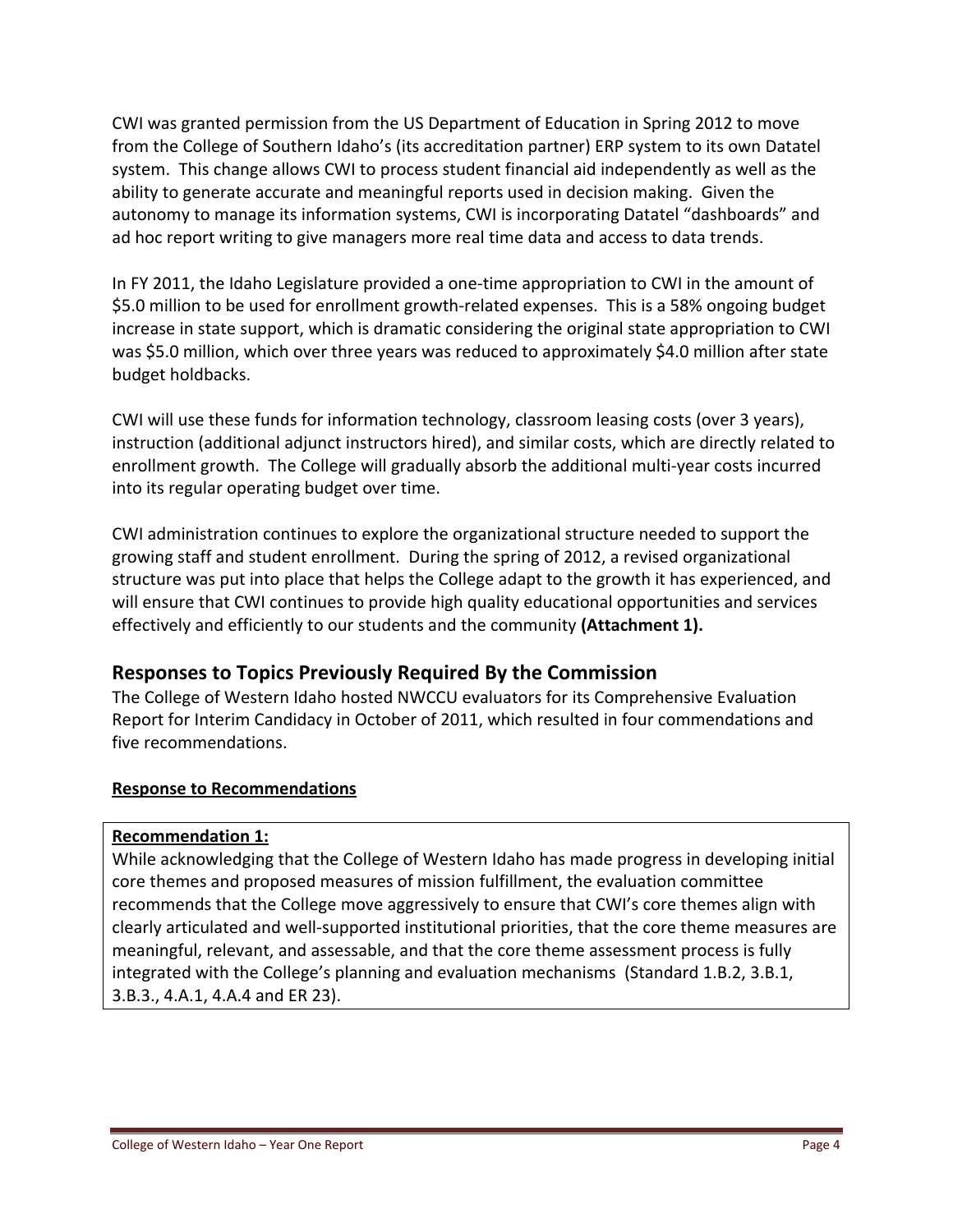The College of Western Idaho recognizes the importance of aligning the core themes with clearly articulated and well supported Institutional Priorities as indicated in Standard 3.B.1; as such, CWI's Core Theme Chair Committee has worked diligently to align core themes with the institutional priorities, mission, and vision. Further, the redesigned core theme objectives all correlate to at least one institutional priority by definition.

Acknowledging the need for improvement of Standard 1.B.2 in identifying meaningful, assessable, and verifiable indicators of achievement and Standard 4.A.1, utilizing the data to evaluate the accomplishment of the core theme objectives, the core theme chairs have led the discussion to update core themes in collaboration with the planning and assessment director and stakeholders from each core theme area to create ownership of the core theme objectives. As shown on the revised Institutional Progress Metric **(Attachment 2),** some indicators have been revised, redefined, and in some cases, created to better reflect meaningful, relevant, and assessable measurements. The indicators were created to accurately depict the College's desire for ongoing improvement and evidence‐based decision making in the best interests of the students, faculty, staff and institution.

Lastly, in compliance with Standard 3.B.3, and 4.A.4, the core theme assessment process has been fully integrated with the College's planning and evaluation mechanisms. This attempt at "closing the loop" can be seen in the revised strategic planning process **(Attachment 3),** and specifically in the Annual Assessment Summit **(Attachment 4),** which ends and starts the yearly process. Appropriately defined analyzed data are presented at the Summit and used to evaluate accomplishment of core theme objectives.

Key representatives meant to represent all stakeholders of the College evaluate holistically the alignment, correlation, and integration of programs and services with respect to accomplish‐ ment of core theme objectives as they relate to the Institutional Priorities. The results of the Summit are reported back to the entire institution on the College's employee and student myCWI, announced in the weekly newsletter, and is posted publicly on the CWI website: http://cwidaho.cc/info/planning-statistics-and-reports.

### **Recommendation #2**

In order to build on progress already made in initial institutional planning, the evaluation committee recommends the College establish an ongoing, systematic, and comprehensive cycle of integrated planning, resource allocation, and evaluation that leads to mission fulfillment as defined by CWI's core themes. Achieving this goal will require a robust system for the collection and analysis of appropriately defined data, as well mechanisms for meaningful input from faculty and staff (Standard 2.A.1, 3.A.1, 3.A.2, 3.A.3 and ER 23).

The College of Western Idaho is committed to engaging in ongoing, purposeful, systematic, integrated and comprehensive planning that leads to fulfillment of its mission (Standard 3.A.1). As such, a cyclical strategic planning process has been created to move the College toward a commonly accepted set of goals, objectives, and performance indicators that are the basis for evaluation of effectiveness and accountability to both internal and external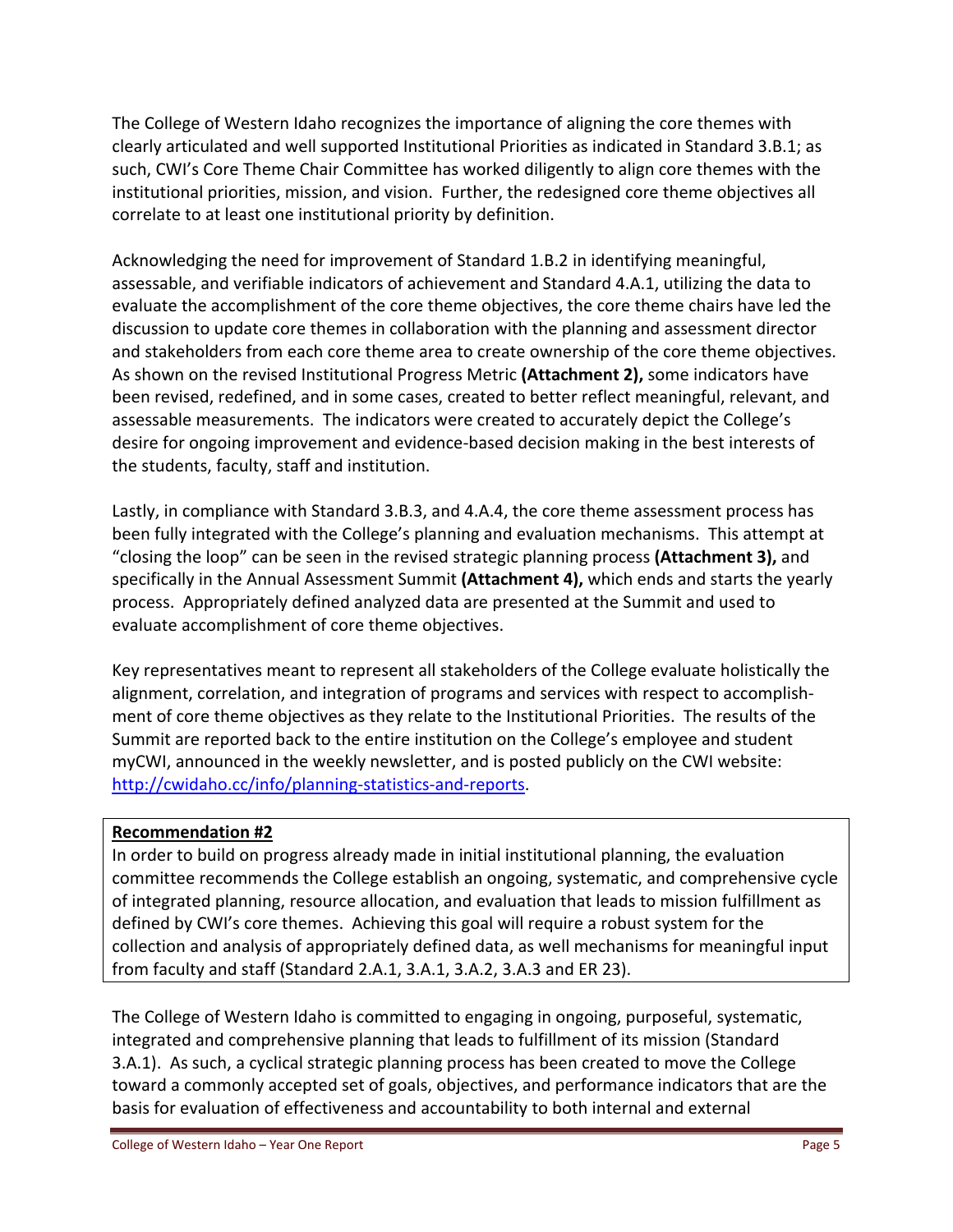constituencies. The strategic planning process, which begins and ends in April each year, provides an opportunity for the faculty and staff to be more thoughtful about desired outcomes of the work they do (Standard 3.A.2). This is accomplished by planning goals, prioritizing them, developing baseline measures, setting targets, and establishing benchmarks by which judgments of progress can be made.

CWI has created a comprehensive cycle of integrated planning, resource allocation and evaluation. The planning and assessment office offers guidance to integrate core theme assessments with planning and evaluation mechanisms. The new planning cycle includes budget considerations, core theme evaluation, and assessments.

The first step in the strategic planning process is the Annual Assessment Summit held in late spring each year. The Summit is meant to be a learning event attended by invited staff and faculty to kick off the strategic planning session for the upcoming fiscal year. The purpose of the summit is for members of the college community to report on goals and accomplishments achieved in the current fiscal year (Standard 2.A.1, ER 23). Presenters describe ways in which the collected evidence was and will be used in the coming year to improve student learning and the quality of CWI services. Please refer to CWI's 2014 Annual Assessment Summit Report (**Attachment 4**). The results of the Summit are used as a guideline for faculty and staff to develop individual and unit objectives that align with core themes and institutional priorities as set forth in the Strategic Plan.

Another improvement at CWI has been the transition from the College of Southern Idaho's ERP system to a College of Western Idaho's ERP, Datatel, to include many student service functions such as admissions, registration, awarding of financial aid, etc. Effective April 15, students registered through the CWI's Datatel system, MyCWI, instead of through the College of Southern Idaho system. Controlling its own data allows CWI to collect, analyze, and provide valid and reliable reporting in a meaningful format within a realistic timeline (Standard 3.A.3). Further, the College is in the process of implementing dashboards in two phases. First is the stock dashboards bundled with Datatel, and the second phase will be to develop custom dashboards to more accurately reflect identified assessments through the strategic planning process.

### **Recommendation #3:**

The evaluation committee recommends that the College of Western Idaho develop and implement plans to appoint full-time faculty and staff sufficient in numbers to accomplish the institution's educational goals (Standard 2.B.1, 2.B.4, 2.B.5, and ER 10).

CWI's Human Resource Department has taken steps to increase the effectiveness, efficiency, and market competitiveness of its staffing and compensation functions to help ensure that the College selects and retains qualified and high performing employees.

In addressing Standard 2.B.1, the College has received Board of Trustee approval to hire 57.5 additional employees, 43.5 of which are dedicated to students; has hired a HR Generalist to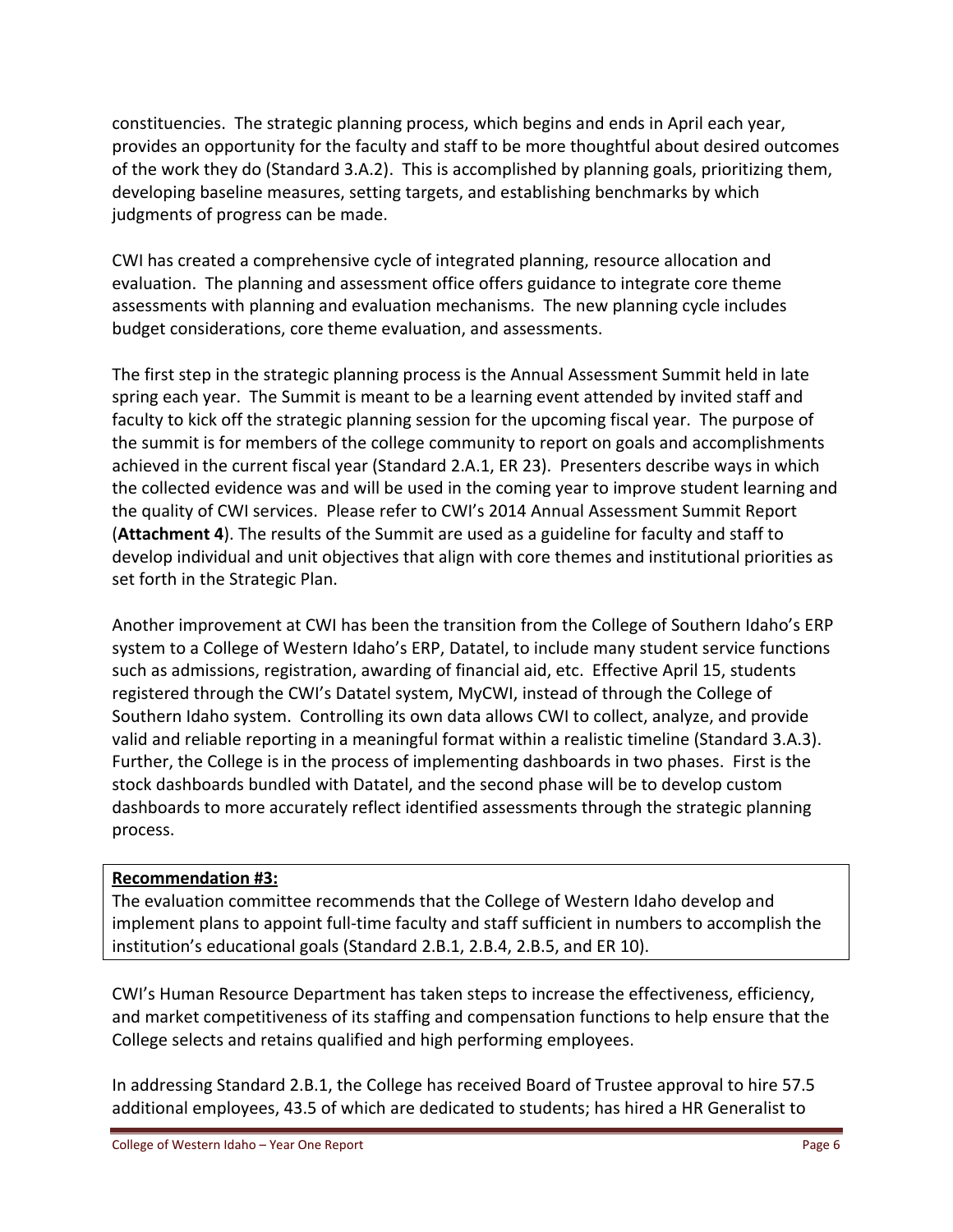focus on staffing and diversity for the College (May 2012); will be hiring an HR Generalist to focus on staffing and succession planning (September 2012); has analyzed position descriptions to ensure that staff are classified and compensated at levels for appropriate internal and equity (June 2012); attends and hosts job fairs as needed; and will conduct a total compensation survey of community colleges and other organizations with which it competes for labor, to recommend salary ranges to the Board (Fall 2012) for ranges effective FY 2014.

To better address Standard 2.B.4 and ER 10 regarding sufficient faculty presence, the College has implemented a 12-month, full-time Assistant Dean model in Instruction to ensure complete and consistent administrative leadership, and continuously posts and reviews resumes for adjunct faculty roles to ensure a filled pipeline of qualified instructors. The College is working to actively address Standard 2.B.5 through implementation of the faculty rank and promotion process, which has defined the roles of four separate ranks of faculty and resulted in 44 promotions to Assistant Professor in Spring 2012.

#### **Recommendation #4:**

While the College of Western Idaho has made admirable progress toward acquisition of library materials and enhancing the library's virtual presence, the evaluators did not find evidence of sufficient library infrastructure, staffing, or holdings to achieve the learning outcomes of CWI's rapidly expanding academic programs. Accordingly, the evaluation committee recommends immediate action to increase library services, staffing, and materials to adequately support programs at all campus locations (Standard 2.E.1 and ER13).

#### Improvements to Library Services in 2011‐2012

The College of Western Idaho Library launched OCLC's Worldshare Management Services and WorldCat Local catalog on June 1, 2012. Worldshare Management Services enables the Library to streamline staff processes and improve efficiency. WorldCat Local combines library holdings and a majority of online databases into a single search interface, improving the ability of users to find and access materials from CWI and other institutions. The system also makes it easier for patrons to place holds and interlibrary loan requests. WorldCat Local is already in use at Boise State University and the University of Idaho, a circumstance that will assist students who transfer to four‐year programs at those institutions. The Library has additionally launched OCLC's EZProxy software to make off‐campus authentication easier by allowing users to create their own passwords for library services.

The Library has been allocated 5,086 square feet in a new building currently under construction at the Nampa Campus, for a net space increase of approximately 2,000 square feet. The new library will replace the current facility and include additional study spaces, group study rooms, a quiet study room, increased staff space, a library instruction classroom, and up to thirty additional computers. The Library continues to seek space at other campus locations. To improve access for CWI students residing outside of Nampa, the Library began rolling out a book mailing service in Fall 2012.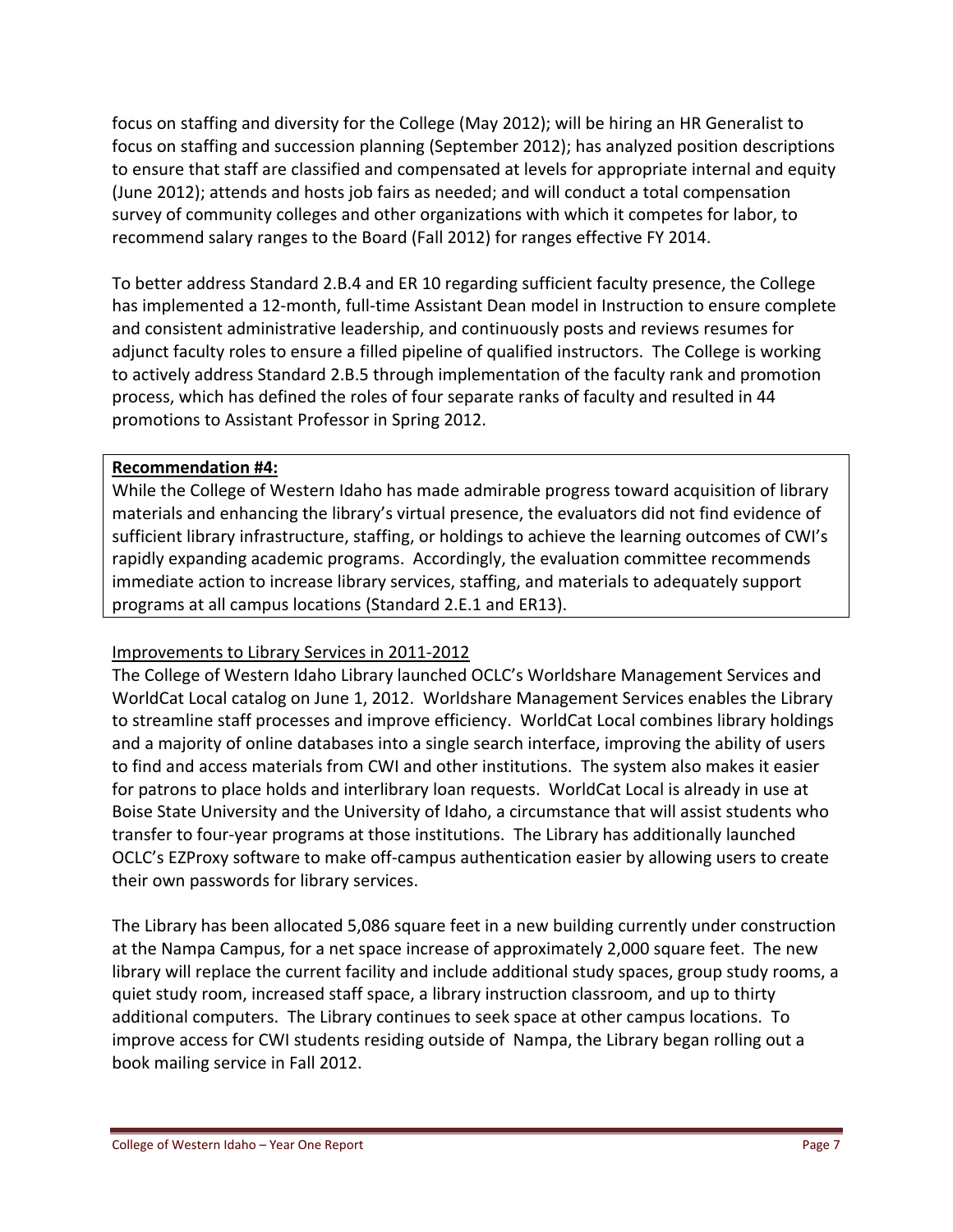Library staff provided research workshops for 40 classes in 2011‐12, an increase of 30% from the previous year, and showed a substantial increase between Fall 2011 (9 sessions) and Spring 2012 (31 sessions). The Library began collecting reference statistics in late October 2011 and logged a sample of 458 transactions in 2011‐12. The majority, or 53%, were questions about library resource access and use. To expand the Library's reach and improve reference services, the Library launched QuestionPoint's 24/7 online chat service in late fall 2011 and responded to an average of 40 questions per month (157 total) in Spring 2012. The physical Library logged 19,040 visits in Fall 2011 and 22,756 visits in Spring 2012. The Library also launched LibGuides in Fall 2011 and has created 25 research guides to date to provide expanded support for focused disciplines and courses.

The Library Advisory Committee, comprised of students, staff, faculty, and a community member, began meeting quarterly to provide feedback and guidance on the creation of library services, activities, policies, and procedures.

### Improvements to Library Staffing in 2011‐12

CWI welcomed its second professional librarian in July 2012, bringing the permanent full‐time staff to two librarians and one paraprofessional. The new librarian holds an MLIS from McGill University and specializes in instruction and outreach. She will focus the majority of her time on building awareness of library resources and services across all campus locations, providing instruction for individuals and groups, and increasing the integration of information literacy instruction into the college curriculum.

The Library has additionally posted and begun accepting applications for a third professional librarian position specializing in electronic resources.

### Improvements to Library Materials in 2011‐12

A Request for Proposals to expand the library collection was announced in December 2011 and completed in February 2012. CWI contracted with Baker & Taylor to provide approximately \$280,000 in materials to CWI Library over the next two years. Since July 1, 2011, the Library has more than doubled the physical collection, adding 3,689 physical items and increasing catalog holdings from 2,878 to 6,567 as of May 31, 2012. With the switch to WorldCat Local and the new inclusion of ebooks, CWI Library's total catalog has increased eight‐fold and now boasts over 34,000 items.

The Library places a high priority on requests for physical materials, purchasing all requests within 1 business day and using 2-day shipping wherever possible to speed availability. The Library purchased more than 240 items on request during the 2011‐12 academic year. During Fall 2012 semester, the Library plans to add approximately 60,000 ebooks to its catalog on a pay‐per‐view basis from Ebook Library. CWI students, staff, and faculty will be able to seamlessly access and download these books through the Library's catalog.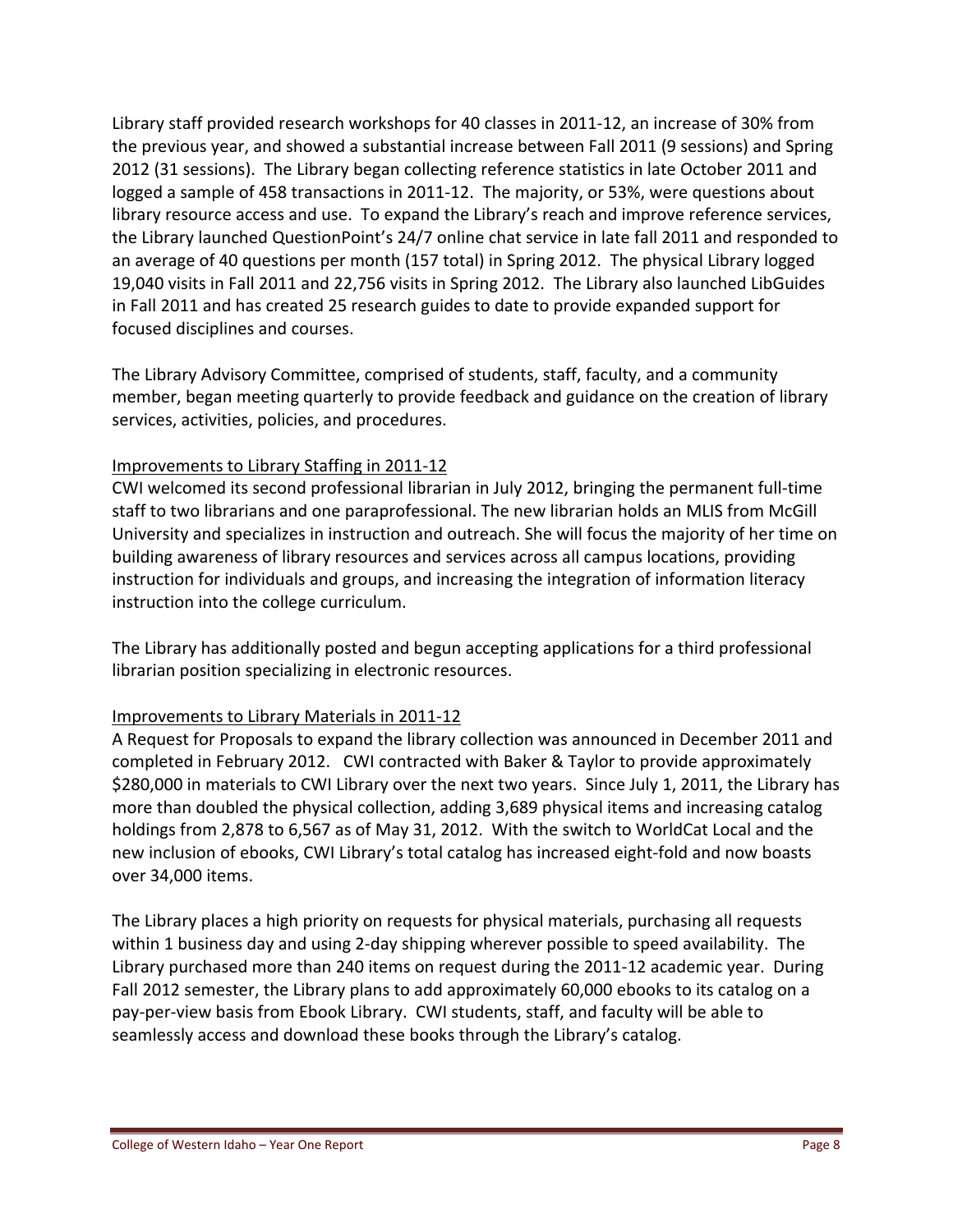On June 1, 2012, CWI Library separated its online resources from the College of Southern Idaho Library, establishing independent subscriptions to a dozen databases previously provided by CSI Library, including CQ Researcher, Films on Demand, Communication and Mass Media Complete, and CINAHL. The Library is in the process of adding new databases to its collection, including JSTOR and ARTstor.

#### **Recommendation #5:**

While the College of Western Idaho has met the demands of rapid growth, program acquisition and development, policy and governance development, and financial planning to date in a remarkable fashion, the evaluation committee recommends that the College should move promptly to develop and adopt a realistic plan for long‐range sustainability that will address enrollment management, staff retention and development, fiscal stability, and support services that will enhance student progression and completion (Standard 5.B and ER 24).

CWI acknowledges the importance of developing and adopting a realistic plan for long‐range sustainability that will address enrollment management, staff retention and development, fiscal stability, and support services that will enhance student progression and completion (Standard 5.B and ER 24). Understanding that this is an evolving exercise, planning and changes have already been implemented in some cases while they have just begun in other areas. It is the College's intent to develop a realistic plan for long range sustainability as part of the 2013 strategic plan. Steps have been initiated to address enrollment management, staff retention and development, fiscal stability and student progression.

#### **Enrollment Management**

First, discussions centered on enrollment management with regard to physical space have taken place. In an effort to sustain College resources, the College administration is exploring the concept of consolidating classroom space, with an interim goal of four major sites and three locations. CWI proposed to the Governor a resolution declaring the need for a Dormitory Housing Commission relating to the possibility of a new student union building at the Nampa campus which will house classrooms, library, and other related functions **(Attachment 5)**. Additionally, the Trustees and College administration are researching the possibility of a building for the health‐related programs.

### **Staff Retention and Development**

Second, CWI has implemented a number of initiatives that will impact faculty and staff retention and professional development.

- 1. The College's Human Resource Office has identified three key performance indicators for the next fiscal year that address retention and professional development.
	- Increase overall favorable response in annual employee survey by 5% each year. Actions to begin attaining this metric involve: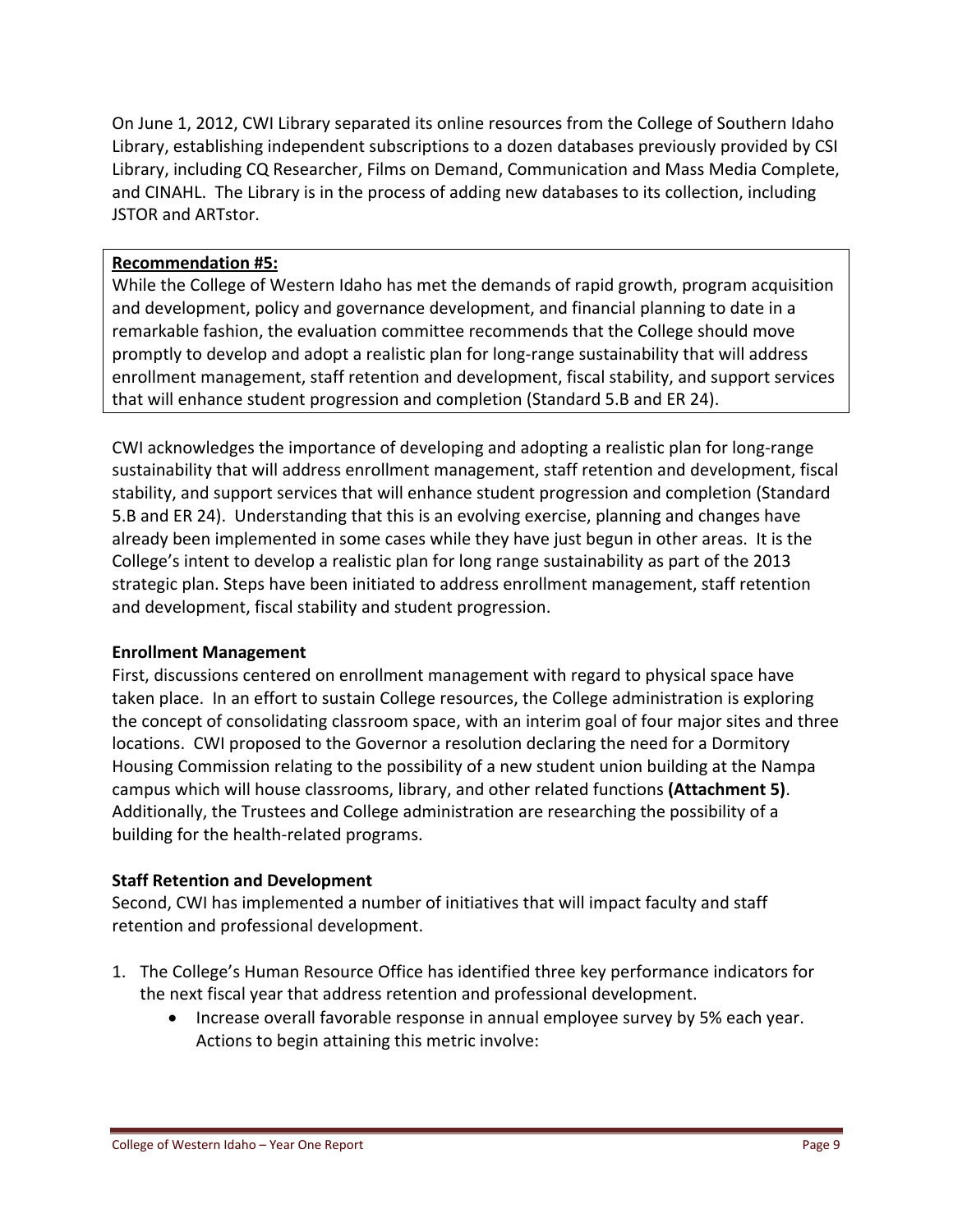- o Including results in strategic planning session,
- o Asking HR Advisory Committee to review and recommend actions to College Council and then President's Cabinet,
- o President's Cabinet selection of "campus culture" as an area of leadership focus,
- o Implementation of quarterly Campus Forums Q&A sessions with President's Cabinet at multiple locations, and
- o Implementation of a job evaluation system/wage increases/external total comp labor market survey.
- Retention of high performers unwanted turnover <3%.
- Each employee receives at least 24 hours of professional development each year.
- 2. The Human Resource Office has incorporated a program called "Take 10 & Pass it On." This program begins with the President's Cabinet reviewing one leadership discussion topic per week, and then starts the chain of training at cascading meetings through all managers. Topics to date include: Employee Recognition, Delivering Tough Messages, At‐will Employment, FLSA Guidelines, Posting Jobs, Online Application Process, Screening Applications/Resumes, Effective Interviewing, Onboarding the New Employees, Employment Verifications & References, Importance of Documentation, Our Performance Management Process, Annual Online Training, and Exit Interviews.
- 3. CWI has implemented a faculty rank and promotion process that provides resources and professional enrichment opportunities designed to assist faculty to perform at a level consistent with the values and needs of the educational institution.
- 4. CWI's Human Resource office has added one FTE designated to assist in training for all staff and faculty.

### **Fiscal Stability**

Next, in response to fiscal stability, the Trustees of the College of Western Idaho are committed to ensuring financial stability within the College as evidenced by creating a financial and budget advisory group, referred to as the Finance Committee. The primary responsibility of this committee is to review college‐wide financial reports and investments, and provide professional analysis to the Vice President for Finance and Administration (VPFA) and Trustees, as needed. This committee is made up of one Trustee (who chairs the Committee), three community members with finance‐related backgrounds (banking, public accounting/audit, and investments), and the CWI VPFA, Controller and Budget Director.

In addition, as standard practice, the Vice President of Finance and Administration, Budget Director and Controller review budgets each month, and each quarter the VPFA and Budget Director review revenue and expenditure budgets with appropriate college budget officers. The VPFA takes findings and recommended courses of action to the President's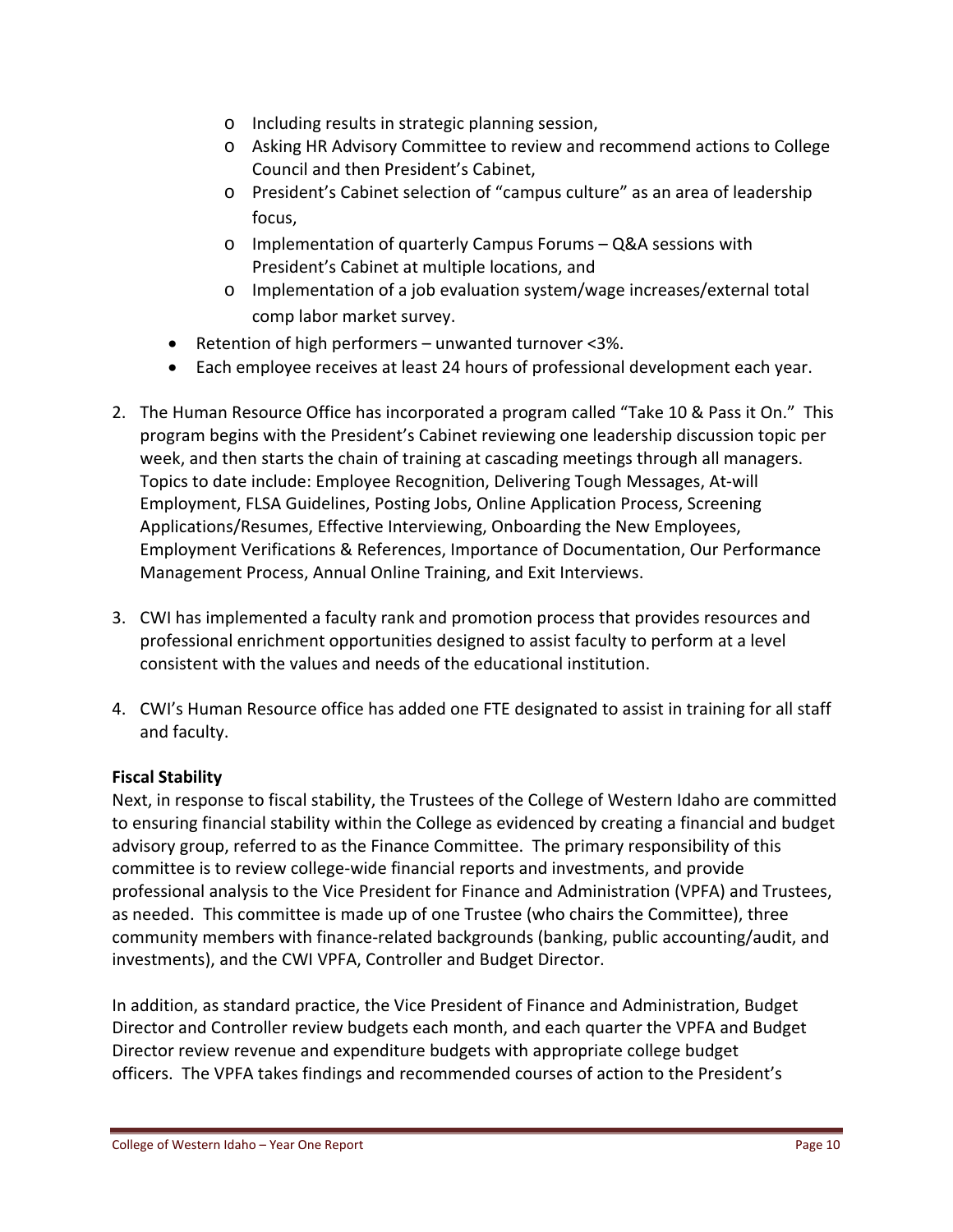Cabinet. The CWI Finance Committee reviews quarterly financial statements from all revenue‐ generating organizations within the College to ensure stable fiscal operations. The Finance Committee also provides periodic reports and recommendations to the Trustees on a variety of topics. CWI prides itself as a young institution that is currently without long‐term debt.

Like many higher education institutions, CWI has endured funding cuts from state appropriations for the past several years. However, in fiscal year 2011, the Idaho Legislature provided a one‐time appropriation of \$5.0 million to CWI as an 'equity adjustment' payment, designed to assist with the college's rapid growth. These funds were, and are, being used to fund specific infrastructure and facility needs.

In FY 2012, CWI received \$4,247,100 from the state of Idaho for General Education programs and \$6,289,700 for Professional Technical Education programs.

In Fiscal Year 2013, CWI did receive an increase in funding from the state, as follows:

- CWI received a total of \$6,728,400 from the state of Idaho in General Education ongoing funds, which included:
	- o \$73,300 miscellaneous personnel benefit and operating increases
	- o \$560,200 enrollment increases based upon FY 2011 actual enrollment
	- o \$847,800 occupancy costs to buildings.
	- o \$1,000,000 equity adjustment, not tied to enrollment
- CWI received \$6,596,600 (ongoing) for Professional Technical Education programs.

Also in FY 2013, CWI expects to receive \$5,834,800 in local property tax revenue from Canyon and Ada counties.

The FY2013 funds had not previously been provided by the state and were recommended by the Governor in his Executive Budget and approved by the Legislature. Recognition by the Governor and Legislature that CWI is significantly underfunded is a testament to the value CWI provides to the Treasure Valley. Student fees still support a large percentage of CWI's budget; therefore, the College actively seeks ways to be more self‐supporting, including the creation of a strategic reserve fee and facility reserve fee, both having been approved by the Board of Trustees. Additionally, the College has identified funds to be used for deferred maintenance at all college facilities.

The College of Western Idaho Foundation, an official 501(c)(3) organization, is conducting a fund-raising campaign for the new Micron Center facility and programs. The goal is \$4.0 million. Through August 24, 2012, the Foundation has received gifts or pledges totaling \$3.7 million. Based upon the campaign's success and additional opportunities for recognition within the facility, the Foundation will pursue a stretch goal of achieving \$4.5 million. The remaining balance of \$800,000 will be addressed by continuing the campaign until this goal is achieved.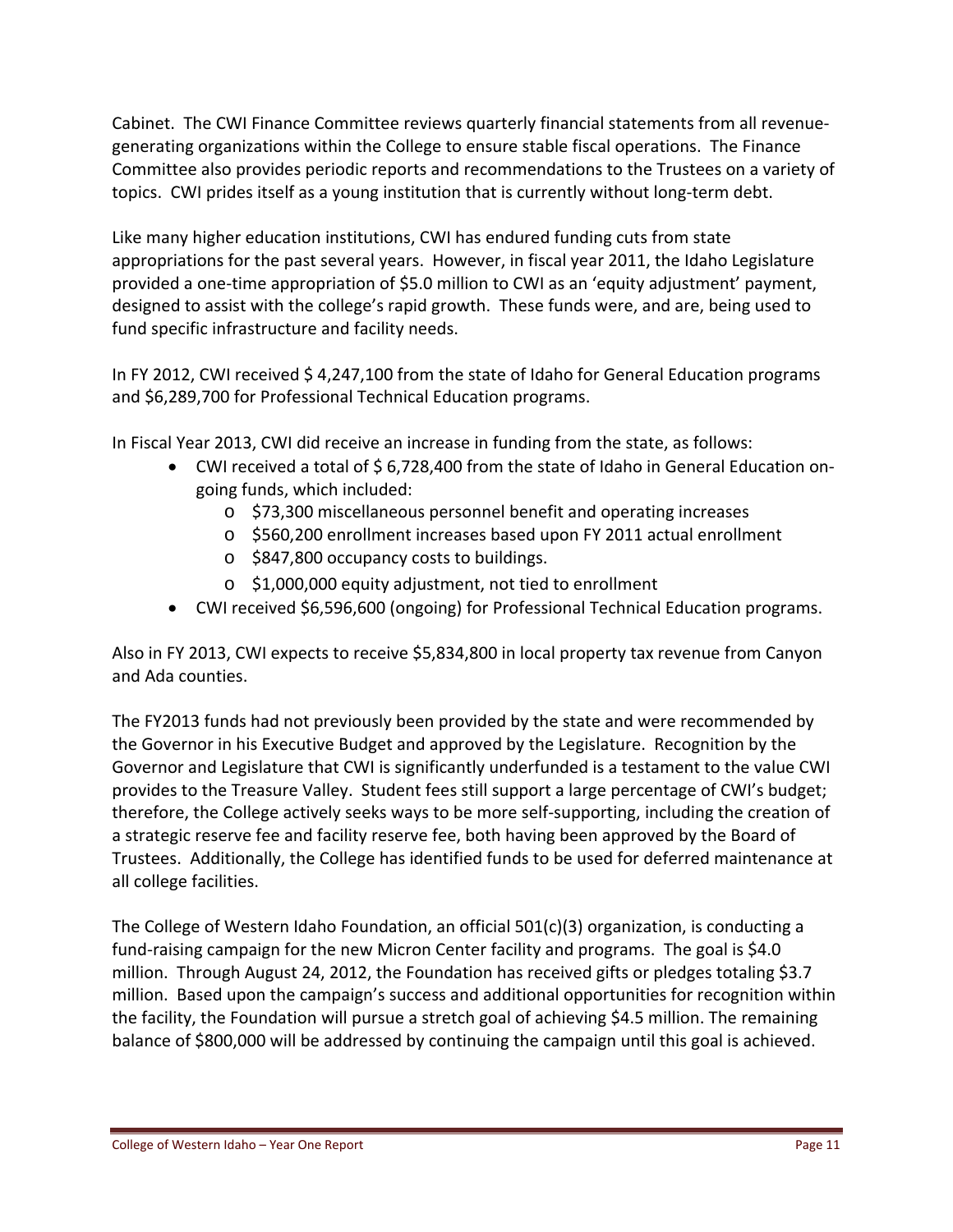Major corporate gifts received or pledged to date total in excess of \$3.0 million; the remaining amounts are smaller gifts from corporations, businesses or individuals, including a significant amount from CWI trustees, administration, staff, and faculty members. The funds raised are to be used for all aspects of tenant improvements and furniture, fixtures, and equipment at the Micron Center for Professional Technical Education.

#### **Support Services That Will Enhance Student Progression and Completion**

With a focus on student progression and completion, all incoming students for Summer and Fall 2012 semesters were invited to participate in New Student Orientation, Advising, and Registration (OAR) programs. Between April and August, 58 OARs were offered, with over 1,000 students attending. The OAR sessions covered the information new students need to be aware of, such as the academic calendar, residency policies, degree planning with advisors, as well as an introduction to the online tools at CWI. Students left the OAR sessions with a schedule of courses for the semester. In evaluations collected after the OAR sessions, students overwhelmingly reported that the sessions were helpful, and that they would recommend the sessions to other new students.

CWI has made specific enhancements to advising practices for continuing students which will be rolled out during fall 2012 semester. First, students will be proactively assigned to advisors each semester and will be notified of their advisor and how to contact him/her. Students with undecided majors, pre‐professional majors, or one or more pre‐college level course will be assigned to one of CWI's professional advisors. All other students will be matched with a faculty advisor in their major discipline, reflecting CWI's split advising model. The notifications to students will happen approximately one month before registration opens for spring semester 2013, allowing time for an advising appointment.

In addition to advising assignments, CWI has created an Advisor Development Program for professional and faculty advisors. This program includes an Advising Syllabus that advisors and students will use to understand their roles and responsibilities in the advising process. The Advising Syllabus embraces advising as a teaching and learning process. Advisors will have access to an Advising Wiki within the MyCWI system that will be an access point for up-to-date policies, procedures, and advising "need to knows." Workshops will be available in‐person for advisors as well. Finally, CWI has developed an Advisor Development Course through Blackboard that is available to help introduce advising basics to any staff or faculty advisor who is new or inexperienced with advising.

The transition of all student services processes to Datatel/Colleague, rather than between CSI/Jenzabar and CWI/Datatel Colleague, has unified all service points and Web services to a single service platform – MyCWI. This has led to expansion of "self‐service" opportunities for our students, and unified services between CWI's multiple campus locations.

The model of One Stop Student Services Centers has also increased in scope with the opening of a One Stop service point within the new Micron Center for Professional Technical Education. This expanded model has developed distinctions between transactional based services, such as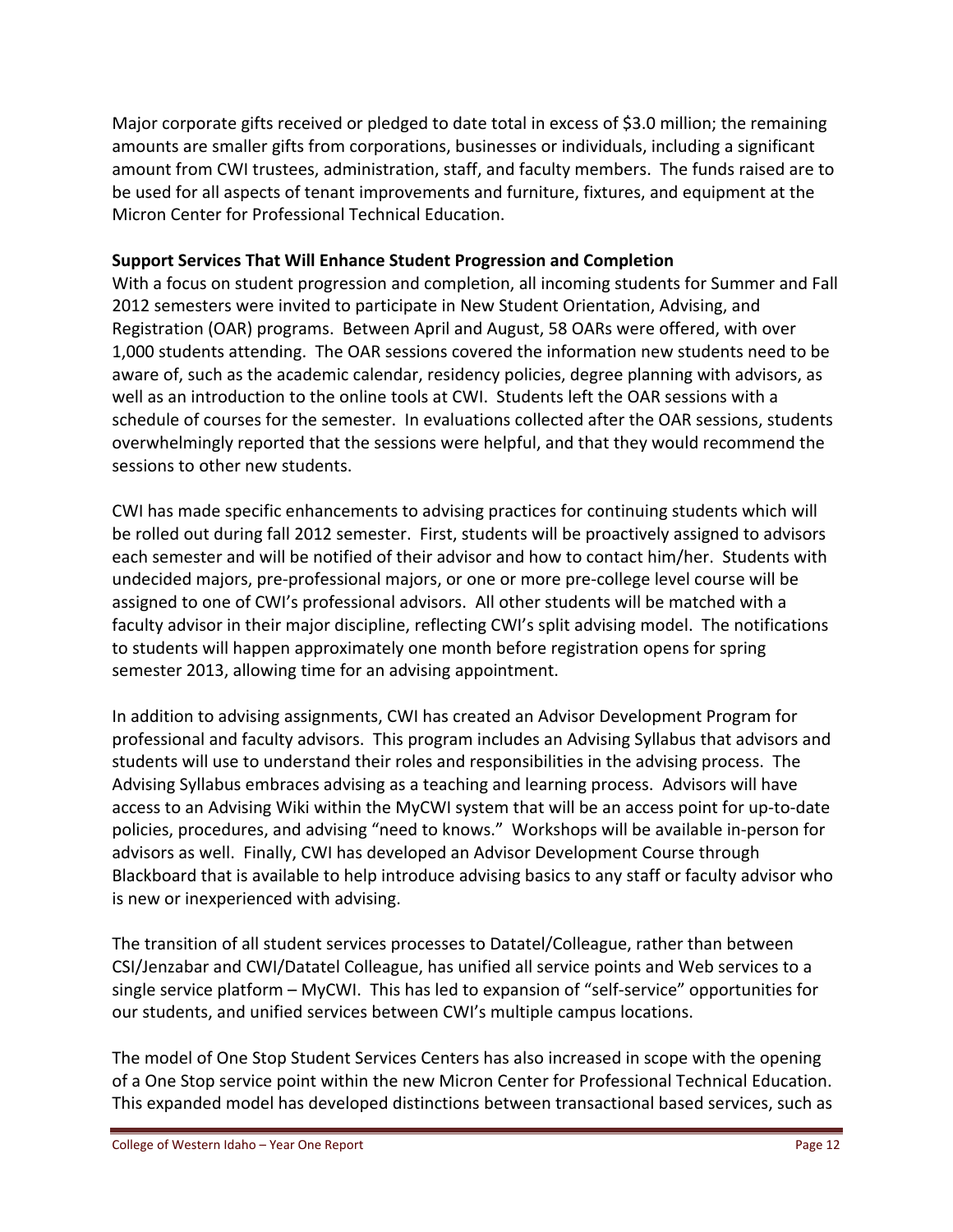registration, payments, financial aid services, and advising support related to enrollment issues. These services are readily available at the One Stop location on the first floor entrance. In‐ depth services such as assessment, proctoring and testing, disability services, the Career Center, ongoing advising (for centrally advised, undecided, and support to faculty advisors), and counseling services focusing on relationship building are located on the second floor. These significant changes are extending the reach of CWI's initial One Stop Service Center model.

Additionally, the areas of Enrollment and Student Services have had a significant increase in personnel resources directly related to serving students. These additional team members have been assigned to areas that focus on the relational aspects of student advising, student tracking, special population services, student governance and organizations, discipline and conduct. In short, CWI has focused on improving the student experience and impacting student success.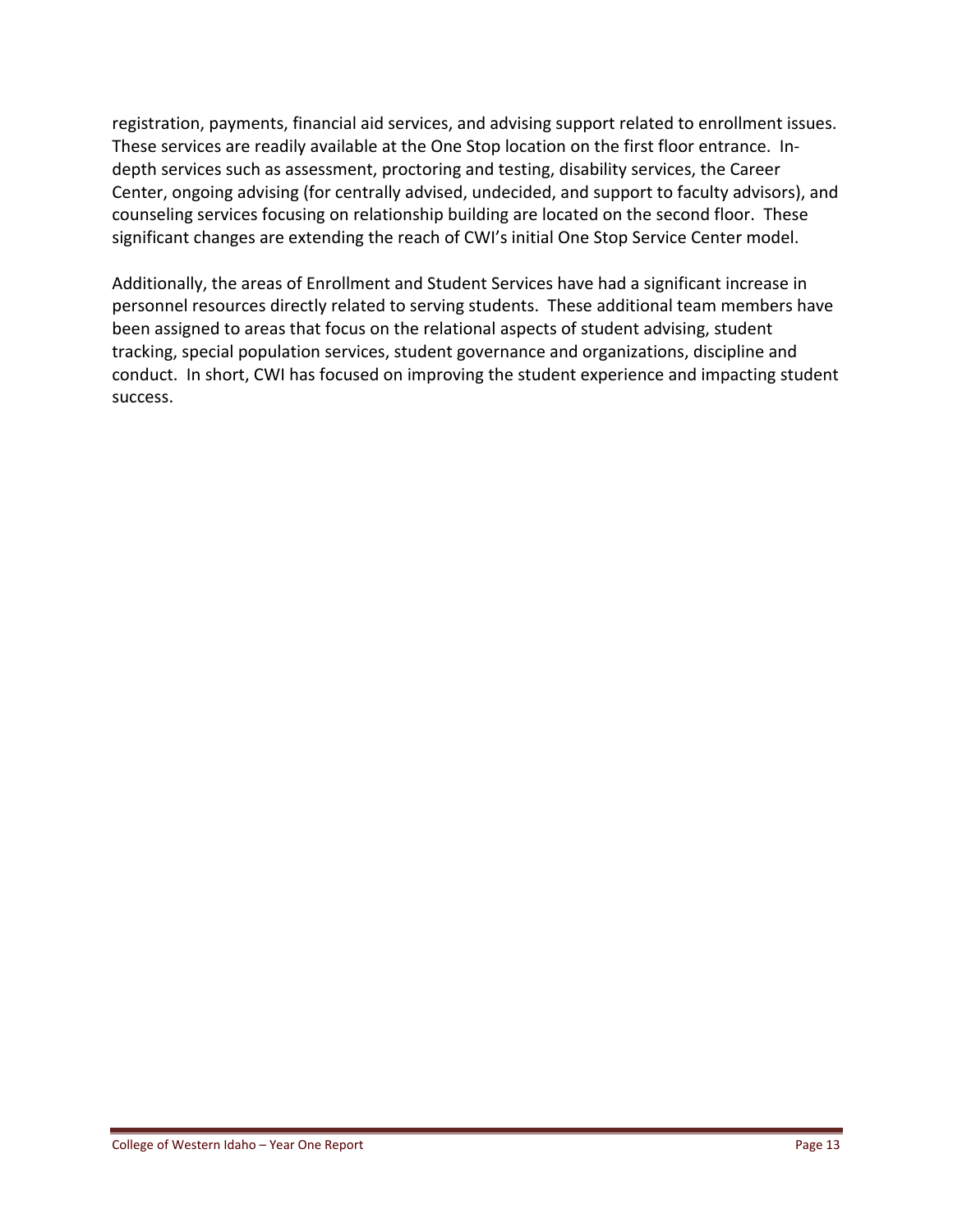# **CHAPTER ONE: MISSION, CORE THEMES, AND EXPECTATIONS**

## **Executive Summary of Eligibility Requirements 2 and 3**

The College of Western Idaho (CWI) operates in compliance with Idaho Code, Title 33 Education, Chapter 21 Junior Community Colleges, the policies of the Idaho State Board of Education, and the policies of the College of Western Idaho Board of Trustees. The CWI Board of Trustees approved the current mission and core themes in December 2009, and in developing CWI's latest Strategic Plan 2013‐2017 in February of 2012, reaffirmed that the current mission is appropriate for a community college and that the College's purpose is to provide opportunities for higher education to the residents of its service area. All resources at CWI are devoted to support its educational mission, vision, and goals.

As a candidate for accreditation, CWI is committed to work with its accreditation partner, the College of Southern Idaho, to assure quality instruction in all programs.

## **Standard 1.A – Mission**

#### **CWI Mission Statement**

"The College of Western Idaho is a public, open‐access, and comprehensive community college committed to providing affordable access to quality teaching and learning opportunities to the residents of its service area in western Idaho."

The mission statement affirms the College of Western Idaho's purpose as providing opportunities for higher education to the residents of the western Idaho region. It reflects the general importance of a comprehensive community college in society as well as the community's specific education needs. This mission statement was the starting point for defining CWI's vision statement and core themes.

The mission statement also guides the development of Institutional Priorities, which guide the broader CWI strategic planning process. While the core themes collectively describe how the institution functions and allow the institution to assess its fulfillment of mission, the institutional priorities provide another lens into what CWI values and directly guide long‐term planning. As shown in the Institutional Progress Matrix (**Attachment 2**), the core themes and institutional priorities work together in planning and assessment for the College.

#### **Interpretation of Fulfillment of Mission**

The four core themes are the pillars of the College's mission; therefore, the overall success of CWI is determined by the success of the four core themes. In April of 2012, a committee representing each core theme began working with the accreditation committee to discuss current objectives for each core theme and indicators of achievement by which the objectives could be measured to determine if they were appropriate. In many cases, the objectives and assessment measures were significantly revised.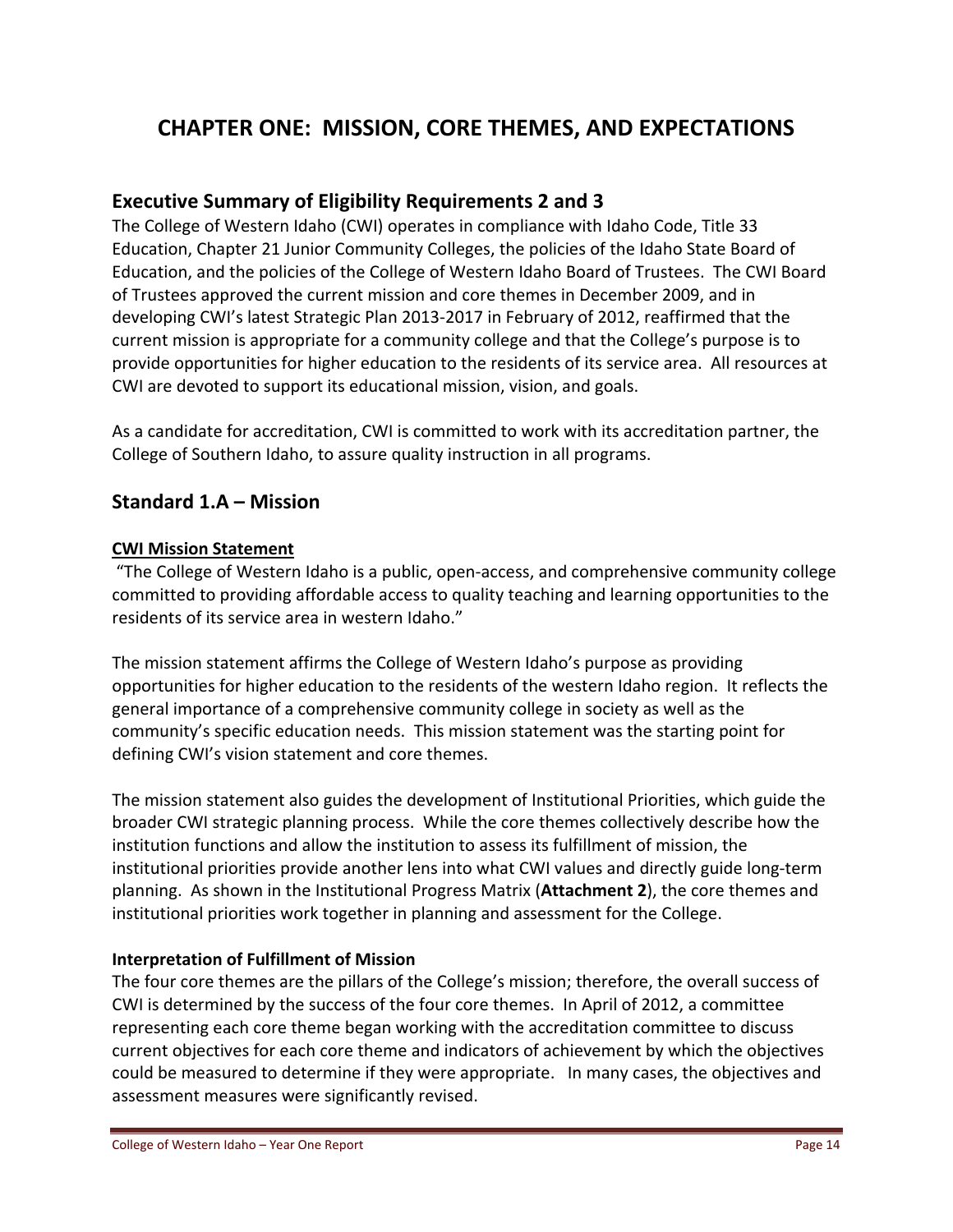The degree of fulfillment of the College's mission hinges on making progress toward or meeting goals or benchmarks defined in the Core Themes.

## **Articulation of an Acceptable Threshold of Mission Fulfillment**

In determining mission fulfillment, CWI has created objectives for each core theme and indicators of achievement by which to measure the success of each objective. In standard 1.B, the indicators are, where possible, numerical and employ a numerical threshold. Where a numerical indicator is not appropriate, the rationale section of standard 1.B addresses meaningful measures of each indicator. Ultimately, the acceptable threshold for mission fulfillment is simply meeting the thresholds of each core theme. Since the themes are all pillars of the College's mission, all four themes must be considered fulfilled in order for CWI to consider its mission fulfilled.

# **Standard 1.B ‐ Core Themes**

In May 2012, CWI conducted a strategic planning summit meeting and a segment of that session was dedicated to review of the CWI Core Themes. At this time, the decision was made to keep the core themes but revise objectives and indicators as necessary in response to the recommendations from the NWCCU.

## **Theme 1 – Professional Technical Education**.

Professional Technical Education at the College of Western Idaho provides training for those occupations in CWI's service area that require less than a four‐year degree. Degrees and certificates offered in professional‐technical education are associate of science degree (A.S., nursing only), associate of applied science degree (A.A.S.), advanced technical certificate (A.T.C.), technical certificate (T.C.), and post‐secondary technical certificate (P.T.C.). CWI continually assesses the needs of its service region to ensure that its programs meet the training needs and achieve the set objectives. After reviewing the objectives initially established as part of the assessment process, the PTE division has modified their objectives to more readily reflect the primary goals and outcomes of professional technical education.

**Objective 1:** In support of fostering student success in reaching their educational and/or career goals, upon graduation, students will be sufficiently prepared to successfully gain employment or continue their education.

| <b>Indicators of Achievement</b> | <b>Metric</b>                       | <b>Target</b>             |
|----------------------------------|-------------------------------------|---------------------------|
| Students demonstrate their       | Students will successfully pass an  | 70% of tested students    |
| preparation for employment       | industry recognized certification   | pass a TSA examination    |
| through assessment activities.   | examination or credential.          |                           |
| Students obtain employment       | PTE students will obtain employ-    | 90% of completers will be |
| in business and industry, or     | ment in a field related to their    | employed, enrolled in     |
| continue their education.        | training, continue their educa-     | continuing education, or  |
|                                  | tion, or serve in the armed forces. | in military service       |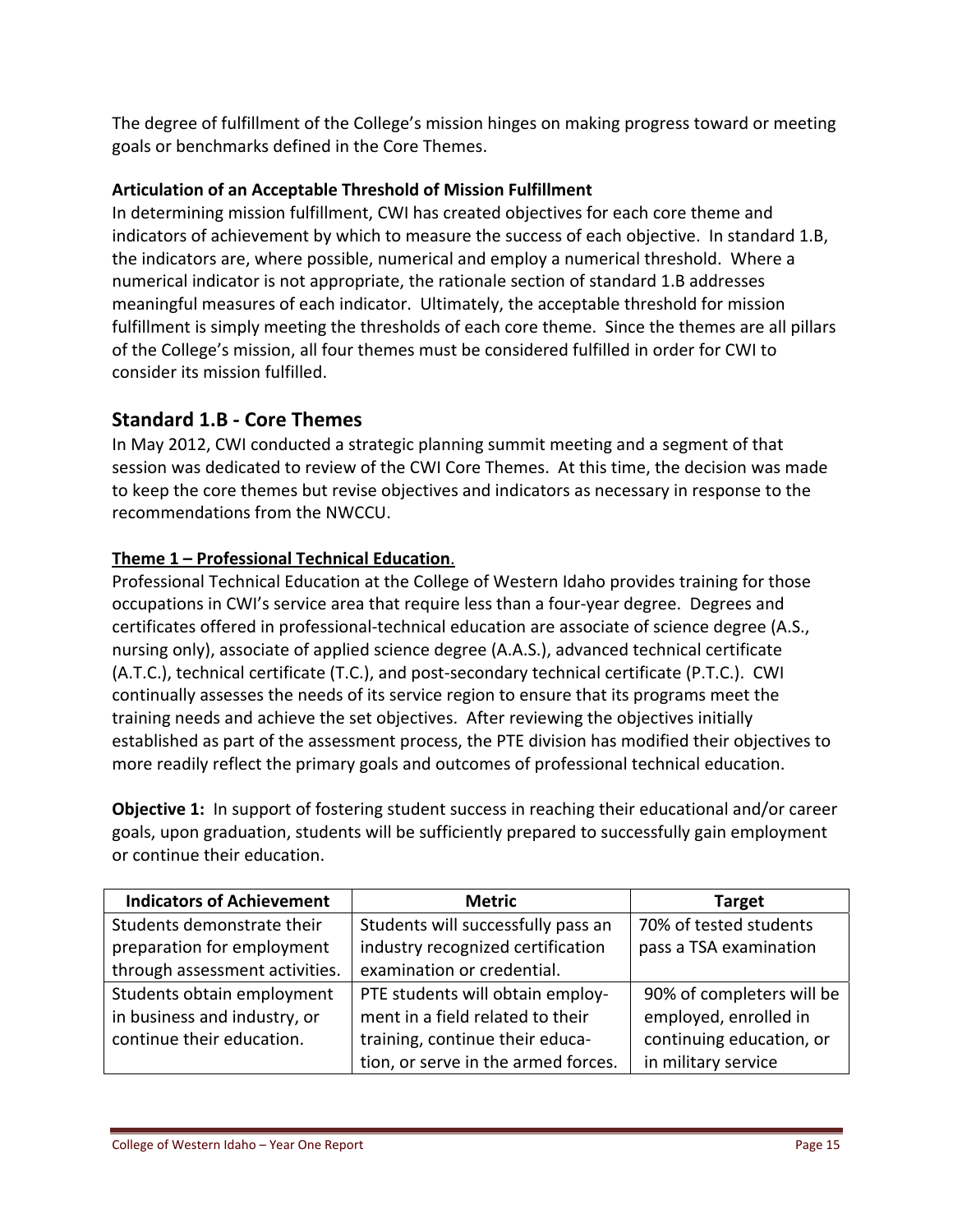#### **Rationale:**

- *Technical Skills Assessment*:The technical skills assessment exams are being implemented at CWI upon recommendation from the Carl D. Perkins Career and Technical Education Act to assess student learning and to make changes for improvement based on the results. These are industry‐recognized, third‐party assessments, agreed upon by industry representatives, the professional‐technical program, and the Idaho State Division of Professional Technical Education (ISDPTE). The target pass rate is 70% of students who take the exam. All CWI professional‐technical education programs will use technical skills assessment exams by the end of the academic year 2012.
- *Placement or transfer*: This is the primary indicator by which the success of professional‐ technical programs can be judged. Employment in a related field is the main goal, but continuing education is also considered success for students who complete a professional‐ technical program. Joining the military is included as a measure of success under the umbrella of employment in a related field.

| <b>Indicators of Achievement</b> | <b>Metric</b>                          | <b>Target</b>         |
|----------------------------------|----------------------------------------|-----------------------|
| PTE programs demonstrate         | Students in PTE programs persevere to  | 50 % of PTE students  |
| that student success is a        | completion of their program of study.  | will complete or      |
| priority through program         |                                        | continue in their     |
| completion and retention of      |                                        | programs              |
| their students.                  |                                        |                       |
| PTE programs provide an          | Students who respond to a yearly       | 80% of surveyed       |
| educational experience that      | satisfaction survey are satisfied that | students will be      |
| meets student expectation.       | the education they receive has         | satisfied with their  |
|                                  | prepared them for employment in        | educational           |
|                                  | their field.                           | experience            |
| PTE programs offer               | Course evaluations demonstrate that    | 3.5 out of 5.0 (on    |
| curriculum that is relevant to   | students are satisfied that courses    | average) satisfaction |
| business and industry            | they take prepare them for             | rating                |
| standards.                       | employment in business and industry.   |                       |

**Objective 2:** Student success is a priority for Professional Technical Education Programs.

#### **Rationale:**

- *Student retention:* Retaining students is essential to student success; as such course retention is evaluated each semester and reported out yearly as part of the assessment process.
- Student *preparation:* At the end of the semester, students have the opportunity to evaluate every course in which they are enrolled. The students' perception of their learning experience at CWI is relevant to retention and the students' persistence to completion. Student preparation is measured through student satisfaction surveys and end‐of‐course evaluations of how well they feel their program prepared them for a career or transfer.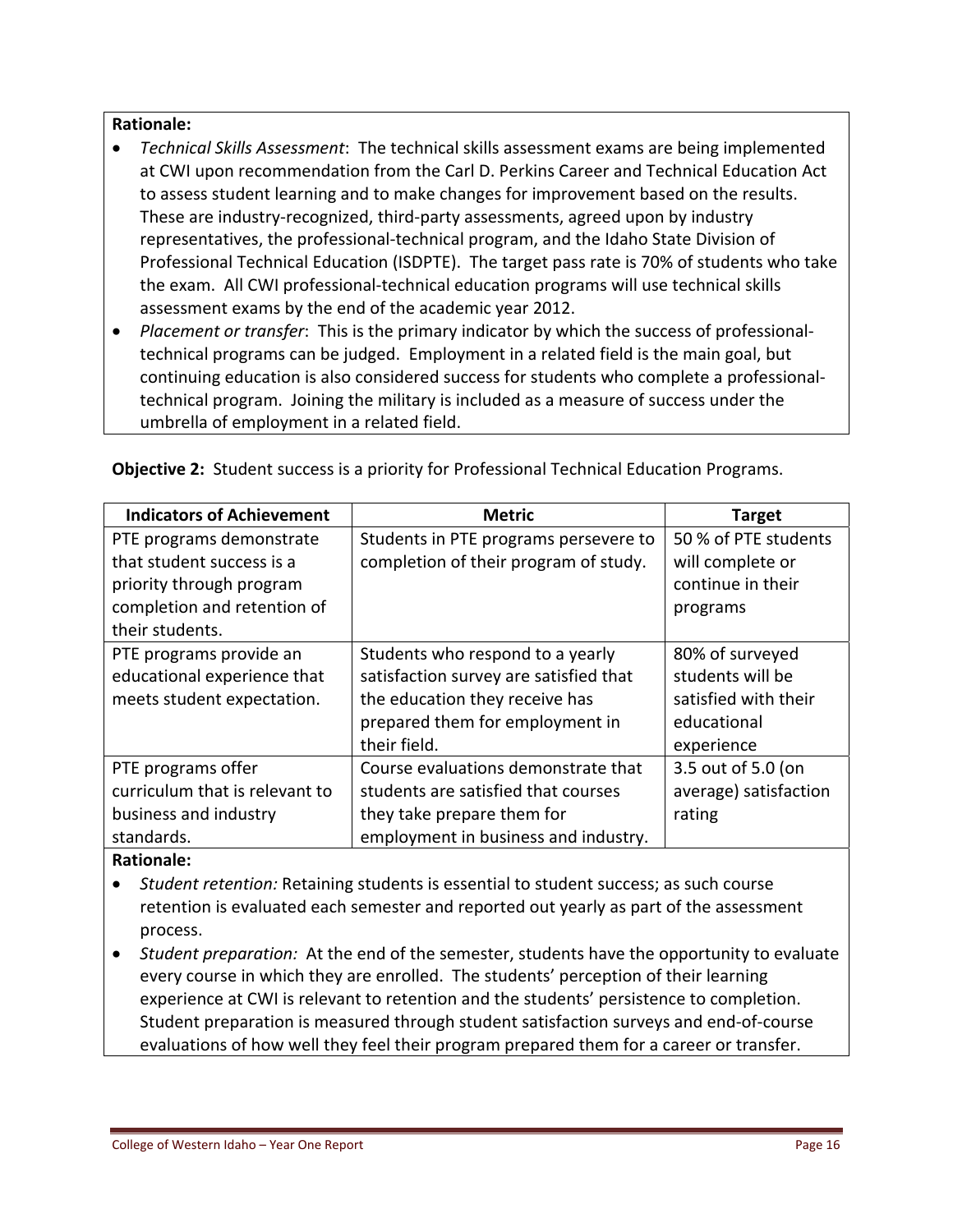**Indicators of Achievement**  $\qquad$  **Metric Metric Target** The PTE division provides a supportive and collegial working culture. PTE employees are satisfied with their work experience as indicated on the annual all employee survey. Increase overall favorable response by 5% each year PTE employee's retention will be >96%. Unwanted turnover <3% Each employee receives at least 24 hours of professional development per year. 24 hours of profes‐ sional development per year **Rationale:**

**Objective 3:** Professional Technical Education develops systems to support faculty and staff.

The College of Western Idaho prioritizes support for faculty and staff as a way to optimize effective practice in pedagogy and service to students which thereby maximizes student success. Retaining employees is a good measure of the College's success in supporting its faculty and staff. Professional development opportunities are one of the key performance indicators being monitored by Human Resources in support of this commitment.

**Objective 4:** In support of connecting the College to the community, business and industry leaders will be highly satisfied with Professional Technical Education programs.

| <b>Indicators of Achievement</b>                                                                           | <b>Metric</b>                                                                                                                 | <b>Target</b>                                         |
|------------------------------------------------------------------------------------------------------------|-------------------------------------------------------------------------------------------------------------------------------|-------------------------------------------------------|
| PTE partners with business<br>and industry to provide<br>qualified employees.                              | Employer and industry representatives<br>are satisfied with the PTE programs as<br>indicated on an annual employer<br>survey. | 3.5 out of 5.0 (on<br>average) satisfaction<br>rating |
| <b>Rationale:</b><br>The annual employment survey is a good measure of whether or not local businesses are |                                                                                                                               |                                                       |

satisfied with the graduates of the College's Professional‐Technical programs. Industry satisfaction with our graduates indicates a good connection between CWI and the community.

## **Theme 2 – General Education**

The College of Western Idaho prepares students to earn an associate of arts or associate of science degree and then, if they so choose, transfer those credits to a baccalaureate institution. General education students comprise approximately 85% of students enrolled in credit programs at CWI. Developmental‐level courses in English and mathematics, as well as high school students enrolled in CWI's dual credit program, are included in this percentage. After reviewing the objectives initially established as part of the assessment process, the General Education division has modified their objectives to more readily reflect the primary goals and outcomes of General Education.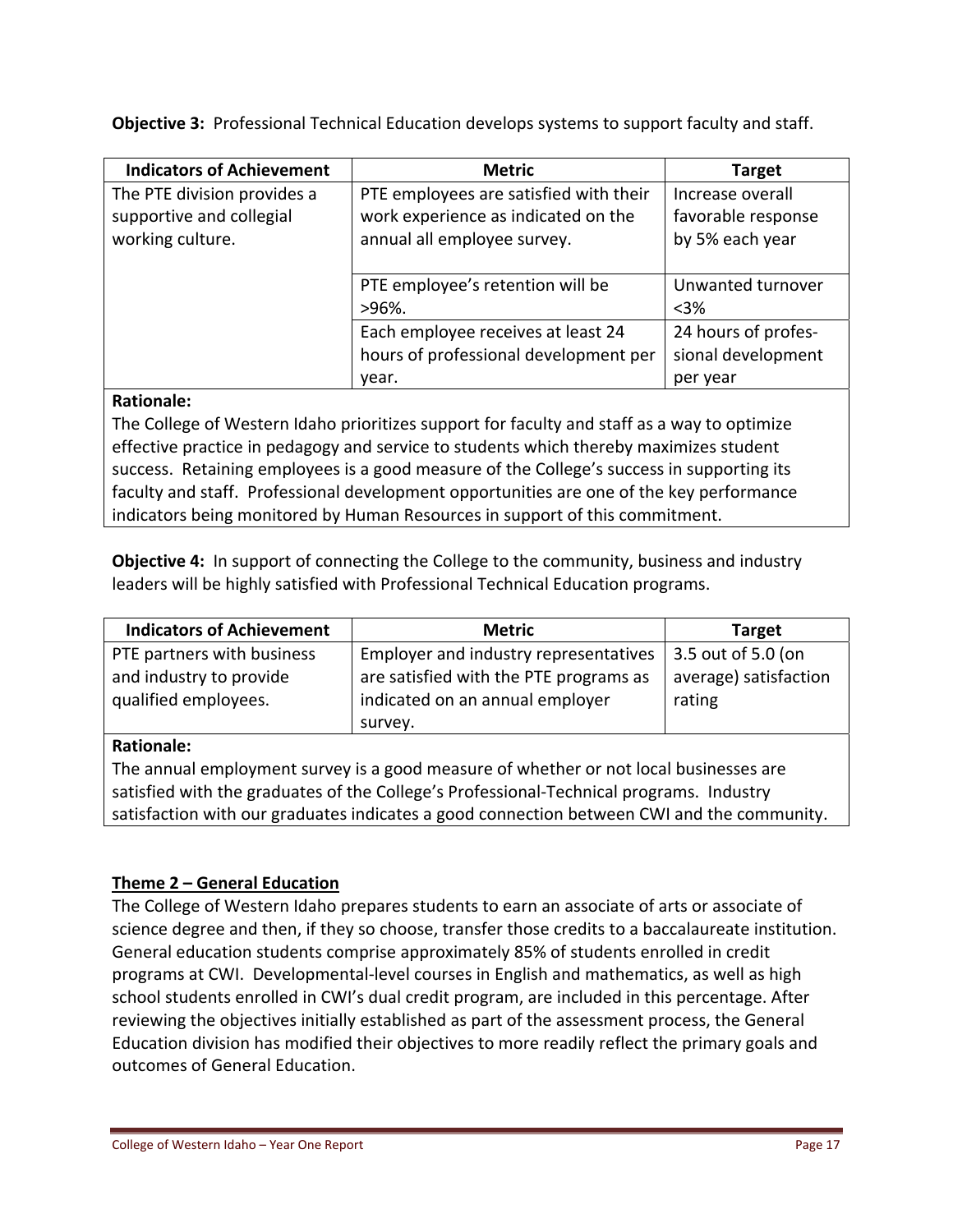**Objective 1:** General education prepares students for successful continuation of their education at the baccalaureate level.

| <b>Indicators of Achievement</b> | <b>Metric</b>                     | <b>Target</b>             |
|----------------------------------|-----------------------------------|---------------------------|
| CWI core courses and             | Programs of study have            | 80% of programs have      |
| programs offered in general      | articulated 2+2 agreements with   | articulated 2+2           |
| education transfer to four-      | an Idaho university for the four- | agreements with Idaho     |
| year state institutions.         | year sequence.                    | state universities        |
| Course-level learning            | Standard course objectives are    | 100% of course syllabi    |
| outcomes are clearly defined     | defined in all course syllabi.    | define objectives         |
| and assessed.                    | Outcomes objectives are assessed  | 95% of faculty report;    |
|                                  | and reported by all faculty, are  | 100% of reports are       |
|                                  | compiled at the department level  | compiled by department    |
|                                  | each semester, and are annually   | and reported in           |
|                                  | reported in Program/ Discipline   | Program/Discipline review |
|                                  | review.                           |                           |
| Program learning outcomes        | Program learning outcomes are     | Program learning          |
| are clearly defined and          | defined in discipline-specific    | outcomes are currently    |
| assessed.                        | syllabi.                          | under development         |
|                                  | Program learning outcomes are     | Integration of assessment |
|                                  | assessed in a designated, degree- | and creation of           |
|                                  | required, 200-level course.       | assessment tools are      |
|                                  |                                   | currently under           |
|                                  |                                   | development               |
| Student retention is measured    | The number of students who are    | Establish baseline and    |
| and assessed.                    | retained from census day to final | improve retention         |
|                                  | exam.                             |                           |
| Students who successfully        | Students entering developmental   | Establish baseline and    |
| complete developmental           | English and Math experience       | improve persistence and   |
| course(s) and transition into    | reasonable persistence to college | success                   |
| CWI college-level courses earn   | level courses.                    |                           |
| a C or better.                   | Grades earned by students in      | Establish baseline        |
|                                  | college level course.             |                           |
| Students report that they are    | End of course evaluations         | 90% satisfaction rating   |
| satisfied that the general       |                                   |                           |
| education curriculum pre-        |                                   |                           |
| pared them for continuation      |                                   |                           |
| in higher education.             |                                   |                           |

## **Rationale:**

 *Transfer*: In accordance with Idaho's State Board of Education, all general education core courses have a course‐to‐course articulation with the three public Idaho universities. To further ensure student success, a seamless transition and student preparedness for upper division coursework at a baccalaureate institution, CWI's general education programs align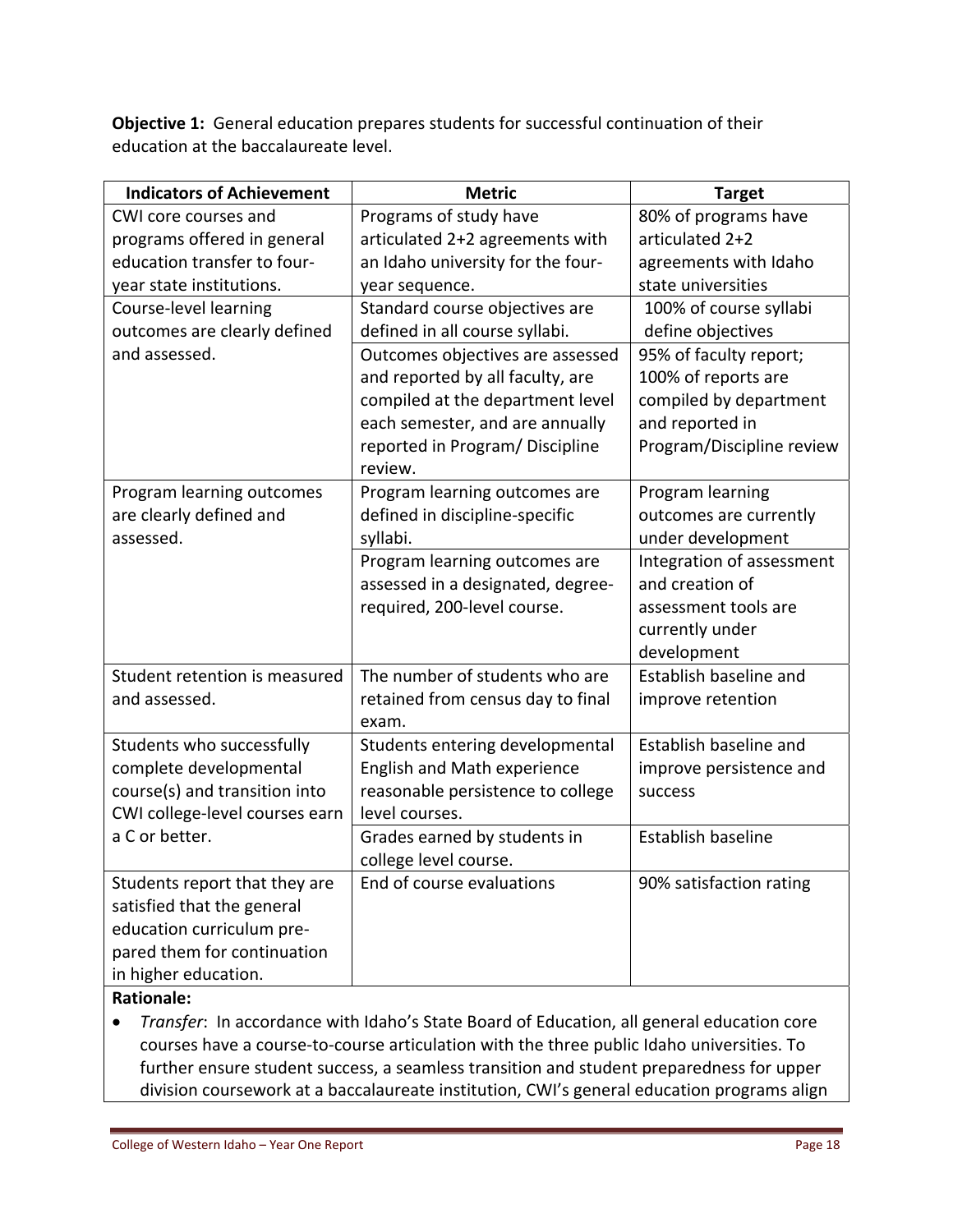program progressions with the requirements of Idaho universities. CWI students are able to identify their transfer institution in year one and plan their degree progression through all four years.

- *Course‐level learning outcomes:* Common course objectives should be clearly defined, communicated, and measured to ensure quality, level‐appropriate teaching and learning.
- *Program learning outcomes:* Programs culminating in an A.A. or A.S. degree should be assessed, based on clearly defined and communicated objectives to ensure the quality of CWI transfer programs.
- *Student retention:* Retaining students is essential to student success; as such course retention is evaluated each semester and reported out yearly as part of the assessment process.
- Developmental persistence: Students who are placed in developmental English and Math receive the preparation they need to move through the pre-college classes quickly, and with the skills needed to be successful in a college‐level English or Math course.
- Student *preparation:* At the end of the semester, students have the opportunity to evaluate every course in which they are enrolled. The student's perception of their learning experience at CWI is relevant to retention and the student's persistence to graduation.

| <b>Indicators of Achievement</b> | <b>Metric</b>                      | <b>Target</b>                 |
|----------------------------------|------------------------------------|-------------------------------|
| CWI will work within our         | Number of students taking dual     | Establish baseline and        |
| service region to offer dual     | credit at Idaho high schools, on a | growth potential to set goal  |
| credit opportunities in the      | CWI campus, and online.            |                               |
| high school setting, on the      |                                    |                               |
| CWI campuses, and online.        |                                    |                               |
| CWI will offer a variety of      | Number of transfer courses         | 20% of transfer sections are  |
| transfer courses online, as      | offered online each year.          | offered are online. Two fully |
| well as online degrees.          |                                    | online degrees will be        |
|                                  |                                    | piloted in Spring 2013        |
| CWI will offer hybrid            | Number of hybrid degrees offered   | In Spring 2013 one            |
| degrees that can be              | in a weekend/online or             | weekend/ online hybrid        |
| completed through                | evening/online format.             | degree and two evening        |
| weekend/online and               |                                    | online degrees will be        |
| evening/online offerings.        |                                    | piloted                       |
|                                  | Number of students enrolled in     | Establish baseline            |
|                                  | weekend and evening cohorts.       |                               |

**Objective 2:** CWI delivers quality instruction through non-traditional methods to emphasize accessibility.

### **Rationale:**

 *Dual Credit:* Providing a range of opportunities for students to earn college credit in high school establishes an early relationship between college‐seeking high school students and CWI, and increases likelihood of retention after college entry.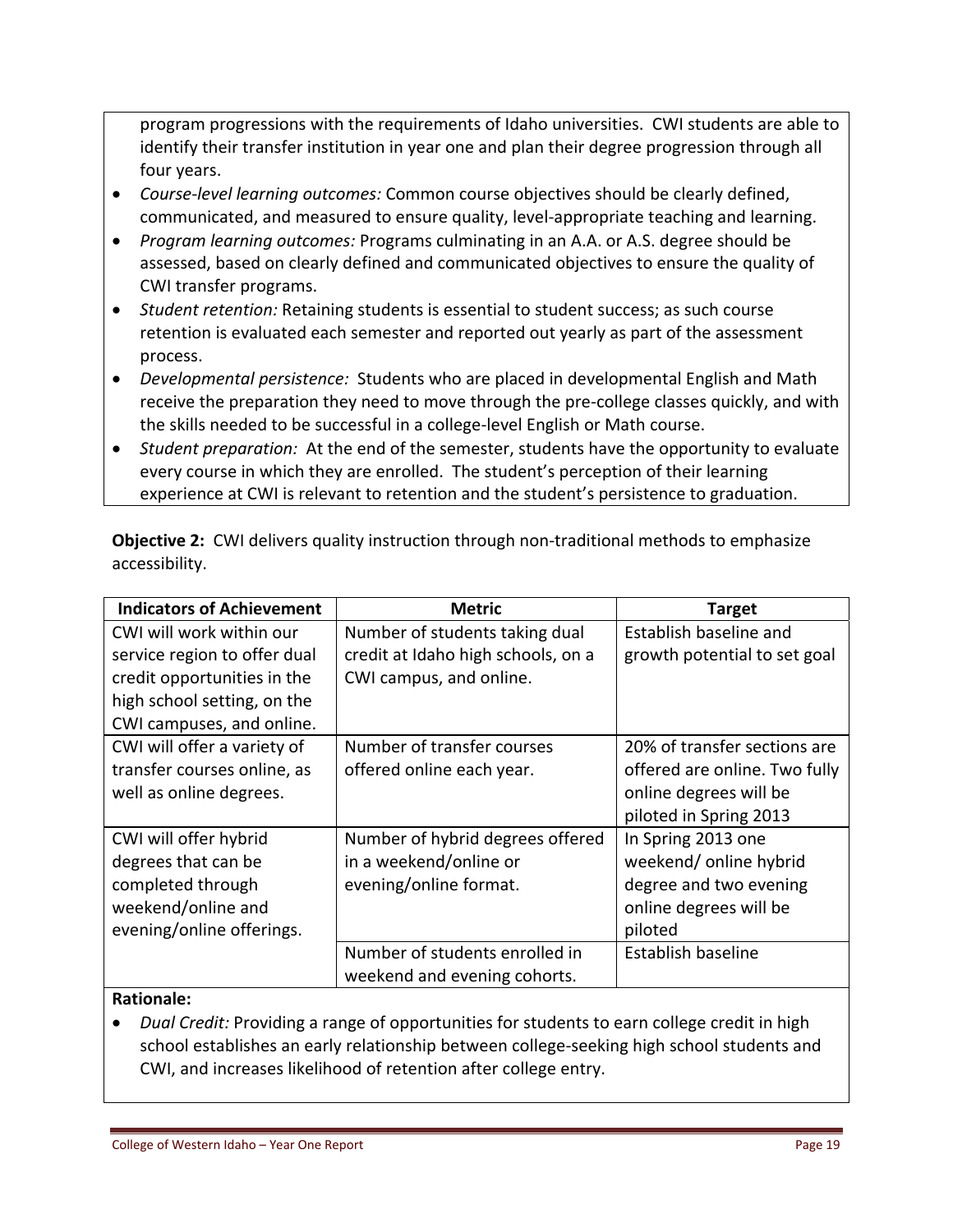- *Online courses and degrees:* Offering online courses and degrees aligns with CWI's mission to offer accessible education to students.
- *Weekend/online and evening/online hybrid degrees:* Offering degree programs in a hybrid option aligns with CWI's mission to offer accessible education to students.

**Objective 3:** General Education develops systems to support faculty and staff.

| <b>Indicators of Achievement</b> | <b>Metric</b>                        | <b>Target</b>           |
|----------------------------------|--------------------------------------|-------------------------|
| General Education provides a     | General Education employees are      | Increase overall        |
| supportive and collegial         | satisfied with their work experience | favorable response by   |
| working culture.                 | as indicated on the annual all       | 5% each year            |
|                                  | employee survey.                     |                         |
|                                  | General Education employee's         | Unwanted turnover <3%   |
|                                  | retention will be >96%.              |                         |
|                                  | Each employee receives at least 24   | 24 hour of professional |
|                                  | hours of professional development    | development per year    |
|                                  | per year.                            |                         |
|                                  |                                      |                         |

#### **Rationale:**

The College of Western Idaho prioritizes support for faculty and staff as a way to optimize effective practice in pedagogy and service to students which thereby maximizes student success. Retaining employees is a good measure of the College's success in supporting its faculty and staff. Professional development opportunities are one of the key performance indicators being monitored by Human Resources in support of this commitment.

### **Theme 3: Basic Skills Education**

Adult Basic Education (ABE) is designed to improve the educational levels of adults, out‐of‐ school youths, and non‐English‐speaking persons sixteen years of age and older. ABE provides instruction in reading, writing, computation, high school equivalency preparation, English as a second language, and civics. Services are free and offered within CWI's ten-county service area of southwest Idaho. Classroom instruction is supported by tutor‐assisted learning labs, computer labs, and an online basic skills tutorial program. ABE contributes to basic skills development of adults so they can benefit from the completion of secondary education (GED), attain employment, and/or participate in post‐secondary or short‐term training opportunities. After reviewing the initial objectives and indicators, ABE has reworded existing objectives and added a new objective, but has otherwise kept most indicators the same.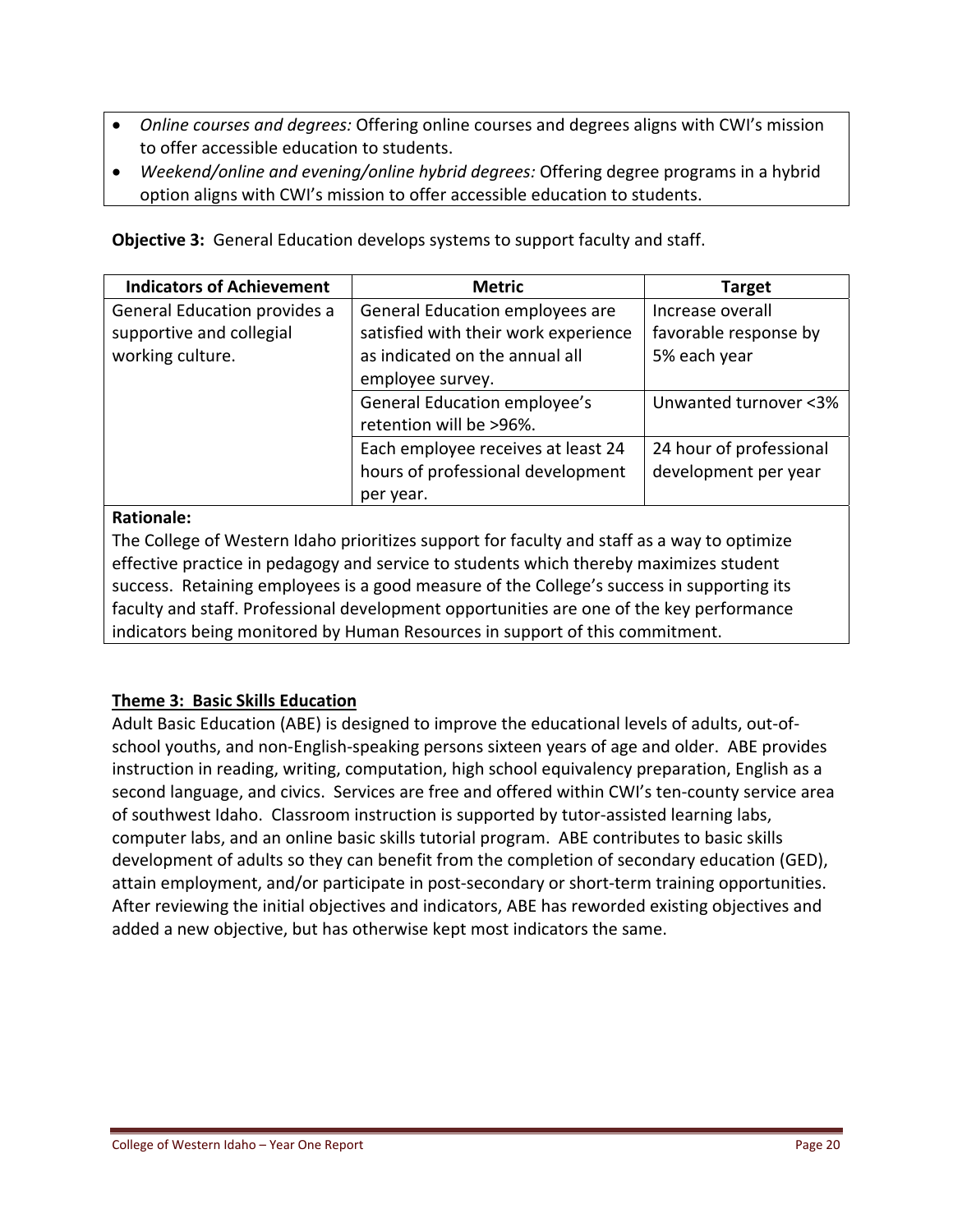**Objective 1:** Basic skills education ensures student success by improving students' skills to prepare them for further education and training.

| <b>Indicators of Achievement</b>                 | <b>Metric</b>                 | <b>Target</b>      |
|--------------------------------------------------|-------------------------------|--------------------|
| Basic skills education students who are tested   | Table 4B (Idaho               | 70% of EFL tested  |
| after sixty to seventy hours of instruction will | Management and                | students will have |
| complete an educational functioning level        | <b>Accountability System-</b> | moved up a level   |
| exam (EFL).                                      | IMAS)                         |                    |
| Students who have the goal to enter post-        | Internal data match with      | 40% of students    |
| secondary or short-term training, will           | <b>IMAS and CWI Registrar</b> | will enter post-   |
| complete this goal within one year.              |                               | secondary or       |
|                                                  |                               | short-term         |
|                                                  |                               | training           |
| Student responses indicate that their basic      | <b>Student Surveys</b>        | 80% satisfaction   |
| skills educational experience was                |                               | rating             |
| satisfactory.                                    |                               |                    |

**Rationale:**

- *EFL*: Students are tested upon entrance and placed at an educational functioning level based on their ability to perform literacy-related tasks in specific content areas. After sixty to seventy instructional hours, students are assessed to determine their skill level (ending EFL), with the goal that 70% of students have moved up a level. These target outcomes help measure the instructional quality in basic skills education and are tied directly to continuous program improvement projects.
- *Further education and training:* As part of a comprehensive community college, basic skills education acts as a bridge for students to enter into higher education and/or further training. Measuring the goal‐completion rate for students who wish to enter post‐ secondary or short-term training helps to evaluate how effectively ABE is advising students at intake in the setting of realistic goals. It also measures the critical supports in place within ABE that help students and GED completers then prepare to enter and succeed in post‐secondary education.
- *Student satisfaction:* Students have the opportunity to evaluate their courses and provide feedback. Students with positive educational experiences are more likely to persist and complete their learning goal.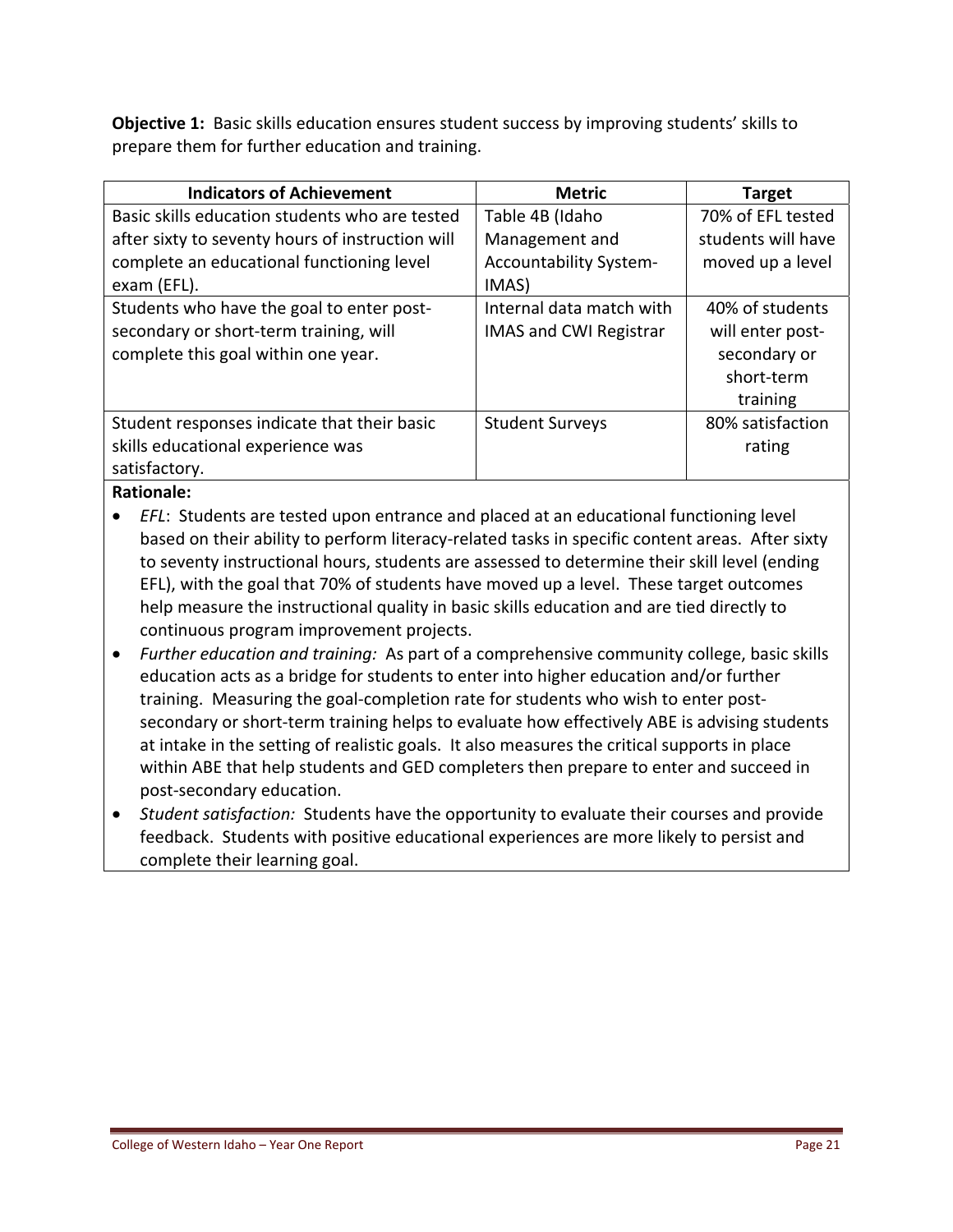**Objective 2:** Basic skills education sustains student success through continuous improvement.

| <b>Indicators of Achievement</b> | <b>Metric</b>                      | <b>Target</b>             |
|----------------------------------|------------------------------------|---------------------------|
| Continuous improvement           | AIDDE: Analysis, Identify, Design, | AIDDE project and report- |
| model                            | Document, and Evaluation)          | out will be conducted     |
|                                  |                                    | each year                 |
| Program review (annual self-     | Annual self-assessment             | Self-Assessment           |
| assessment)                      |                                    | document to be            |
|                                  |                                    | completed and posted on   |
|                                  |                                    | portal each year          |
| Strategic plan                   | Measurements of specific           | Proposed objectives will  |
|                                  | performance indicators             | be achieved each year     |

#### **Rationale:**

- *Continuous improvement model:* The AIDDE model provides a framework for better planning and decision‐making, better managing of a change process, and clearer understanding of whether the change was actually achieved and what the effect of the change has been. It also allows for return on investment, indicating that students are gaining EFLs appropriate to the level of instruction they are receiving, and other similar assessment processes.
- *Program review:* This process guides improvement strategies by utilizing information from the annual report, which includes previous year's performance outcomes, thorough analysis of program data, and strengths and weaknesses of program processes that may require review or attention.
- **•** Strategic planning: Engaging in the institution's strategic planning process is another part of Basic Skills' commitment to continuous improvement.

| <b>Indicators of Achievement</b> | <b>Metric</b>                           | <b>Target</b>              |
|----------------------------------|-----------------------------------------|----------------------------|
| Basic skills education provides  | <b>Basic skills Education employees</b> | Increase overall favorable |
| a supportive and collegial       | are satisfied with their work           | response by 5% each year   |
| working culture.                 | experience as indicated on the          |                            |
|                                  | annual all employee survey.             |                            |
|                                  | Basic skills Education employee's       | Unwanted turnover <3%      |
|                                  | retention will be >96%.                 |                            |
|                                  | Each employee receives at least         | 24 hour of professional    |
|                                  | 24 hours of professional                | development per year       |
|                                  | development per year.                   |                            |

**Objective 3:** Basic skills education develops systems to support faculty and staff.

### **Rationale:**

The College of Western Idaho prioritizes support for faculty and staff as a way to optimize effective practice in pedagogy and service to students which thereby maximizes student success. Retaining employees is a good measure of the College's success in supporting its faculty and staff. Professional development opportunities are one of the key performance indicators being monitored by Human Resources in support of this commitment.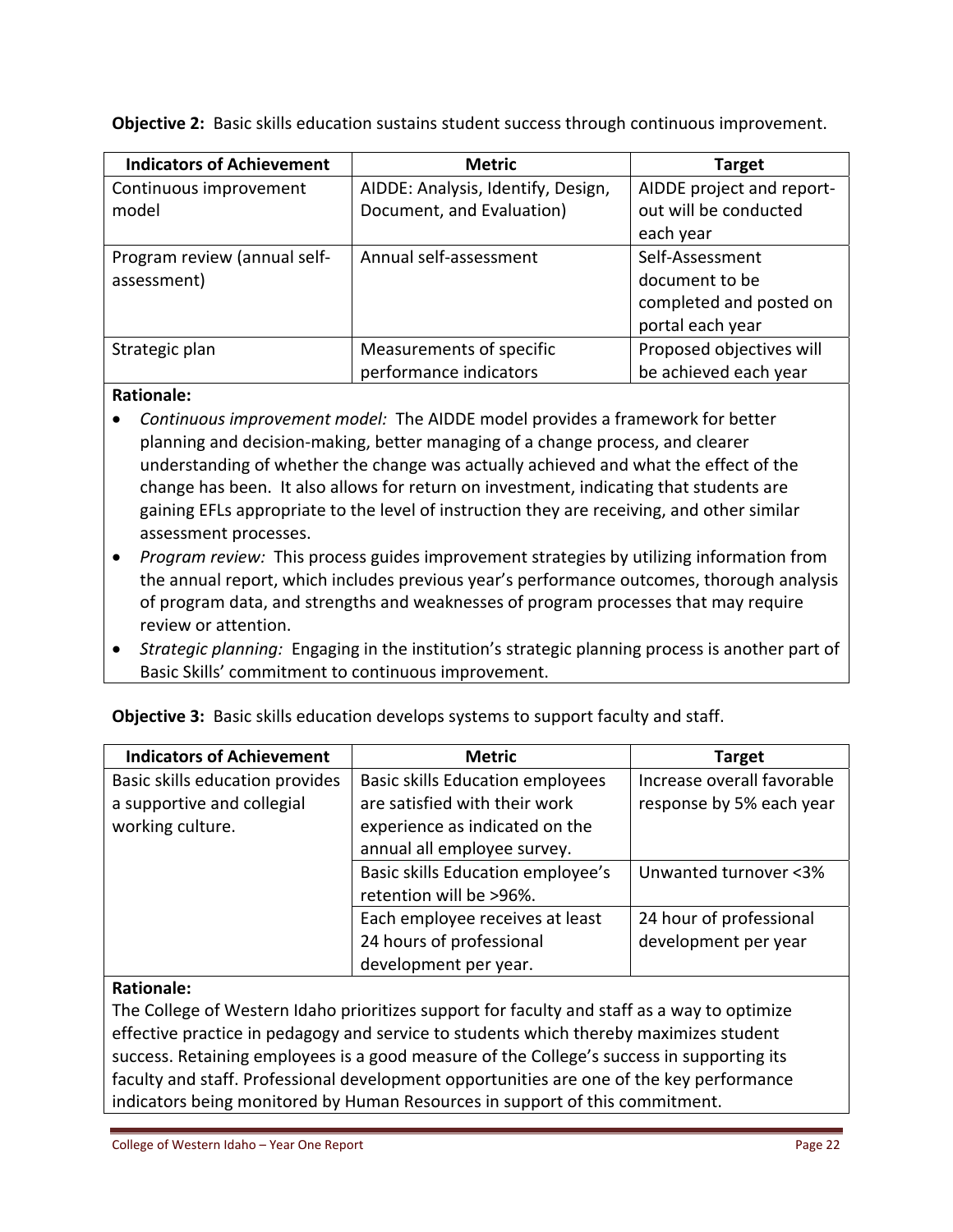## **Theme 4: Community Outreach**

Community Outreach refers to the College's multi‐faceted approach to serving the communities of Ada and Canyon Counties, which form the local community college taxing district, and the remaining eight counties in the College's service area. In response to the Fall 2011 visit and NWCCU evaluator comments, CWI has substantially revised the way it defines Community Outreach, as well as the objectives and indicators for this core theme.

The College currently defines its commitment to Community Outreach in three ways:

- 1. The College has an educational component defining delivery of developmental and college‐level coursework and programs across the service region; CWI also delivers a wide range of non‐credit programs and services. This part of Community Outreach intersects with the other core themes.
- 2. CWI is active in partnerships and participation in local and regional economic development and outreach programs. CWI actively pursues grants related to community programming. CWI is currently developing a Speaker's Bureau as a service to the community ‐ members of the College's faculty, staff, and Board of Trustees are willing to donate their time to speak to organizations on a variety of topics. CWI employees are also involved in the community through participation on boards, committees and task forces. This element of Community Outreach is most visible in the revised objectives and indicators.
- 3. The College provides lifelong learning opportunities for personal and cultural enrichment. This element also intersects with other Core Themes but is reflected in the revised objectives and indicators as well.

**Objective 1:** To meet the economic development and non-credit educational and community support needs of the ten county service region by making the College's human and physical resources available, including facilities and the expertise of faculty and staff, thereby connecting the College to the community.

| <b>Indicators of Achievement</b> | <b>Metric</b>                    | <b>Target</b>               |
|----------------------------------|----------------------------------|-----------------------------|
| Responsiveness to community      | Number of contracts written and  | Maintain and/or improve     |
| economic development             | executed in direct response to   | current financial, facility |
| needs/requests with              | external requests.               | and personnel resources     |
| contracted/customized            | Use of College facilities for    | devoted to this indicator   |
| training for business, industry, | community economic               |                             |
| government.                      | development needs.               |                             |
|                                  | Institutional involvement in     | Maintain and/or improve     |
|                                  | providing apprenticeship and     | workforce training          |
|                                  | customized training programs.    | opportunities               |
| Provision for non-credit open    | Number of non-credit "open       | Establish baseline and      |
| enrollment courses and           | enrollment" courses and services | maintain or improve for     |
| services to the community.       | offered at all locations.        | all metrics                 |
|                                  |                                  |                             |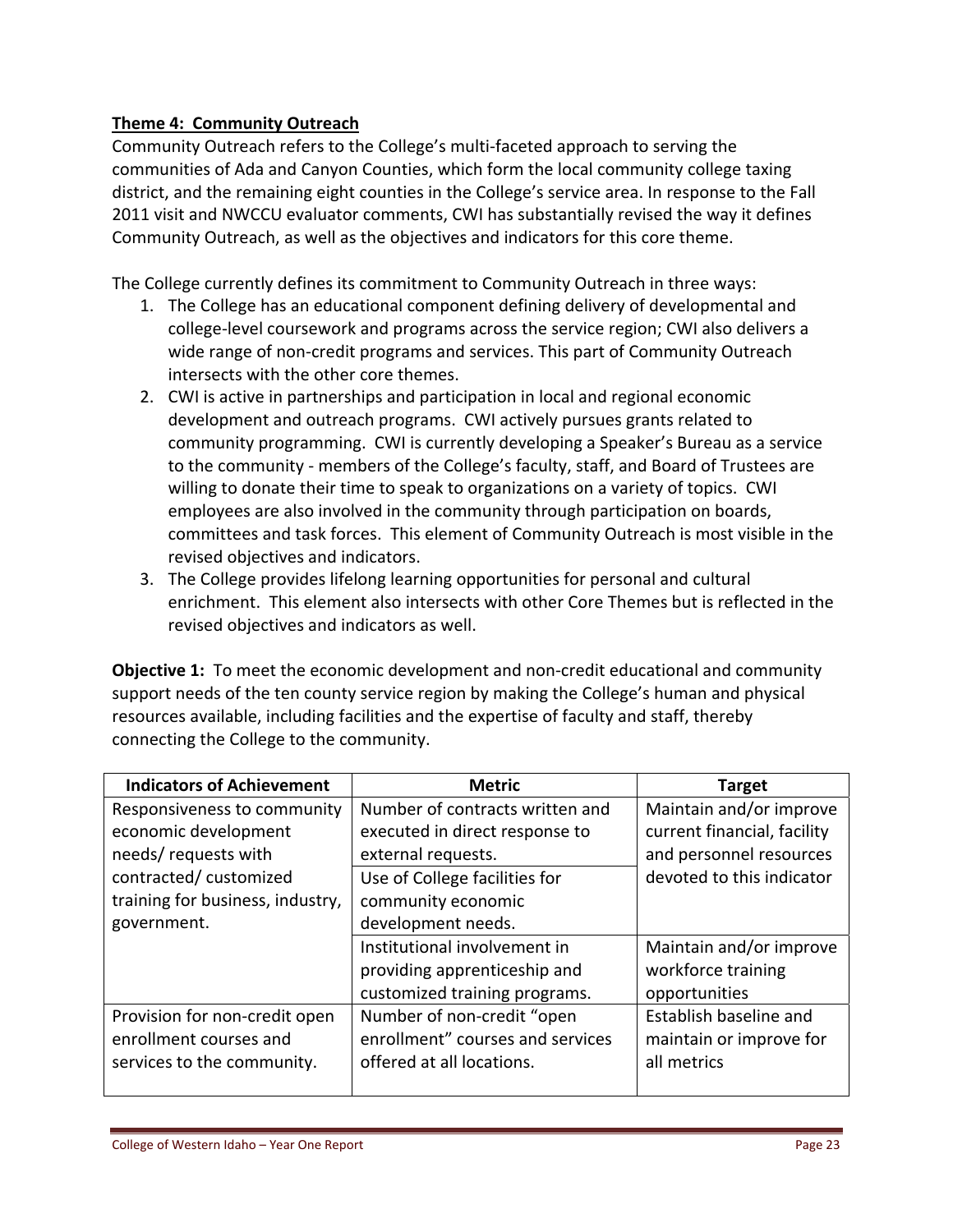|                                    | Satisfaction with community       |                          |
|------------------------------------|-----------------------------------|--------------------------|
|                                    | focused non-credit educational    |                          |
|                                    | opportunities and services at all |                          |
|                                    | locations.                        |                          |
| Provision for community            | Number of community members       | Establish baseline and   |
| needs through ancillary            | served through ancillary          | maintain or improve for  |
| community services, and            | community services and volunteer  | all metrics              |
| volunteer activities.              | activities.                       |                          |
|                                    | Number and scope of grants and    |                          |
|                                    | community partnerships targeted   |                          |
|                                    | at economic development.          |                          |
| <b>Business Programs/Workforce</b> | Annual self-assessment            | Self-Assessment docu-    |
| Development Unit annual            |                                   | ment to be completed     |
| self-assessment                    |                                   | and posted on the portal |
|                                    |                                   | each year.               |

### **Rationale:**

Developing and supporting economic vitality in the service area is an important part of the College's mission. To that end, CWI works with a number of agencies to diversify and strengthen the local economy by attracting and retaining businesses in the Western Idaho region. The College works to implement a focused, consistent program to attract new businesses to the region and to promote economic development through expansion of existing businesses. Part of this endeavor also involves formal and ad hoc workforce training. The College recognizes that part of its mission is to offer a broad array of non‐credit courses and community focused services to individuals throughout its service area. This objective is achieved through a variety of campus services and other non‐credit educational opportunities through the College's service area.

The College extends its infrastructure to provide support for federally funded programs that enhance and meet community needs. In this regard, ancillary community services represent another facet of CWI's commitment to community and are another indication of mission fulfillment.

**Objective 2:** Community Outreach supports Community Engagement through educational events.

| <b>Indicators of Achievement</b> | <b>Metric</b>                 | <b>Target</b>           |
|----------------------------------|-------------------------------|-------------------------|
| Provision for College            | Number of community           | Establish baseline and  |
| sponsored and supported          | organizations using College   | maintain or improve for |
| programs and educational         | facilities.                   | all metrics             |
| events. (community               | Number and type of community  |                         |
| connection, non-teaching)        | events held on campus and     |                         |
|                                  | throughout the community that |                         |
|                                  | are sponsored by the College. |                         |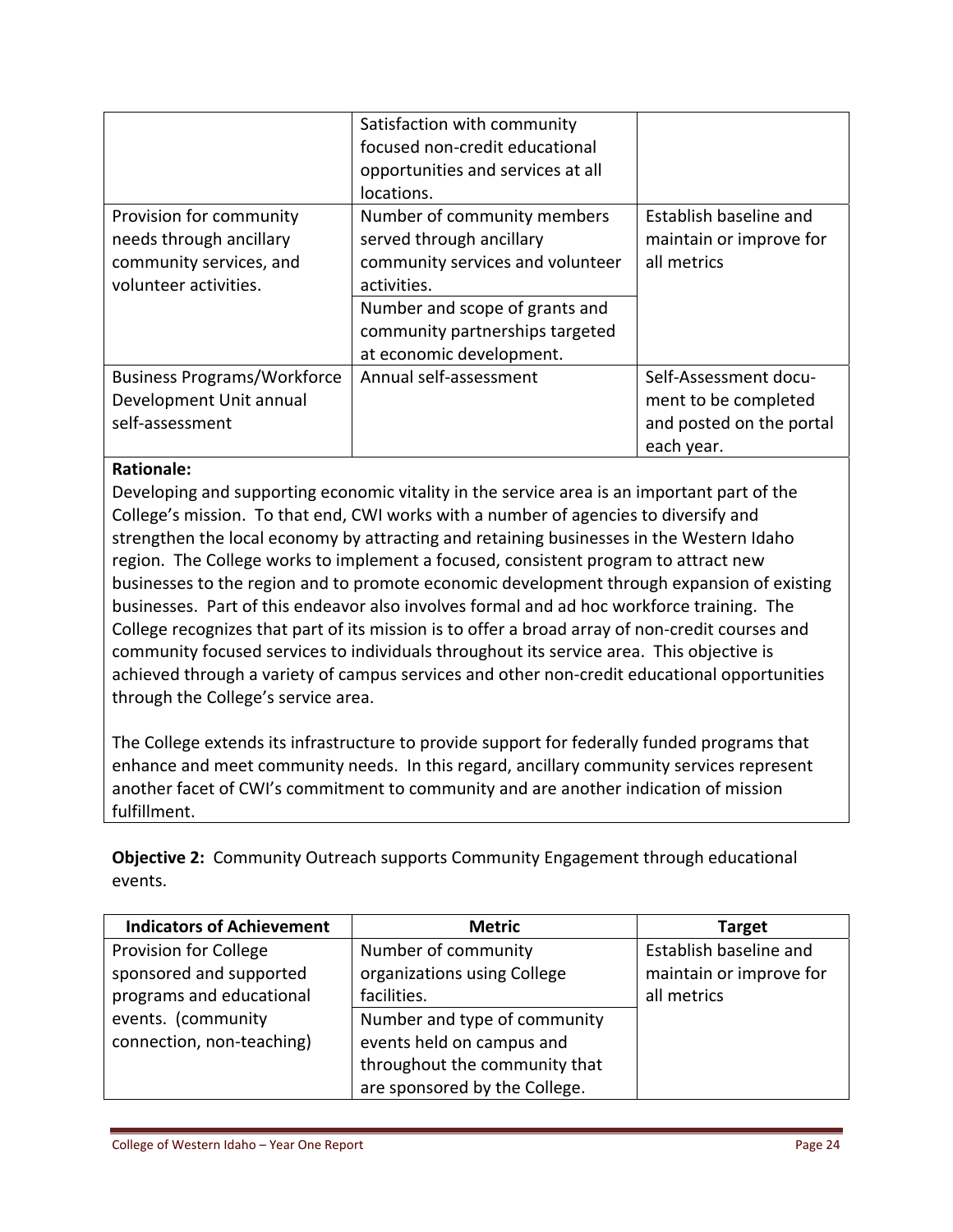| Number and type of state wide<br>educational events and confer-<br>ences held on campus annually.<br>Successful end of course student<br>satisfaction surveys. |  |
|----------------------------------------------------------------------------------------------------------------------------------------------------------------|--|
|                                                                                                                                                                |  |

#### **Rationale:**

A significant part of the College's community outreach core theme is College‐sponsored and supported programs and educational events. The College recognizes that ongoing connections in this area serve many purposes, among them public relations, community educational opportunities, and community enhancement and that these connections are a pivotal part of mission fulfillment.

**Objective 3: Community Outreach develops systems to support faculty and staff.** 

| <b>Indicators of Achievement</b>                                                            | <b>Metric</b>                       | <b>Target</b>           |  |  |  |  |  |  |  |  |
|---------------------------------------------------------------------------------------------|-------------------------------------|-------------------------|--|--|--|--|--|--|--|--|
| <b>Community Outreach</b>                                                                   | <b>Community Outreach employees</b> | Increase overall        |  |  |  |  |  |  |  |  |
| provides a supportive and                                                                   | are satisfied with their work       | favorable response by   |  |  |  |  |  |  |  |  |
| collegial working culture.                                                                  | experience as indicated on the      | 5% each year            |  |  |  |  |  |  |  |  |
|                                                                                             | annual all employee survey.         |                         |  |  |  |  |  |  |  |  |
|                                                                                             | Community Outreach employee's       | Unwanted turnover <3%.  |  |  |  |  |  |  |  |  |
|                                                                                             | retention will be >96%.             |                         |  |  |  |  |  |  |  |  |
|                                                                                             | Each employee receives at least 24  | 24 hour of professional |  |  |  |  |  |  |  |  |
|                                                                                             | hours of professional development   | development per year    |  |  |  |  |  |  |  |  |
|                                                                                             | per year.                           |                         |  |  |  |  |  |  |  |  |
| <b>Rationale:</b>                                                                           |                                     |                         |  |  |  |  |  |  |  |  |
| The College of Western Idaho prioritizes support for faculty and staff as a way to optimize |                                     |                         |  |  |  |  |  |  |  |  |

effective practice in pedagogy and service to students which thereby maximizes student success.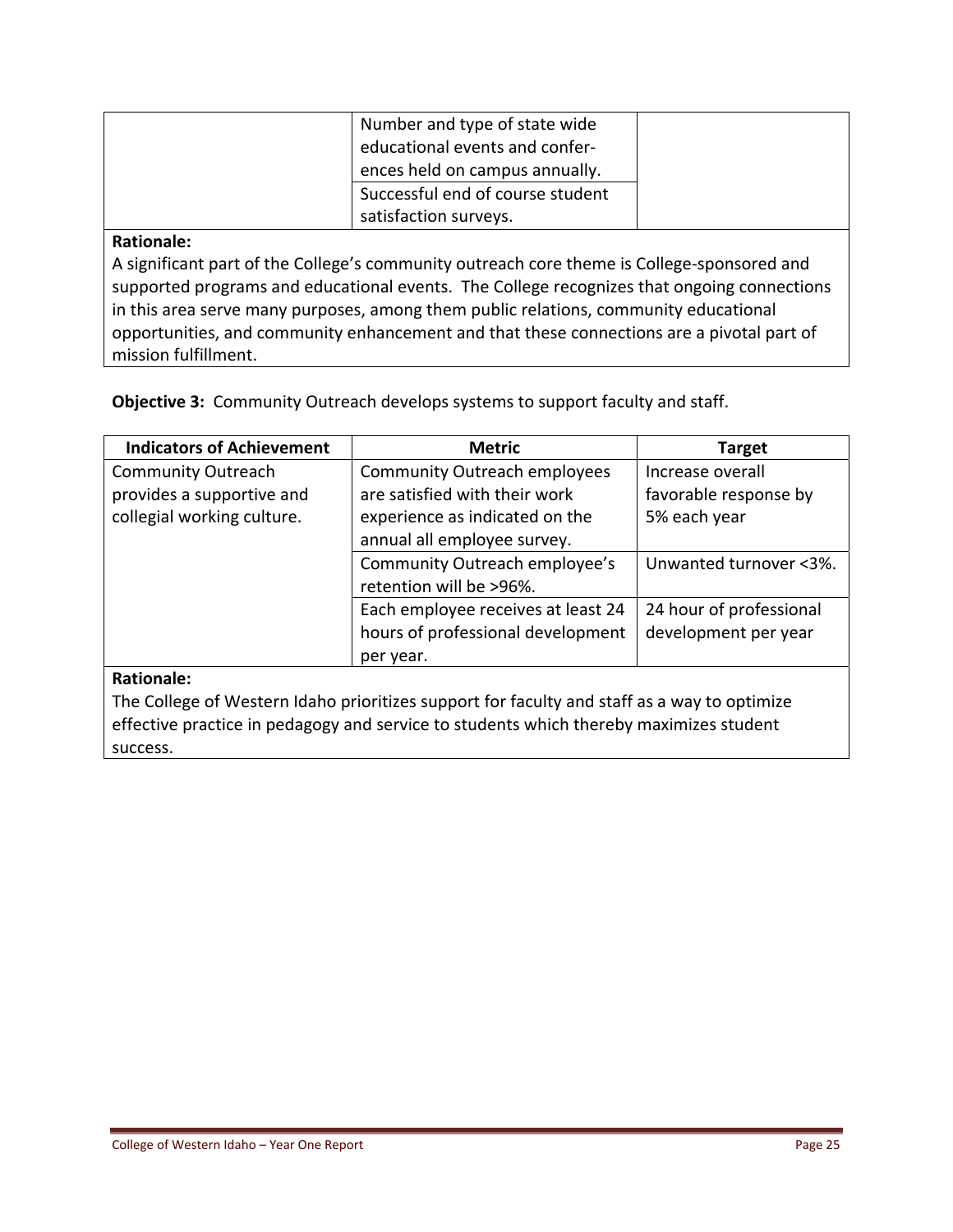# **CONCLUSION**

CWI's Year One Report has been a college wide collaborative effort beginning with lessons learned and reflection on recommendations that emerged from the College's initial candidacy visit in October 2011. The accreditation committee is made up of 16 members consisting of faculty, staff, students, and administrators representing all aspects of the college community. The four Core Themes sub-committees consist of steering committee chairs, faculty, and staff directly involved with each of the core theme functions. A priority for this report was to reconfirm and modify objectives, outcomes, and indicators for each of the core themes. Additionally, CWI addressed the five commission recommendations through a collaborative process relying on input from managers and stakeholders associated with each area. This final report was reviewed by each constituent group on campus, the President's Cabinet, and the College President, along with the Board of Trustees.

CWI's Year One Report describes the College's institutional mission, vision, objectives, intended outcomes and indicators. As a whole, these provide a foundation for CWI's institutional effectiveness and mission fulfillment. Preparation of the Year One Report has encouraged the College to consider carefully the information it gathers and how it strategically operates to meet overall mission fulfillment in service to our community. The processes of planning and strategic collaboration have enabled the College to recognize the institution's strengths and challenges as well as the connectedness of the mission, programs, policies, and services.

CWI views this Year One Report as a means for better aligning the mission of Idaho's newest community college with the State Board of Education goals, College priorities, strategic plans, and program goals in order to inform and drive the planning, budgeting, and evaluation cycle. CWI is interested in evidence of accomplishments, decision making based on outcomes and measures, and accountability to students and community. CWI held an annual assessment summit in May 2012 and used College-wide input to align its decision-making to indicators that reflect shared outcomes and accountability. This process required in‐depth and ongoing collaboration across all constituent groups and focuses on continuous improvement processes which will aid CWI in meeting the needs of the community and ultimately becoming a fullyaccredited college in the State of Idaho.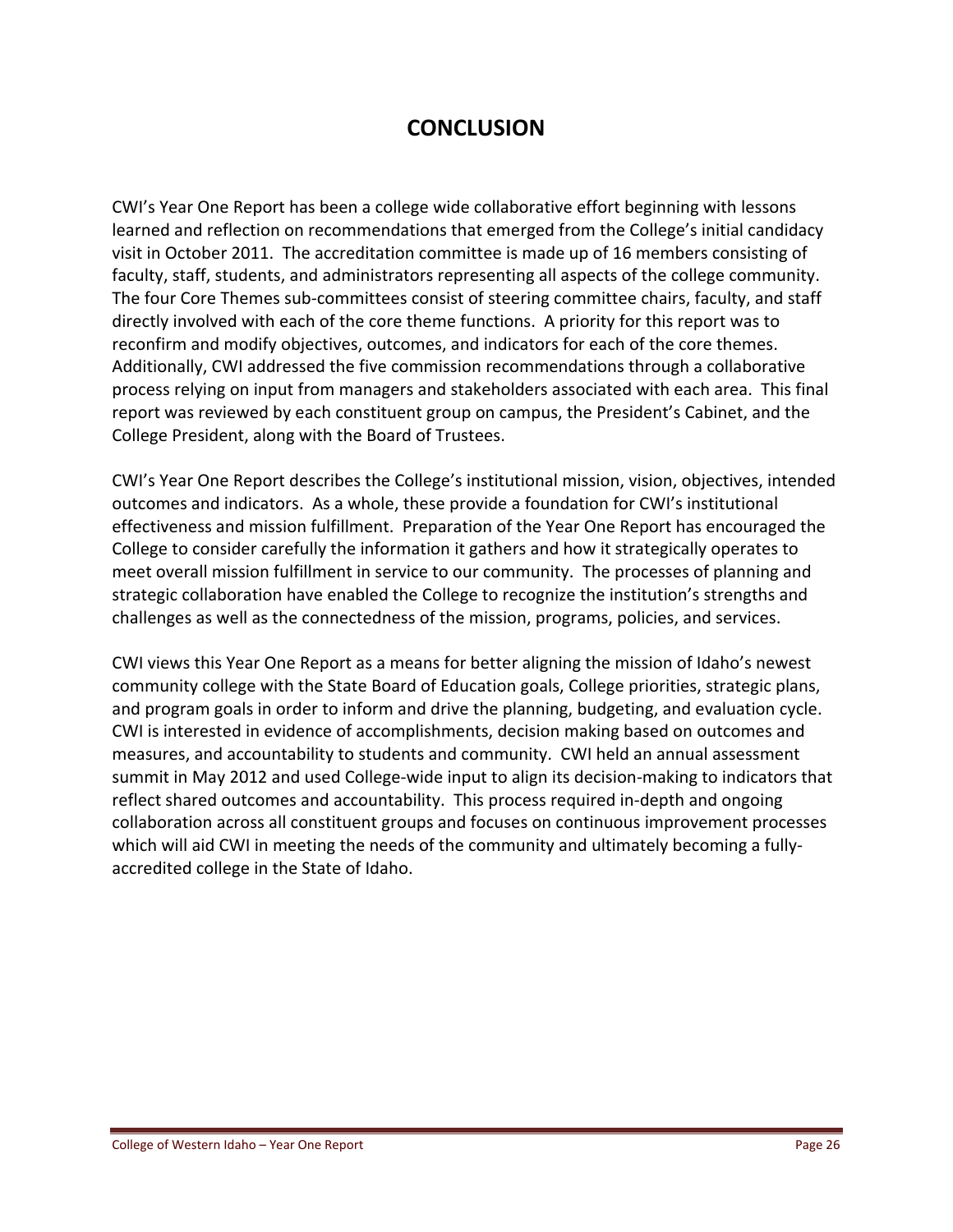# **ATTACHMENT 1**

# **CWI Organizational Chart**



‐ Gayla Huskey

‐ Brenda Pettinger **Executive Director, BPWD**  ‐ Brian Currin **Dean, PTE BI CONTROLLER EXAMPLE <b>CONTROLLER CONTROLLER CONTROLLER** ‐ Will Fanning **Director, Communication &**  ‐ Marilyn Griggs **Director, Library Services Marketing** ‐ Jennifer Couch **Director, Budget** ‐ Kim Leeder **Director, Facilities** ‐ Jeff Flynn ‐ Jeff Shinn **Manager, Online Learning Director, Strategic Initiatives Manager, Rick Management** ‐ Vacant ‐ Vacant ‐ Ellen Spencer **Manager, Tutoring Sr. Manager** ‐ Shirl Boyce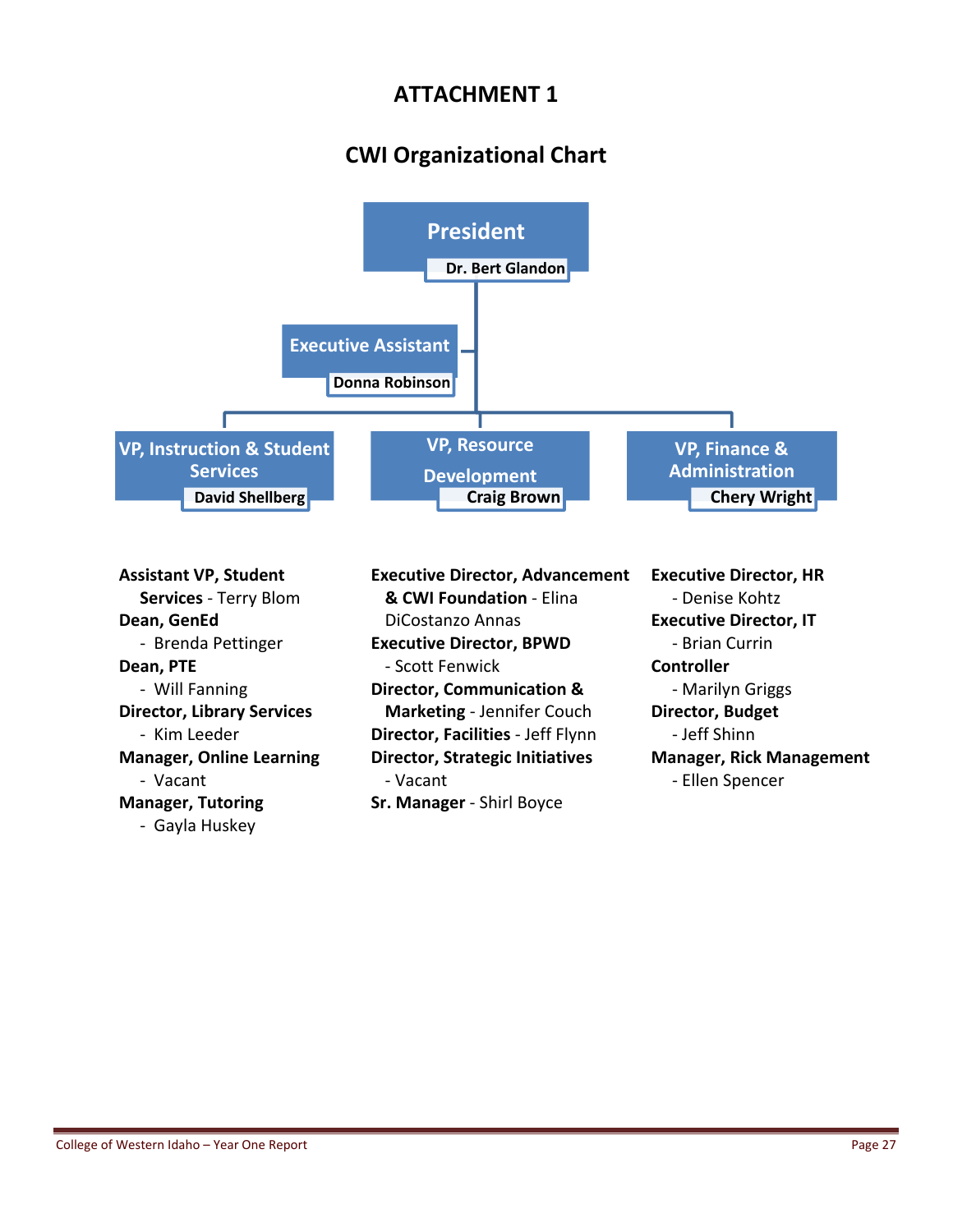# **ATTACHMENT 2 Institutional Progress Metric**

| <b>Core Theme 1</b>                     |                            |                                                                   |                           |                                                                                                                                                                                                                   | <b>Professional Technical Education</b> |                    |                   |   |                   |      |                   |   |                   |      |              |
|-----------------------------------------|----------------------------|-------------------------------------------------------------------|---------------------------|-------------------------------------------------------------------------------------------------------------------------------------------------------------------------------------------------------------------|-----------------------------------------|--------------------|-------------------|---|-------------------|------|-------------------|---|-------------------|------|--------------|
|                                         |                            |                                                                   |                           |                                                                                                                                                                                                                   |                                         |                    |                   |   |                   | Data |                   |   |                   |      |              |
| <b>Institutional</b><br><b>Priority</b> | <b>Mission</b>             | <b>Vision</b>                                                     |                           |                                                                                                                                                                                                                   |                                         |                    | 2011/12           |   | 2012/13           |      | 2013/14           |   | 2014<br>/15       |      | <b>Notes</b> |
|                                         |                            |                                                                   |                           |                                                                                                                                                                                                                   | Contact<br>Person                       | Baseline<br>(date) | Actual/<br>Target | % | Actual/<br>Target | $\%$ | Actual/<br>Target | % | Actual/<br>Target | $\%$ |              |
| Goal 1<br>Student<br><b>Success</b>     | Quality<br><b>Teaching</b> | Quality<br><b>Teaching</b><br>$\&$<br><b>Learning</b><br>for Life | Objective<br>$\mathbf{1}$ | In support of fostering student success in reaching their educational and/or career goals, upon graduation<br>students will be sufficiently prepared to successfully gain employment or continue their education. |                                         |                    |                   |   |                   |      |                   |   |                   |      |              |
|                                         |                            |                                                                   | Target<br>ಹ               | 70% of tested students<br>demonstrate their<br>preparation for<br>employment through<br>assessment activities by<br>an industry recognized<br>certification<br>examination or<br>credential                       | PTE Dean                                | 70%                |                   |   |                   |      |                   |   |                   |      |              |
|                                         |                            |                                                                   | Metric <sub>4</sub>       | 90% of completers will<br>be employed in<br>business and industry,<br>enrolled in continuing<br>education, or in Military<br>Service.                                                                             | Registrar's<br>Office<br>(PSR)          | 90%                |                   |   |                   |      |                   |   |                   |      |              |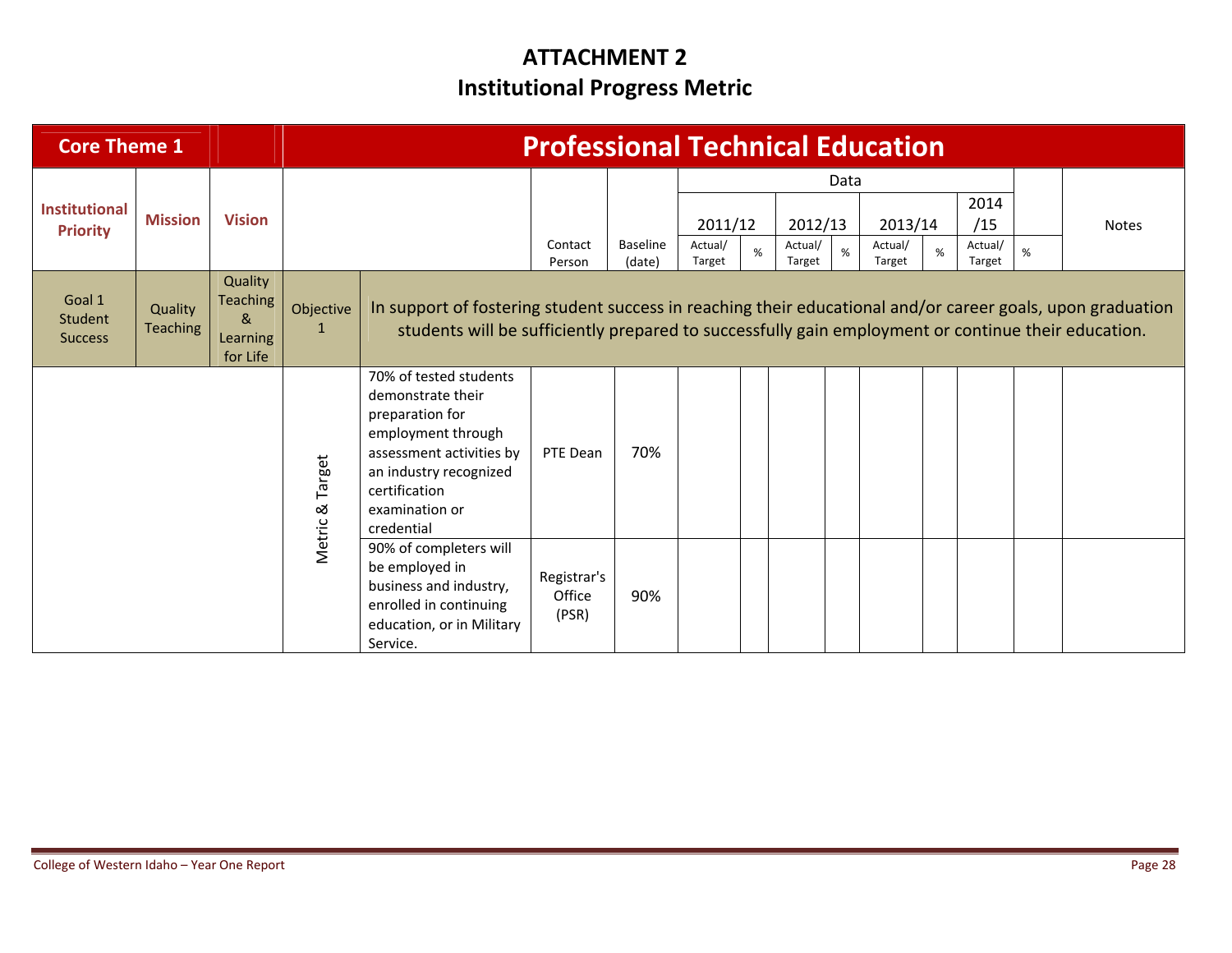| Goal 1<br>Student<br><b>Success</b> | Quality<br><b>Teaching</b> | Quality<br>Teaching<br>$\&$<br>Learning<br>for Life | Objective<br>$\overline{2}$ |                                                                                                                                                                                                                                                                                                            | Student Success is a priority for Professional Technical Education Programs. |     |  |    |  |  |  |  |  |  |  |
|-------------------------------------|----------------------------|-----------------------------------------------------|-----------------------------|------------------------------------------------------------------------------------------------------------------------------------------------------------------------------------------------------------------------------------------------------------------------------------------------------------|------------------------------------------------------------------------------|-----|--|----|--|--|--|--|--|--|--|
|                                     |                            |                                                     |                             | PTE programs foster<br>student success<br>through retention and<br>completion of their<br>students, with 50% of<br>students persisting to<br>completion of their<br>program of study                                                                                                                       | PTE<br>Dean                                                                  | 50% |  |    |  |  |  |  |  |  |  |
|                                     |                            |                                                     | Metric & Target             | PTE programs provide<br>an educational<br>experience that meets<br>the employment needs<br>of students. 80% of<br>students that respond<br>to a yearly satisfaction<br>survey are satisfied<br>that the education they<br>receive has prepared<br>them for employment<br>in their field.                   | Plannin<br>g and<br>Assess<br>ment                                           | 80% |  | 95 |  |  |  |  |  |  |  |
|                                     |                            |                                                     |                             | PTE programs offer<br>curriculum that is<br>relevant to business<br>and industry standards.<br>An average of 3.5 out<br>of 5.0 on end of course<br>evaluations will<br>demonstrate that<br>students are satisfied<br>that courses they take<br>prepare them for<br>employment in<br>business and industry. | PTE<br>Dean                                                                  | 3.5 |  |    |  |  |  |  |  |  |  |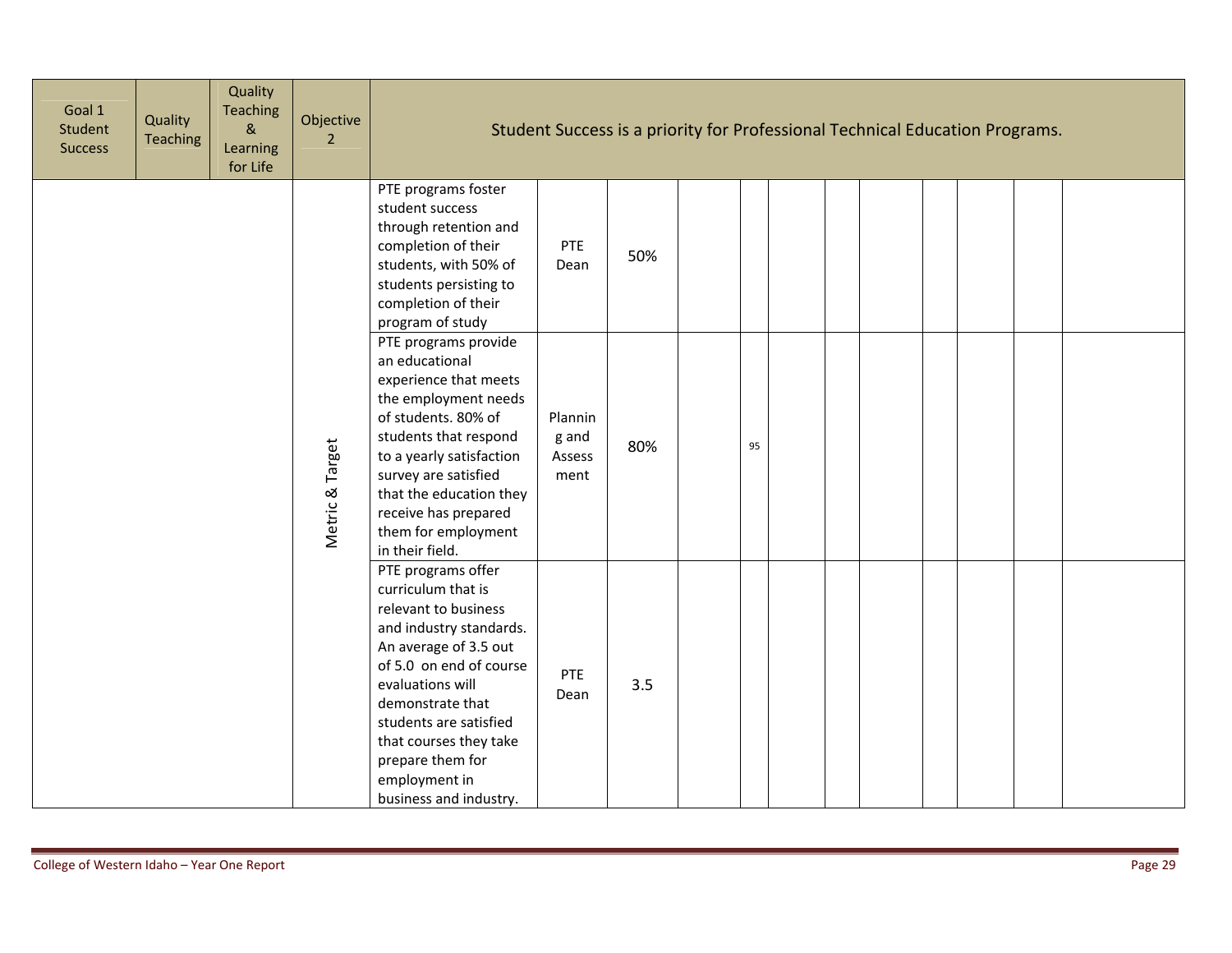| Goal 2<br>Support<br>Faculty/<br><b>Staff</b> | Quality<br>Teaching | Quality<br><b>Teaching</b> | Objective<br>3 |                                                                                                                                                                                                                                                                 | Professional Technical Education develops systems to support faculty and staff. |             |  |  |  |  |  |  |  |  |  |
|-----------------------------------------------|---------------------|----------------------------|----------------|-----------------------------------------------------------------------------------------------------------------------------------------------------------------------------------------------------------------------------------------------------------------|---------------------------------------------------------------------------------|-------------|--|--|--|--|--|--|--|--|--|
|                                               |                     |                            | Target         | PTE provides a<br>supportive and collegial<br>working culture as<br>measured by 90% of<br>PTE employees are<br>satisfied with their<br>work experience as<br>indicated on the annual<br>all employee survey.                                                    | Human<br>Resources                                                              | 90%         |  |  |  |  |  |  |  |  |  |
|                                               |                     |                            | ಹ<br>Metric    | <b>General Education</b><br>provides a supportive<br>and collegial working<br>culture as measured by<br>employee's retention<br>will be <3% of<br>unwanted turnover.<br>Each employee<br>receives at least 24<br>hours of professional<br>development per year. | Human<br>Resources<br>Human<br>Resources                                        | 97%<br>100% |  |  |  |  |  |  |  |  |  |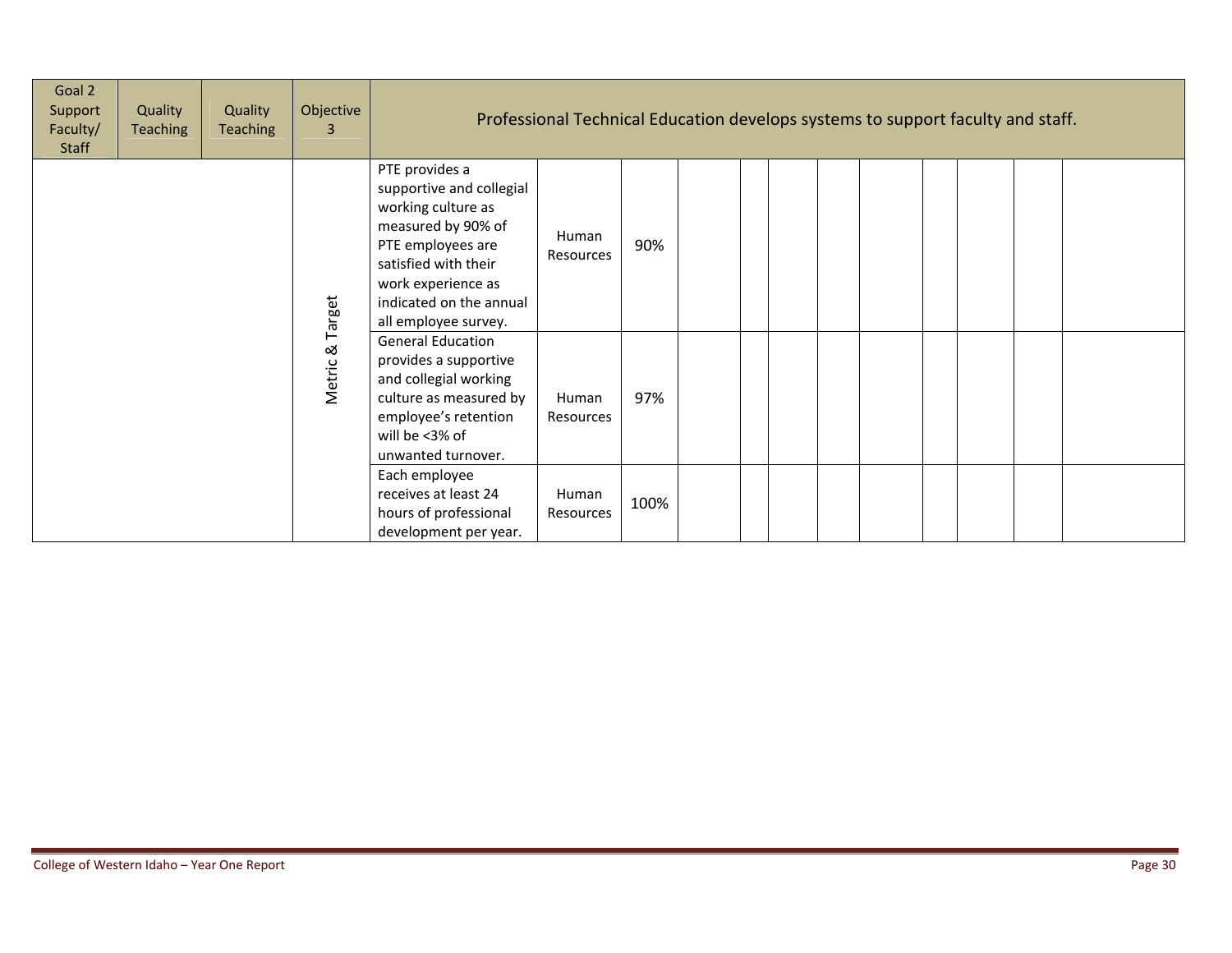| Goal 4<br>Connect to<br>Community | Quality<br><b>Teaching</b> | Quality<br><b>Teaching</b> | Objective<br>4        |                                                                                                                                                                                                                                                                     | In support of connecting the college to the community business and industry will be highly satisfied with<br>Professional Technical Education programs. |     |                                                                        |  |  |  |  |  |  |  |  |  |
|-----------------------------------|----------------------------|----------------------------|-----------------------|---------------------------------------------------------------------------------------------------------------------------------------------------------------------------------------------------------------------------------------------------------------------|---------------------------------------------------------------------------------------------------------------------------------------------------------|-----|------------------------------------------------------------------------|--|--|--|--|--|--|--|--|--|
|                                   |                            |                            | Target<br>ಹ<br>Metric | PTE partners with<br>business and industry to<br>provide qualified<br>employees. An average<br>of 3.5 out of 5.0 from<br><b>Employer and industry</b><br>representatives are<br>satisfied with the PTE<br>programs as indicated<br>on an annual employer<br>survey. | Planning<br>and<br>Assess-<br>ment                                                                                                                      | 3.5 | Surveys<br>to be<br>con-<br>ducted<br>com-<br>mencing<br>2012/<br>2013 |  |  |  |  |  |  |  |  |  |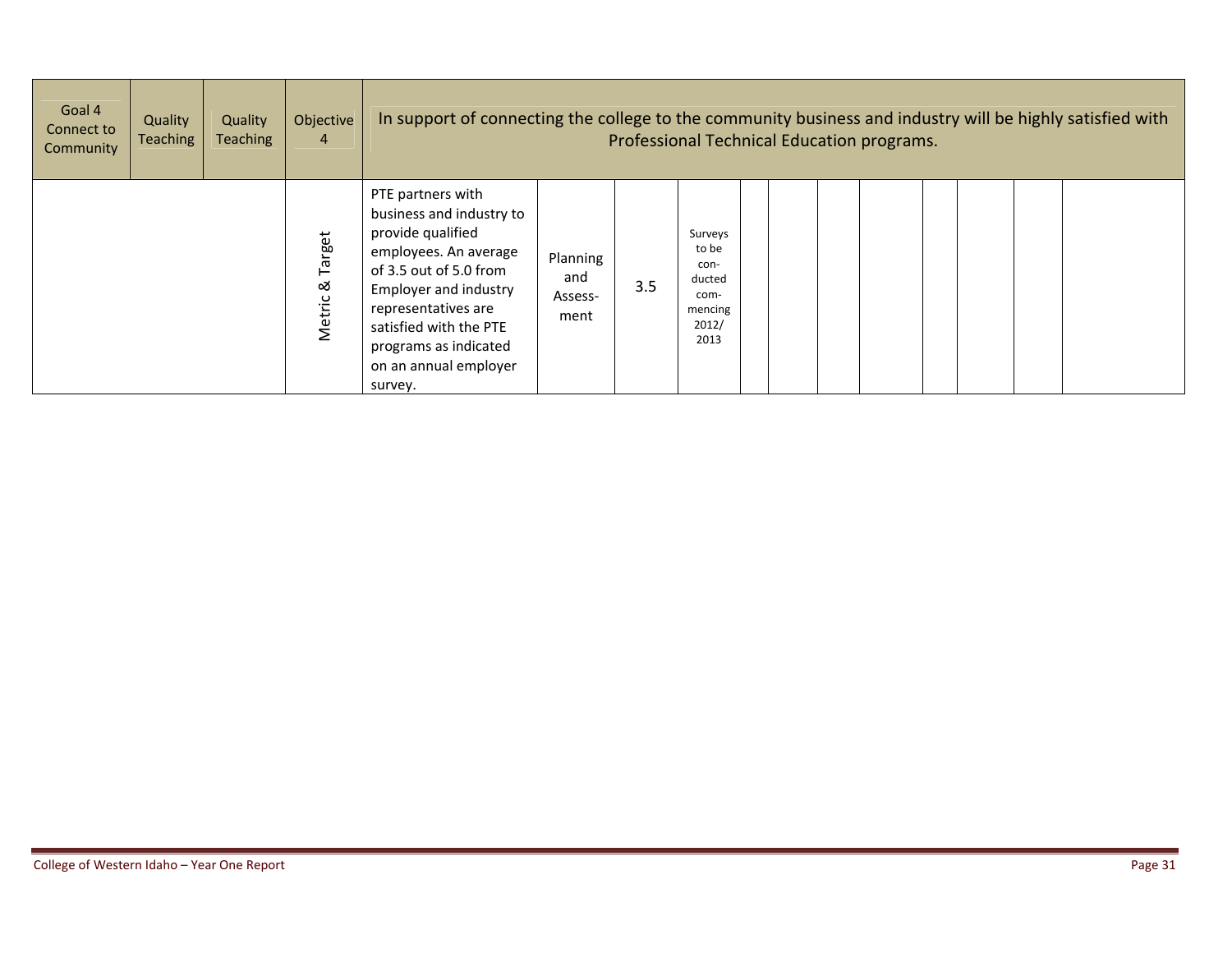| <b>Core Theme 2</b>                 |                            |                                                      |                                                                                                                                          |                                                                                                                        |                                                                                                                   | <b>General Education</b> |                    |     |                   |      |                   |   |                   |   |              |
|-------------------------------------|----------------------------|------------------------------------------------------|------------------------------------------------------------------------------------------------------------------------------------------|------------------------------------------------------------------------------------------------------------------------|-------------------------------------------------------------------------------------------------------------------|--------------------------|--------------------|-----|-------------------|------|-------------------|---|-------------------|---|--------------|
| <b>Institutional</b>                | <b>Mission</b>             | <b>Vision</b>                                        |                                                                                                                                          |                                                                                                                        | Contact                                                                                                           | Baseline                 |                    |     |                   | Data |                   |   |                   |   | <b>Notes</b> |
| <b>Priority</b>                     |                            |                                                      |                                                                                                                                          |                                                                                                                        | Person                                                                                                            | (date)                   | 2011/12            |     | 2012/13           |      | 2013/14           |   | 2014/15           |   |              |
|                                     |                            |                                                      |                                                                                                                                          |                                                                                                                        |                                                                                                                   |                          | Actual/<br>Target  | %   | Actual/<br>Target | %    | Actual/<br>Target | % | Actual/<br>Target | % |              |
| Goal 1<br>Student<br><b>Success</b> | Quality<br><b>Teaching</b> | Quality<br><b>Teaching</b><br>& Learning<br>for Life | Objective<br>$\mathbf{1}$                                                                                                                |                                                                                                                        | General education prepares students for successful continuation of their education at the<br>baccalaureate level. |                          |                    |     |                   |      |                   |   |                   |   |              |
|                                     |                            |                                                      |                                                                                                                                          | 80% of programs have<br>articulated 2+2 agreements<br>with Idaho state<br>universities for the four-<br>year sequence. | Registrar's<br>Office                                                                                             | 23<br>(2010/11)          | 18/18              | 100 |                   |      |                   |   |                   |   |              |
|                                     |                            |                                                      |                                                                                                                                          | Standard course objectives<br>are defined in 100% of<br>course syllabi.                                                | Dean's<br>Office                                                                                                  | 100%                     |                    |     |                   |      |                   |   |                   |   |              |
|                                     |                            |                                                      | Metric & Target                                                                                                                          | Outcomes objectives are<br>assessed and reported by<br>95% of faculty                                                  | Dean's<br>Office                                                                                                  | 95%                      |                    |     |                   |      |                   |   |                   |   |              |
|                                     |                            |                                                      | 100% of outcomes are<br>compiled at the<br>department level each<br>semester, and annually<br>reported in Program/<br>Discipline review. | Dean's<br>Office                                                                                                       | 100%                                                                                                              |                          |                    |     |                   |      |                   |   |                   |   |              |
|                                     |                            |                                                      |                                                                                                                                          | The number of students<br>who are retained from<br>census day to final exam.                                           | Registrar's<br>Office                                                                                             |                          | Establish baseline |     |                   |      |                   |   |                   |   |              |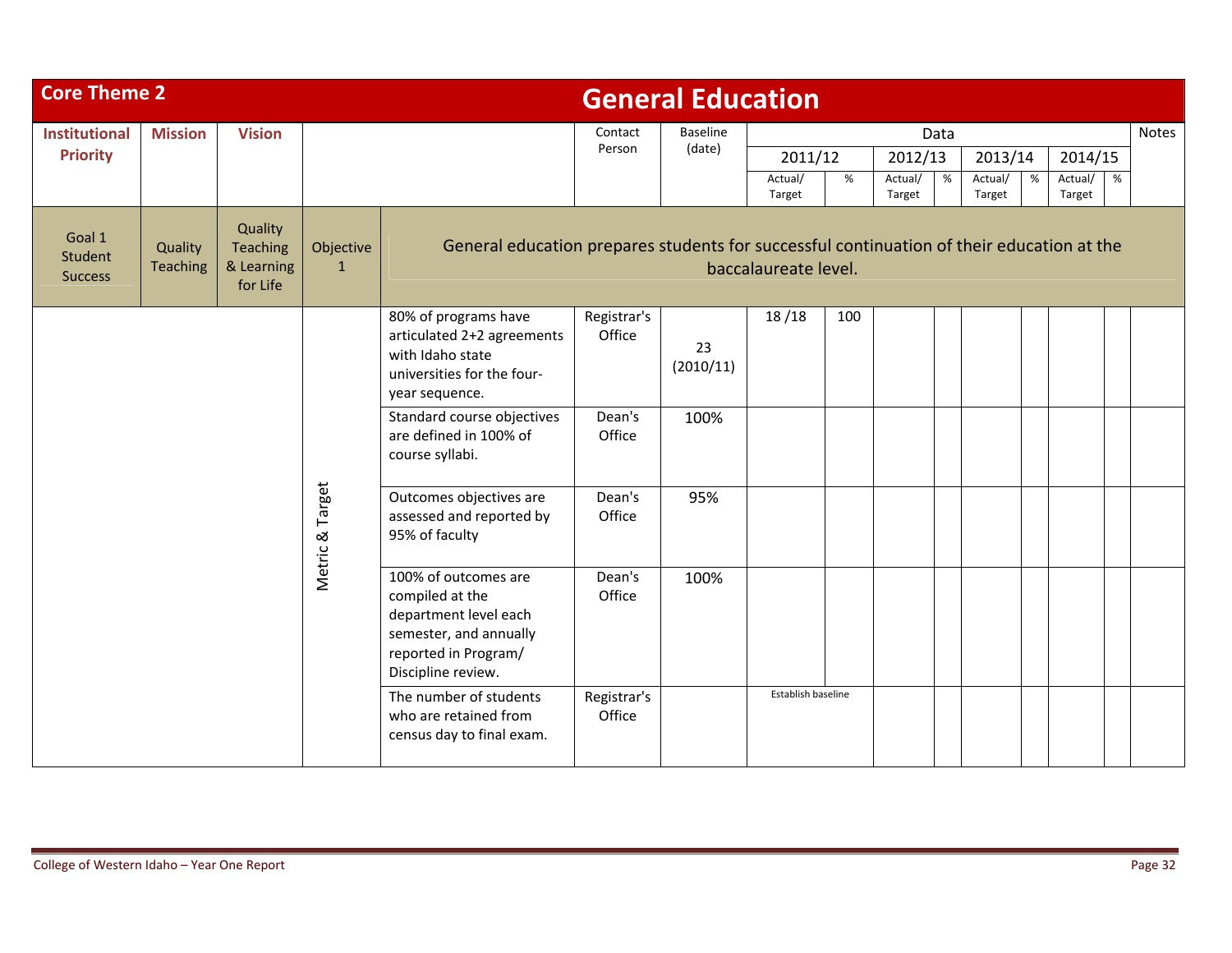| Number of students<br>transitioning from remedial<br>preparation into college-<br>level courses.                                                                                                                                                          | Dean's<br>Office |     | Establish baseline                                                                                                                                                                       |  |  |  |
|-----------------------------------------------------------------------------------------------------------------------------------------------------------------------------------------------------------------------------------------------------------|------------------|-----|------------------------------------------------------------------------------------------------------------------------------------------------------------------------------------------|--|--|--|
| Students who successfully<br>complete remedial classes<br>and transition into CWI<br>college-level courses earn a<br>C or better.                                                                                                                         | Dean's<br>Office |     | Establish baseline                                                                                                                                                                       |  |  |  |
| An average of 3.5 out of 5.0<br>on end of course<br>evaluations will<br>demonstrate that students<br>are satisfied that general<br>education programs<br>provide an educational<br>experience that meets the<br>continuing education needs<br>of students | Dean's<br>Office | 3.5 | New course eval<br>software is<br>implemented for<br>2012/13 measure                                                                                                                     |  |  |  |
| Program learning outcomes<br>are defined in discipline-<br>specific syllabi.                                                                                                                                                                              | Dean's<br>Office |     | Anticipating that CWI will become fully accredited; Program<br>learning outcomes, and the integration of assessment and<br>creation of assessment tools are currently under development. |  |  |  |
| Program learning outcomes<br>are assessed in a<br>designated, degree-<br>required, 200-level course.                                                                                                                                                      | Dean's<br>Office |     |                                                                                                                                                                                          |  |  |  |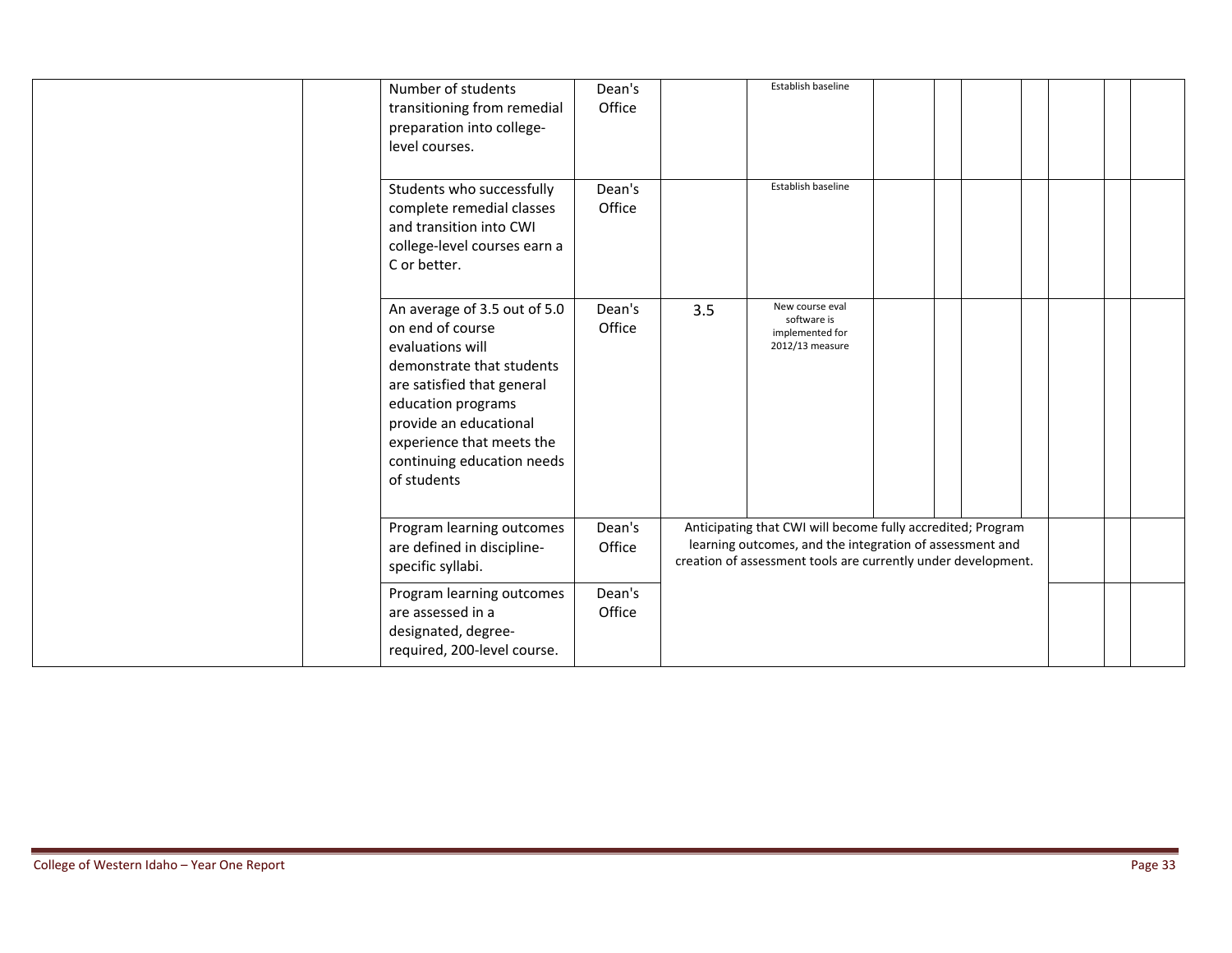| Goal 1<br><b>Student</b><br><b>Success</b> | Quality<br><b>Teaching</b> | Quality<br>Teaching,<br>Learning for<br>Life &<br><b>Access</b> | Objective<br>$\overline{2}$                                                                                                                                                                                                                                                                  | CWI delivers quality instruction through non-traditional methods to emphasize accessibility.<br>Establish baseline and<br>Registrar's |                       |                                  |  |  |  |  |  |  |  |  |
|--------------------------------------------|----------------------------|-----------------------------------------------------------------|----------------------------------------------------------------------------------------------------------------------------------------------------------------------------------------------------------------------------------------------------------------------------------------------|---------------------------------------------------------------------------------------------------------------------------------------|-----------------------|----------------------------------|--|--|--|--|--|--|--|--|
|                                            |                            | Target                                                          | CWI will work within our<br>service region to offer dual<br>credit opportunities in the<br>high school setting, on the<br>CWI campuses, and online.<br>Success will be measured by<br>the number of students<br>taking dual credit at Idaho<br>high schools, on a CWI<br>campus, and online. | Office                                                                                                                                |                       | growth potential to set<br>goal. |  |  |  |  |  |  |  |  |
|                                            |                            | Metric &                                                        | CWI will offer 20% of<br>transfer courses online, as<br>well as online degrees.                                                                                                                                                                                                              | Registrar's<br>Office                                                                                                                 | 20%                   |                                  |  |  |  |  |  |  |  |  |
|                                            |                            |                                                                 |                                                                                                                                                                                                                                                                                              | CWI will offer General<br>Education hybrid courses in<br>each department.                                                             | Registrar's<br>Office | 100%                             |  |  |  |  |  |  |  |  |
|                                            |                            |                                                                 |                                                                                                                                                                                                                                                                                              | CWI will offer degrees that<br>can be completed through<br>weekend, evening, and<br>online course offerings.                          | Registrar's<br>Office | $\overline{2}$<br>(Sp2013)       |  |  |  |  |  |  |  |  |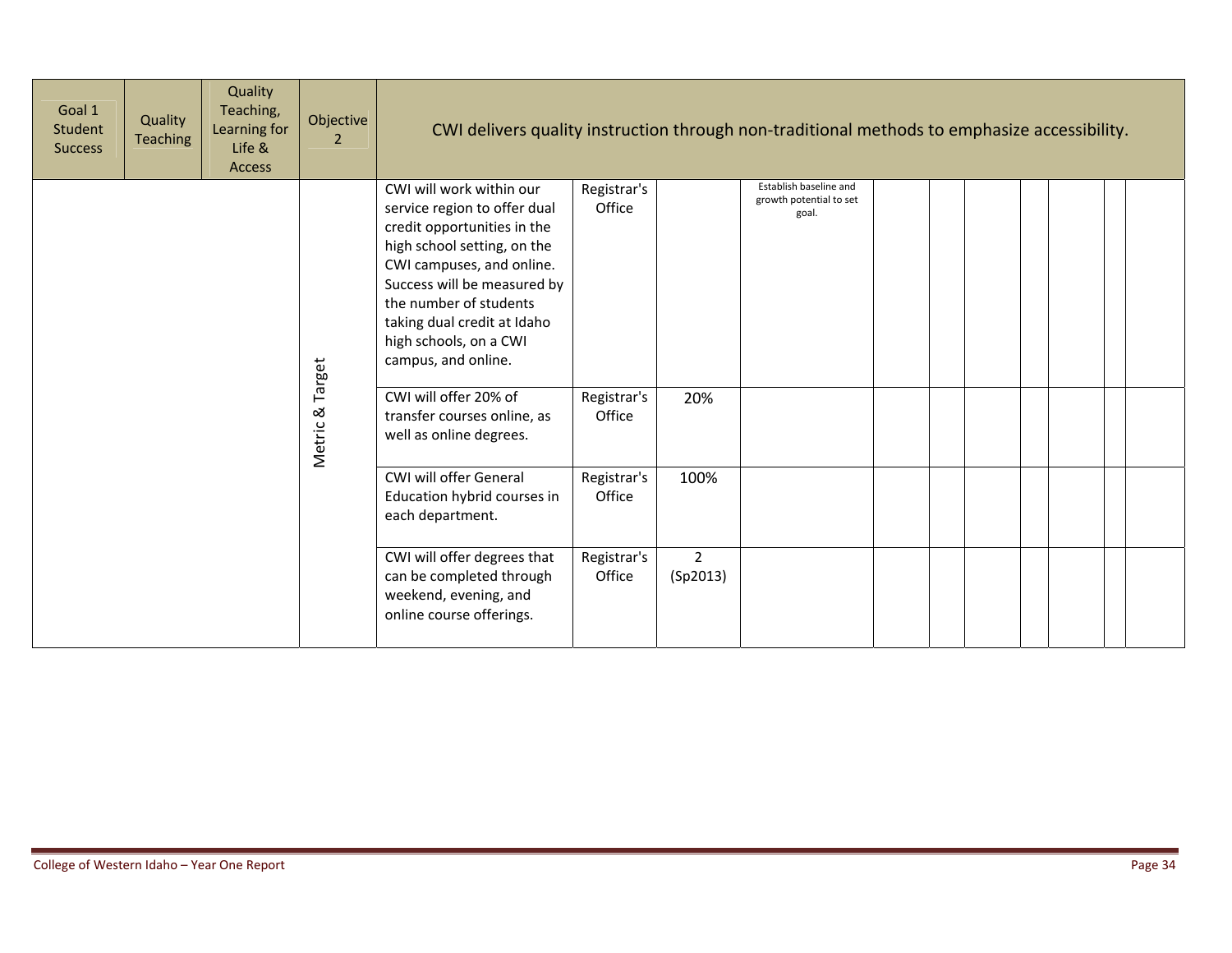| Goal 2<br>Support<br>Faculty/<br>Staff | Quality<br><b>Teaching</b> | Quality<br><b>Teaching</b> | Objective<br>3     |                                                                                                                                                                                                                                                              | General Education develops systems to support faculty and staff |             |  |  |  |  |  |  |  |  |
|----------------------------------------|----------------------------|----------------------------|--------------------|--------------------------------------------------------------------------------------------------------------------------------------------------------------------------------------------------------------------------------------------------------------|-----------------------------------------------------------------|-------------|--|--|--|--|--|--|--|--|
|                                        |                            |                            | Target             | <b>General Education provides</b><br>a supportive and collegial<br>working culture as<br>measured by 90% of<br>employees are satisfied<br>with their work experience<br>as indicated on the annual<br>all employee survey.                                   | Human<br>Resources                                              | 90%         |  |  |  |  |  |  |  |  |
|                                        |                            |                            | $\infty$<br>Metric | <b>General Education provides</b><br>a supportive and collegial<br>working culture as<br>measured by employee's<br>retention will be <3% of<br>unwanted turnover.<br>Each employee receives at<br>least 24 hours of<br>professional development<br>per year. | Human<br>Resources<br>Human<br>Resources                        | 97%<br>100% |  |  |  |  |  |  |  |  |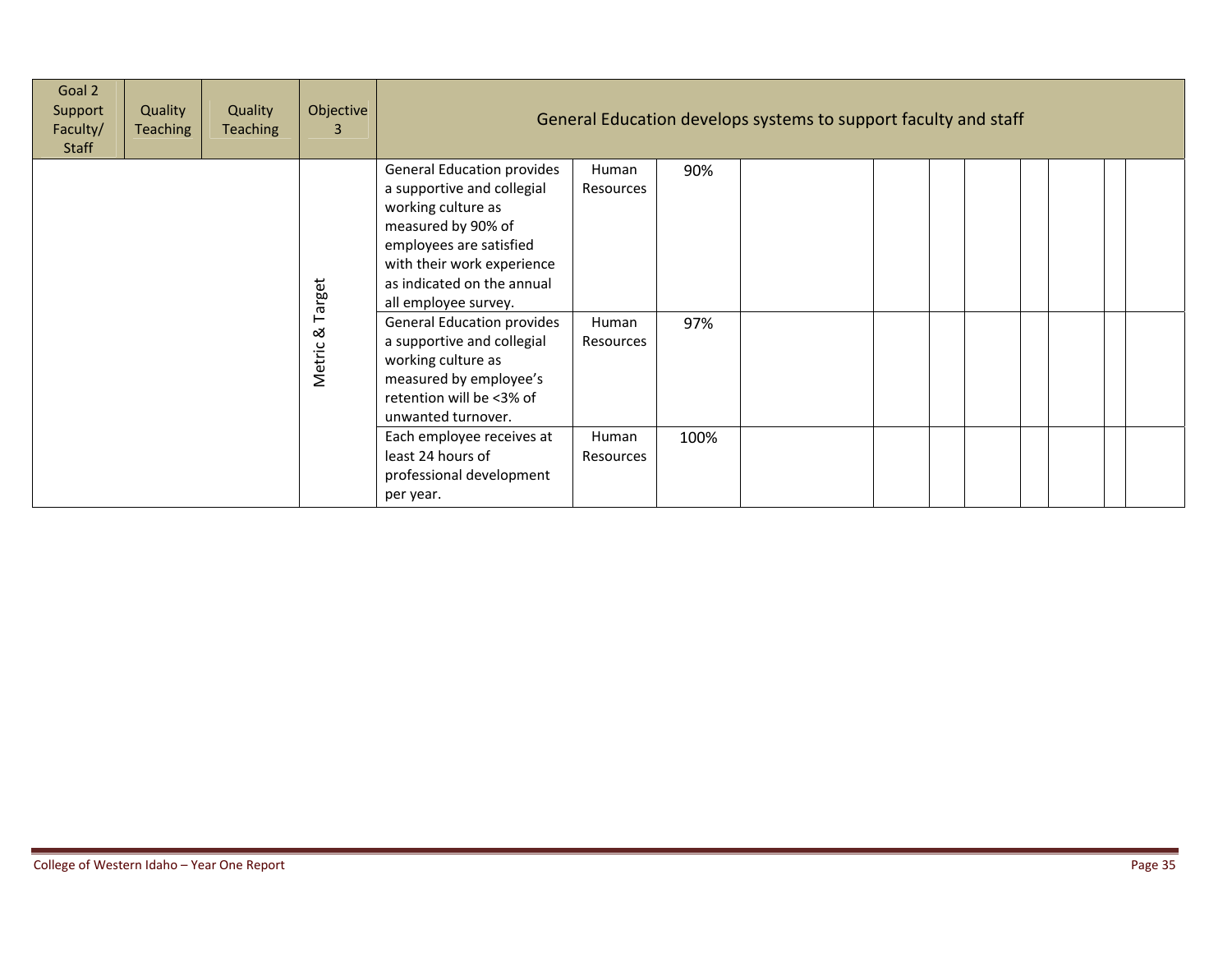| <b>Core Theme 3</b>                 |                     |                                                                                                            |                                                                                                                                       |                                                                                                                                                                                         |                               | <b>Basic Skills Education</b> |                   |      |                   |      |                   |   |                   |   |              |
|-------------------------------------|---------------------|------------------------------------------------------------------------------------------------------------|---------------------------------------------------------------------------------------------------------------------------------------|-----------------------------------------------------------------------------------------------------------------------------------------------------------------------------------------|-------------------------------|-------------------------------|-------------------|------|-------------------|------|-------------------|---|-------------------|---|--------------|
| <b>Institutional</b>                | <b>Mission</b>      | <b>Vision</b>                                                                                              |                                                                                                                                       |                                                                                                                                                                                         |                               |                               | 2011/12           |      | 2012/13           | Data | 2013/14           |   | 2014/15           |   |              |
| <b>Priority</b>                     |                     |                                                                                                            |                                                                                                                                       |                                                                                                                                                                                         | Contact<br>Person             | Baseline<br>(date)            | Actual/<br>Target | $\%$ | Actual/<br>Target | %    | Actual/<br>Target | % | Actual/<br>Target | % | <b>Notes</b> |
| Goal 1<br>Student<br><b>Success</b> | Quality<br>Teaching | Quality<br><b>Teaching</b><br>$\boldsymbol{\alpha}$<br>Learning<br>for Life                                | Objective<br>$\mathbf{1}$                                                                                                             | Basic skills education ensures student success by improving students' skills to prepare them for further<br>education and training.                                                     |                               |                               |                   |      |                   |      |                   |   |                   |   |              |
|                                     |                     |                                                                                                            |                                                                                                                                       | <b>Basic skills</b><br>education students<br>who are tested<br>after sixty to<br>seventy hours of<br>instruction will<br>complete an<br>educational<br>functioning level<br>exam (EFL). | Planning<br>and<br>Assessment | 70%                           | 850/<br>1220      | 70   |                   |      |                   |   |                   |   |              |
|                                     |                     | Metric & Target                                                                                            | Students who have<br>the goal to enter<br>post-secondary or<br>short-term training,<br>will complete this<br>goal within one<br>year. | Registrar's<br>Office                                                                                                                                                                   | 40%                           |                               |                   |      |                   |      |                   |   |                   |   |              |
|                                     |                     | Student responses<br>indicate that their<br>basic skills<br>educational<br>experience was<br>satisfactory. | <b>BSE</b>                                                                                                                            | 80%                                                                                                                                                                                     | /680                          |                               |                   |      |                   |      |                   |   |                   |   |              |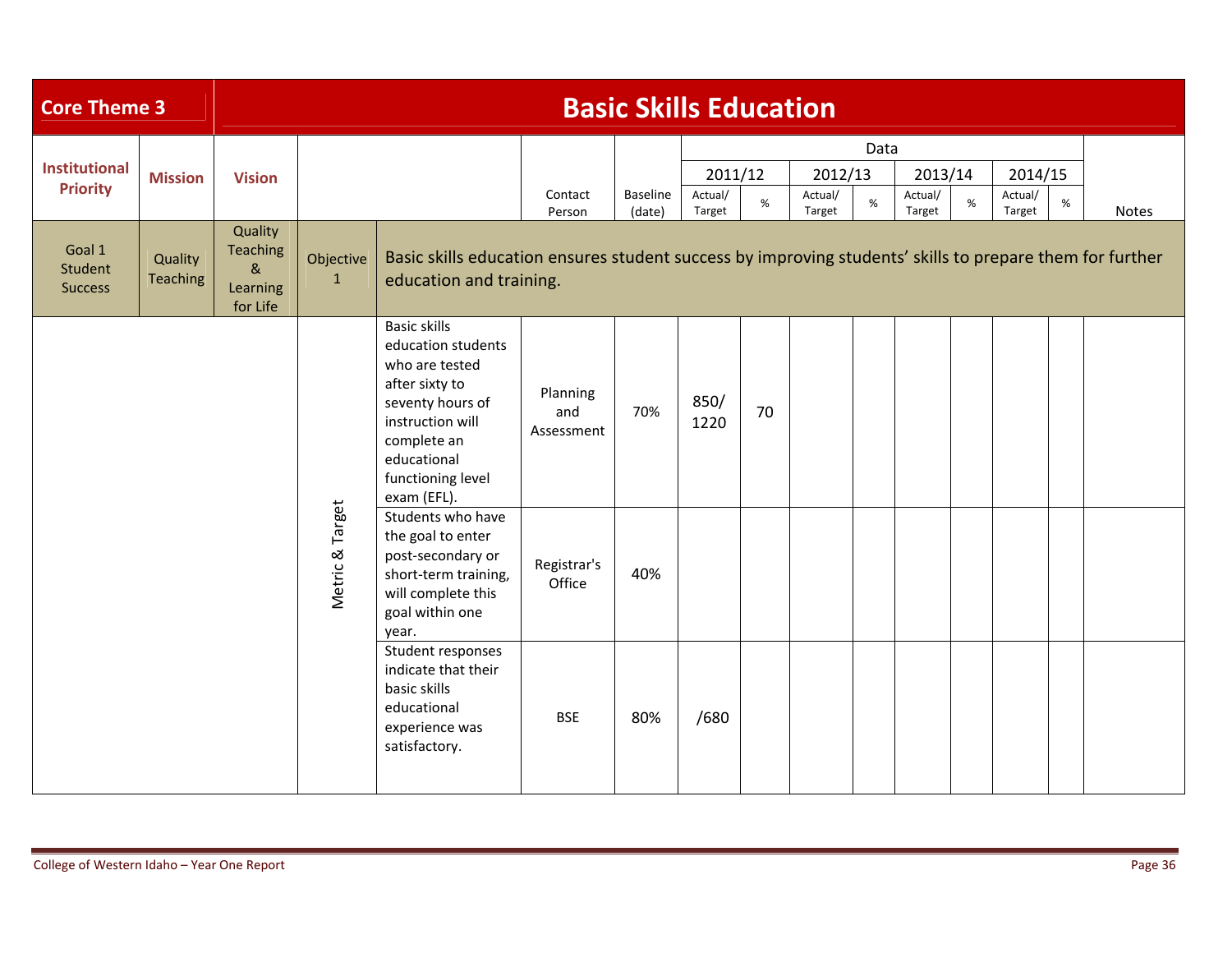| Goal 1<br>Student<br>Success | Quality<br><b>Teaching</b> | Quality<br>Teaching,<br>Learning<br>for Life &<br>Access | Objective<br>2  |                                                                                                                                                 | CWI delivers quality instruction through non-traditional methods to emphasize accessibility. |      |  |  |                               |  |  |  |  |  |  |
|------------------------------|----------------------------|----------------------------------------------------------|-----------------|-------------------------------------------------------------------------------------------------------------------------------------------------|----------------------------------------------------------------------------------------------|------|--|--|-------------------------------|--|--|--|--|--|--|
|                              |                            |                                                          |                 | AIDDE: (Analysis,<br>Identify, Design,<br>Document, and<br>Evaluation) will be<br>competed each<br>year as part of<br>continuous<br>improvement | <b>BSE</b>                                                                                   | 100% |  |  |                               |  |  |  |  |  |  |
|                              |                            |                                                          | Metric & Target | Program review by<br>way of Self-<br>Assessment<br>document to be<br>completed and<br>posted on the<br>portal each year                         | <b>BSE</b>                                                                                   | 100% |  |  |                               |  |  |  |  |  |  |
|                              |                            |                                                          |                 | Measurements of<br>specific<br>performance<br>indicators as<br>reported on the<br>strategic plan.                                               | <b>BSE</b>                                                                                   |      |  |  | See Attached Progress Reports |  |  |  |  |  |  |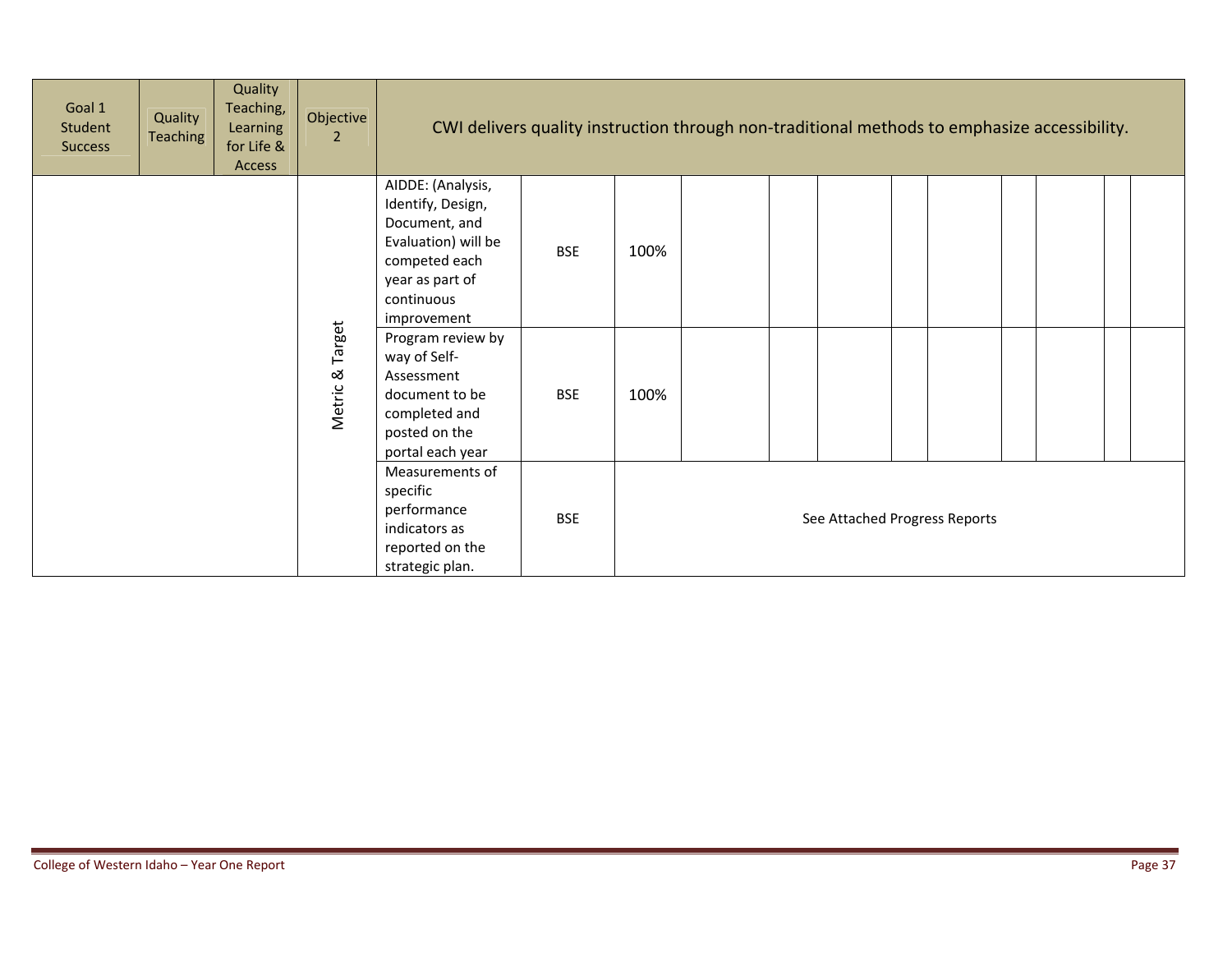| Goal 2<br>Support<br>Faculty/Staff | Quality<br><b>Teaching</b> | Quality<br><b>Teaching</b> | Objective<br>3                                                                                                                                                                |                                                                                                                                                                                                                                        | Basic Skills Education develops systems to support faculty and staff |      |  |  |  |  |  |
|------------------------------------|----------------------------|----------------------------|-------------------------------------------------------------------------------------------------------------------------------------------------------------------------------|----------------------------------------------------------------------------------------------------------------------------------------------------------------------------------------------------------------------------------------|----------------------------------------------------------------------|------|--|--|--|--|--|
|                                    |                            |                            |                                                                                                                                                                               | <b>General Education</b><br>provides a<br>supportive and<br>collegial working<br>culture as<br>measured by 90%<br>of employees are<br>satisfied with their<br>work experience as<br>indicated on the<br>annual all employee<br>survey. | Human<br>Resources                                                   | 90%  |  |  |  |  |  |
|                                    |                            | Metric & Target            | <b>General Education</b><br>provides a<br>supportive and<br>collegial working<br>culture as<br>measured by<br>employee's<br>retention will be<br><3% of unwanted<br>turnover. | Human<br>Resources                                                                                                                                                                                                                     | 97%                                                                  |      |  |  |  |  |  |
|                                    |                            |                            |                                                                                                                                                                               | Each employee<br>receives at least 24<br>hours of<br>professional<br>development per<br>year.                                                                                                                                          | Human<br>Resources                                                   | 100% |  |  |  |  |  |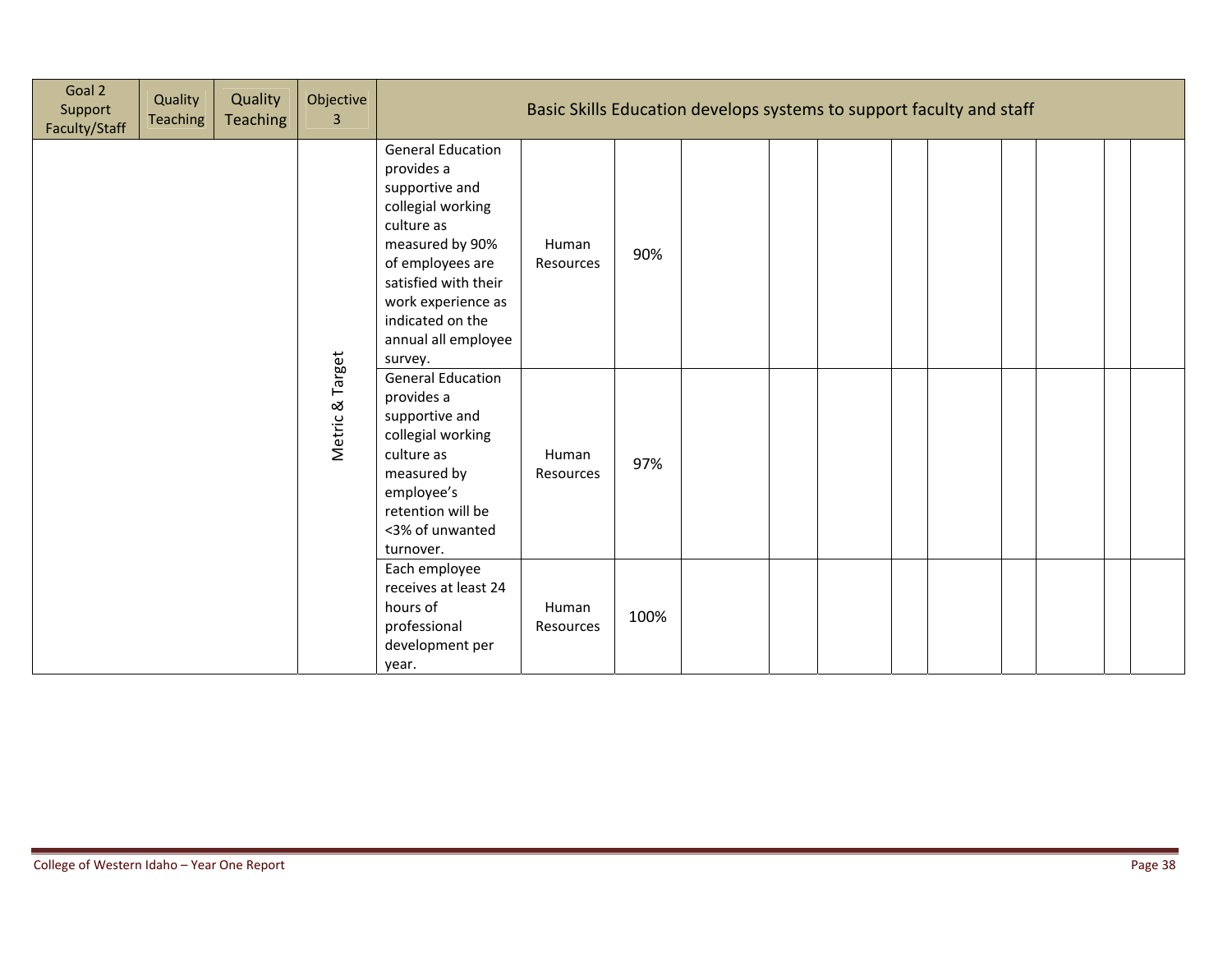| <b>Core Theme 4</b>                 |                     |                                                            |                           |                                                                                                                                                                                                                                                                                                              | <b>Community Outreach</b> |          |                    |              |              |                    |      |                    |      |       |
|-------------------------------------|---------------------|------------------------------------------------------------|---------------------------|--------------------------------------------------------------------------------------------------------------------------------------------------------------------------------------------------------------------------------------------------------------------------------------------------------------|---------------------------|----------|--------------------|--------------|--------------|--------------------|------|--------------------|------|-------|
| <b>Institutional</b>                |                     |                                                            |                           |                                                                                                                                                                                                                                                                                                              |                           |          |                    |              |              | Data               |      |                    |      |       |
| <b>Priority</b>                     | <b>Mission</b>      | <b>Vision</b>                                              |                           |                                                                                                                                                                                                                                                                                                              | Contact                   | Baseline | 2011/12<br>Actual/ | Actual/<br>% | 2012/13<br>% | 2013/14<br>Actual/ | $\%$ | 2014/15<br>Actual/ | $\%$ |       |
| Goal 1<br>Student<br><b>Success</b> | Quality<br>Teaching | Quality<br><b>Teaching</b><br>$\&$<br>Learning<br>for Life | Objective<br>$\mathbf{1}$ | To meet the economic development and non-credit educational and community support needs of the<br>ten county service region by making the College's human and physical resources available, including<br>facilities and the expertise of faculty and staff, thereby connecting the College to the community. | Person                    | (date)   | Target             | Target       |              | Target             |      | Target             |      | Notes |
|                                     |                     |                                                            | Target                    | Responsiveness to<br>community economic<br>development needs/<br>requests with<br>contracted/customized<br>training for business,<br>industry, government as<br>evidenced by the number<br>of contracts written and<br>executed in direct<br>response to external<br>requests.                               | <b>BPWD</b>               |          |                    |              |              |                    |      |                    |      |       |
|                                     |                     |                                                            | Metric &                  | Responsiveness to<br>community economic<br>development needs/<br>requests with<br>contracted/customized<br>training for business,<br>industry, government as<br>evidenced by the use of<br>College facilities for<br>community economic<br>development needs.                                                | <b>BPWD</b>               |          |                    |              |              |                    |      |                    |      |       |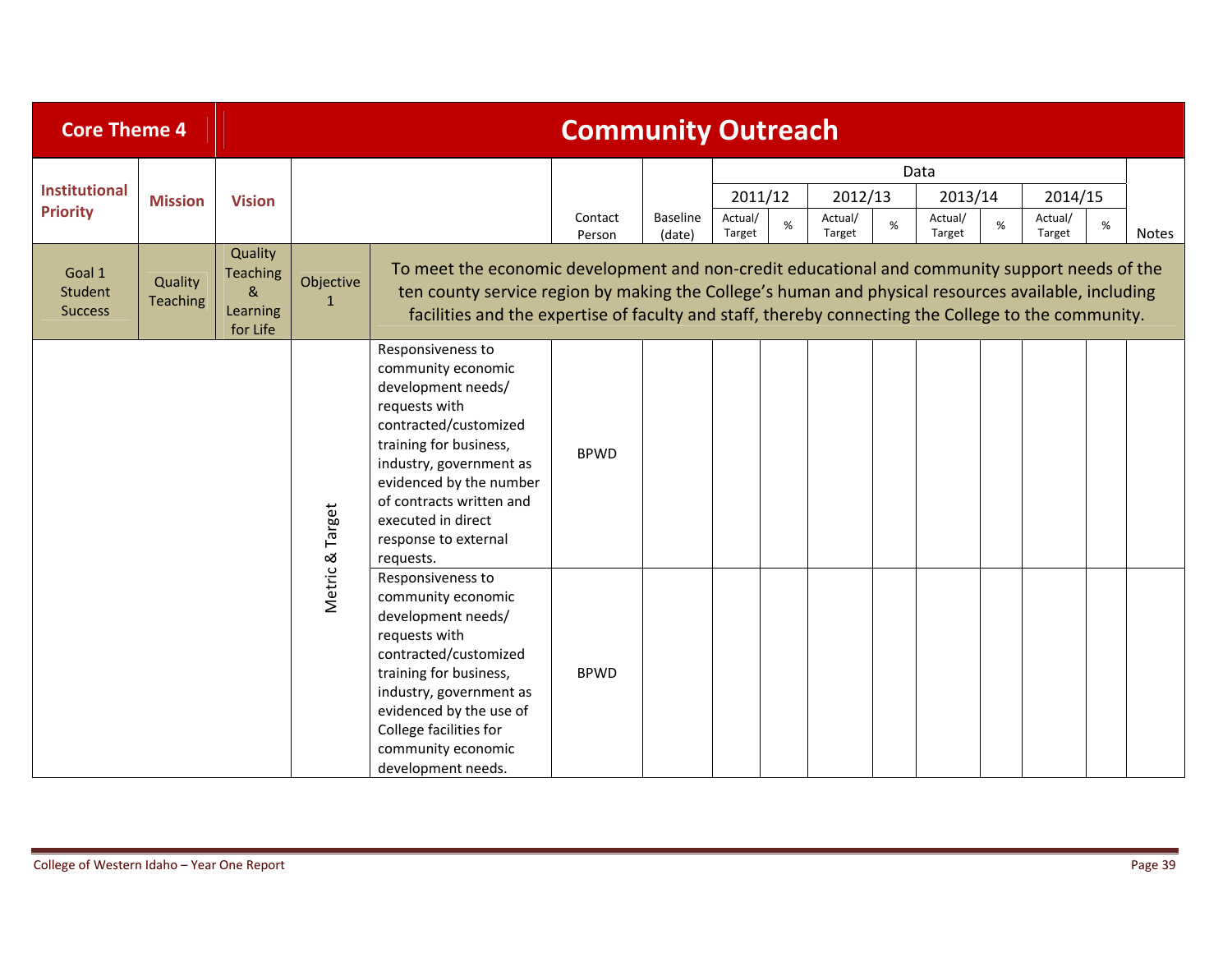| Responsiveness to                     |             |  |  |  |  |  |
|---------------------------------------|-------------|--|--|--|--|--|
| community economic                    |             |  |  |  |  |  |
| development needs/                    |             |  |  |  |  |  |
| requests with                         |             |  |  |  |  |  |
| contracted/customized                 |             |  |  |  |  |  |
| training for business,                | <b>BPWD</b> |  |  |  |  |  |
| industry, government as               |             |  |  |  |  |  |
| evidenced by Institu-                 |             |  |  |  |  |  |
| tional involvement in                 |             |  |  |  |  |  |
| providing apprentice-ship             |             |  |  |  |  |  |
| and customized training               |             |  |  |  |  |  |
| programs.                             |             |  |  |  |  |  |
| Provision for non-credit              |             |  |  |  |  |  |
| open enrollment courses               |             |  |  |  |  |  |
| and services to the                   |             |  |  |  |  |  |
| community as evidenced                | <b>BPWD</b> |  |  |  |  |  |
| by the number of non-                 |             |  |  |  |  |  |
| credit "open enrollment"              |             |  |  |  |  |  |
| courses and services                  |             |  |  |  |  |  |
| offered at all locations.             |             |  |  |  |  |  |
| Provision for non-credit              |             |  |  |  |  |  |
| open enrollment courses               |             |  |  |  |  |  |
| and services to the                   |             |  |  |  |  |  |
| community as evidenced                |             |  |  |  |  |  |
| by the <sup>s</sup> satisfaction with | <b>BPWD</b> |  |  |  |  |  |
| community focused non-                |             |  |  |  |  |  |
| credit educational                    |             |  |  |  |  |  |
| opportunities and                     |             |  |  |  |  |  |
| services at all locations.            |             |  |  |  |  |  |
| Provision for community               |             |  |  |  |  |  |
| needs through ancillary               |             |  |  |  |  |  |
| community services as                 |             |  |  |  |  |  |
| evidenced by Support for              |             |  |  |  |  |  |
| federally funded                      | E&SS        |  |  |  |  |  |
| community outreach                    |             |  |  |  |  |  |
| programs that enhance                 |             |  |  |  |  |  |
| and meet community                    |             |  |  |  |  |  |
| needs.                                |             |  |  |  |  |  |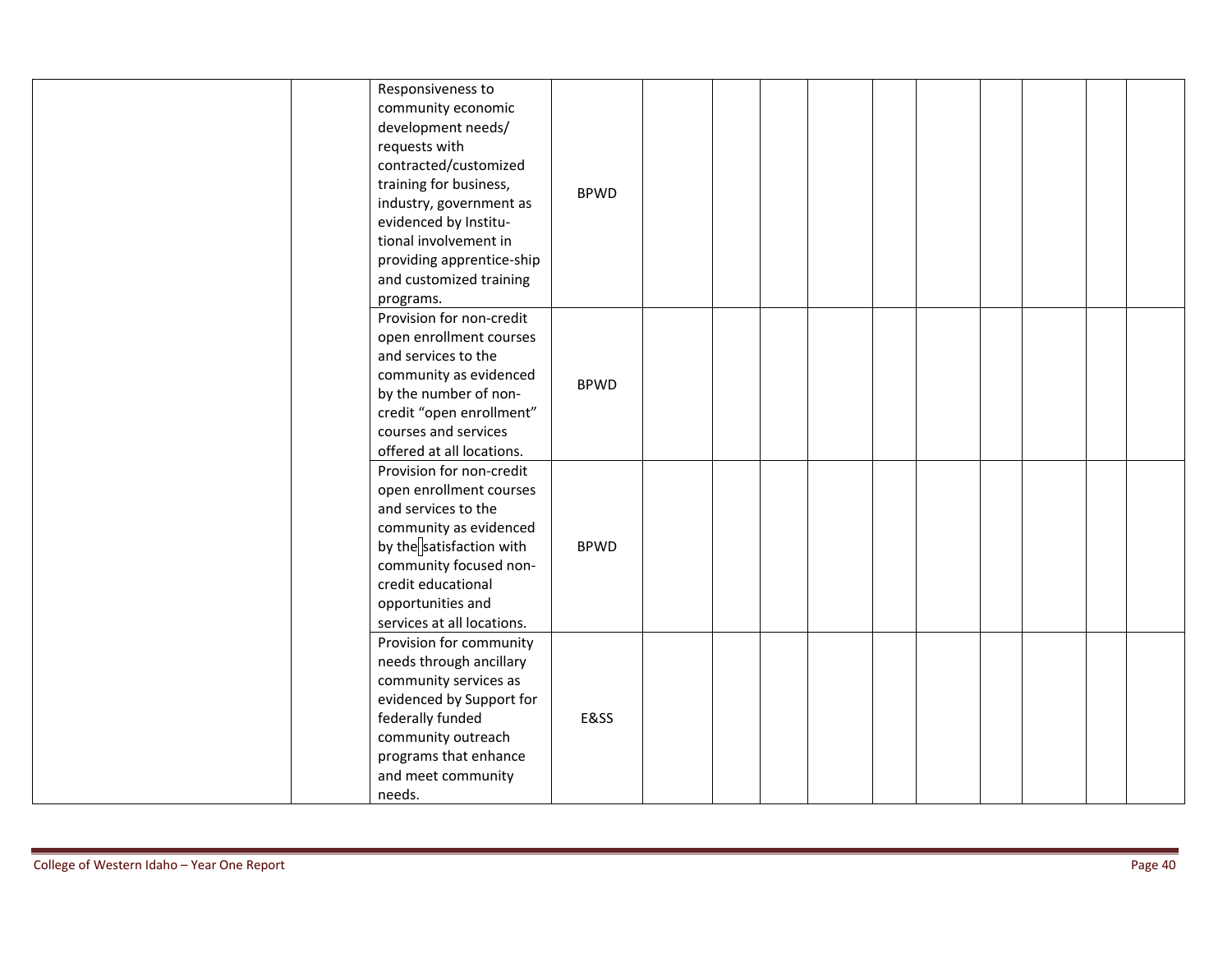|                                     |                            |                                                                        |                             | Provision for com-munity<br>needs through ancillary<br>community services as<br>evidenced by number and<br>scope of grants and<br>community partnerships<br>targeted at economic<br>development.                                         | <b>BPWD</b>                                                             |  |  |  |  |  |
|-------------------------------------|----------------------------|------------------------------------------------------------------------|-----------------------------|------------------------------------------------------------------------------------------------------------------------------------------------------------------------------------------------------------------------------------------|-------------------------------------------------------------------------|--|--|--|--|--|
| Goal 1<br>Student<br><b>Success</b> | Quality<br><b>Teaching</b> | Quality<br><b>Teaching</b><br>$\&$<br>Learning<br>for Life &<br>Access | Objective<br>$\overline{2}$ |                                                                                                                                                                                                                                          | Community Outreach supports student success through educational events. |  |  |  |  |  |
|                                     |                            |                                                                        |                             | Provision for College<br>sponsored and supported<br>programs and<br>educational events as<br>evidenced by Number of<br>community organizations<br>using College facilities.                                                              | E&SS<br>Scheduling                                                      |  |  |  |  |  |
|                                     |                            |                                                                        | Metric & Target             | Provision for College<br>sponsored and supported<br>programs and educational<br>events as evidenced by<br>number and type of<br>community events held on<br>campus and throughout<br>the community that are<br>sponsored by the College. | Marketing<br>& Outreach                                                 |  |  |  |  |  |
|                                     |                            |                                                                        |                             | Provision for College<br>sponsored and supported<br>programs and<br>educational events as<br>evidenced by number and<br>type of statewide<br>educational events and<br>conferences held on<br>campus annually.                           | E&SS<br>Scheduling                                                      |  |  |  |  |  |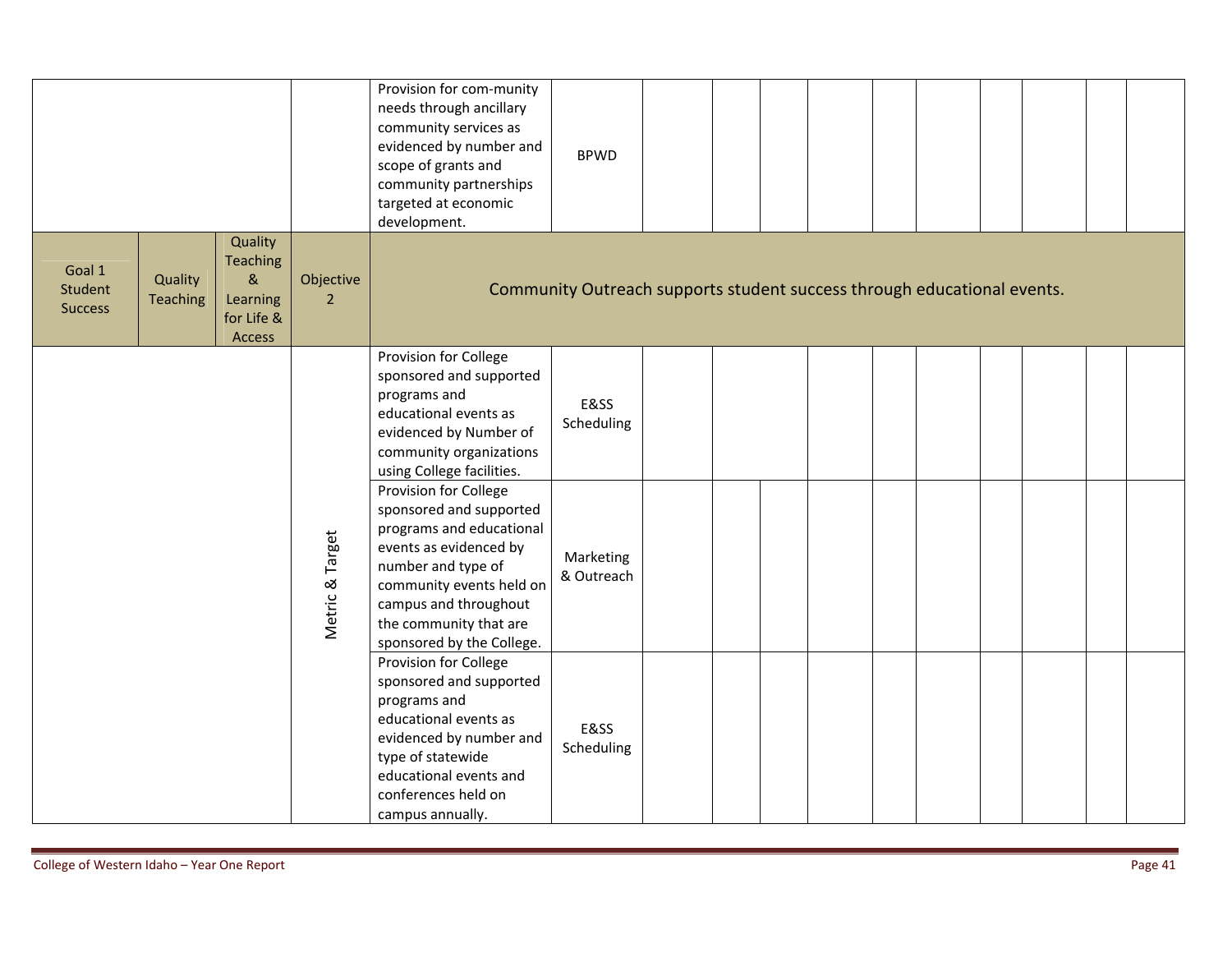|               | Goal 2<br>Quality<br>Quality<br>Support |                 |                             | 80% of students indicate<br>they are satisfied with<br>educational events of the<br>campus on the annual<br>student satisfaction<br>survey.                                                                                   | Planning<br>and Assess-<br>ment                                  |      |  |  |  |  |  |
|---------------|-----------------------------------------|-----------------|-----------------------------|-------------------------------------------------------------------------------------------------------------------------------------------------------------------------------------------------------------------------------|------------------------------------------------------------------|------|--|--|--|--|--|
| Faculty/Staff | <b>Teaching</b>                         | <b>Teaching</b> | Objective<br>$\overline{3}$ |                                                                                                                                                                                                                               | Community Outreach develops systems to support faculty and staff |      |  |  |  |  |  |
|               |                                         |                 |                             | <b>General Education</b><br>provides a supportive and<br>collegial working culture<br>as measured by 90% of<br>employees are satisfied<br>with their work<br>experience as indicated<br>on the annual all<br>employee survey. | Human<br>Resources                                               | 90%  |  |  |  |  |  |
|               |                                         |                 | Metric & Target             | <b>General Education</b><br>provides a supportive and<br>collegial working culture<br>as measured by<br>employee's retention will<br>be <3% of unwanted<br>turnover.                                                          | Human<br>Resources                                               | 97%  |  |  |  |  |  |
|               |                                         |                 |                             | Each employee receives<br>at least 24 hours of<br>professional development<br>per year.                                                                                                                                       | Human<br>Resources                                               | 100% |  |  |  |  |  |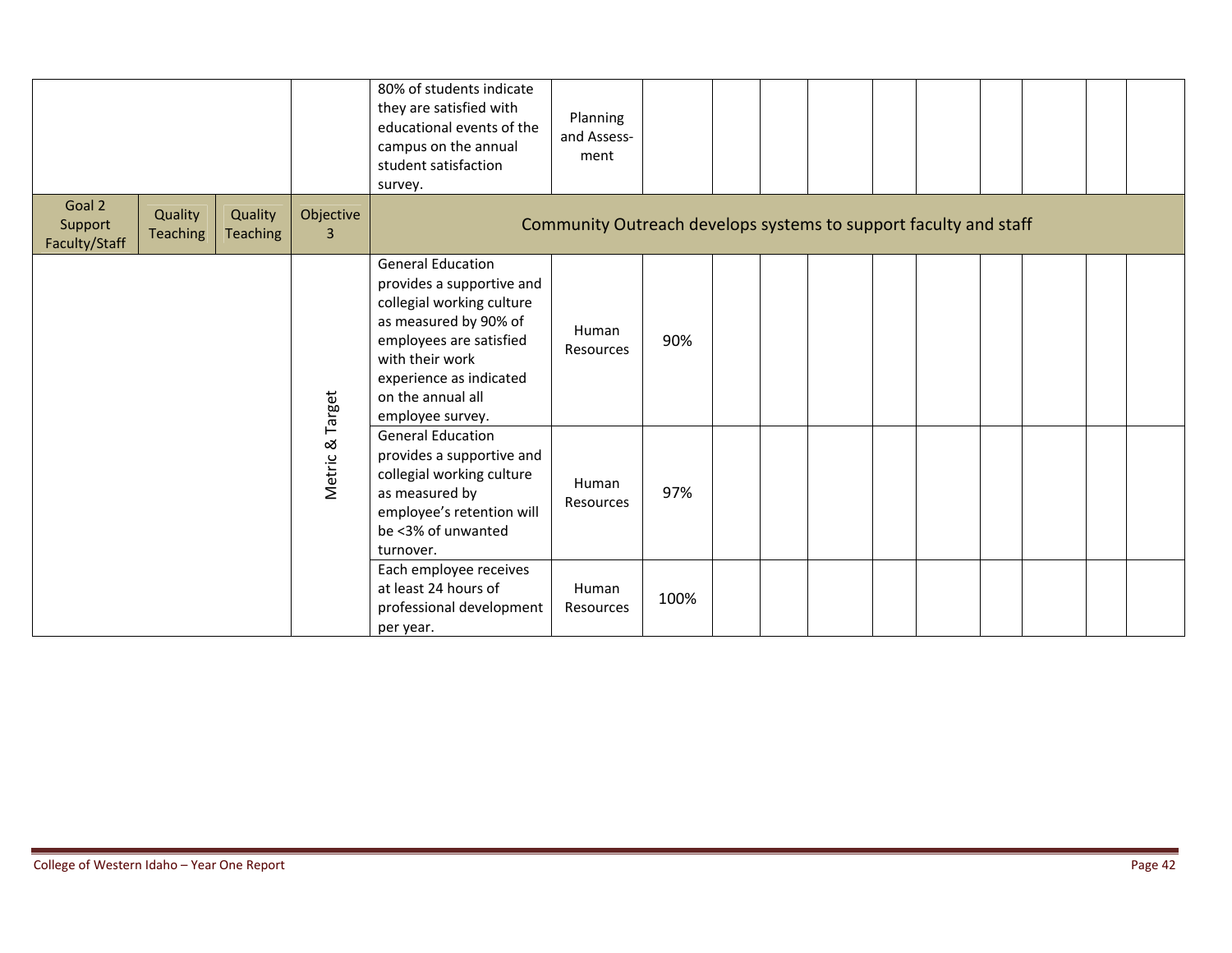# **ATTACHMENT 3**

# College of Western Idaho Strategic Plan Process

## **SUMMARY**

College of Western Idaho is committed to engaging in ongoing, purposeful, systematic, integrated, and comprehensive planning that leads to fulfillment of its mission. As such, a strategic planning process has been created to move the college toward a commonly accepted set of priorities, objectives, and performance measures that are the basis for evaluation of effectiveness and accountability to both internal and external constituencies. The strategic planning process provides an opportunity for the faculty and staff to be more thoughtful about desired outcomes of the work they do. This is accomplished through the Plan for Collaborative Strategic Objective, a process of planning objectives, prioritizing them, developing performance measures, setting targets, and establishing benchmarks by which assessments of progress can be made.

## **PHILOSOPHY**

The Plan for Collaborative Strategic Objective process was developed in response to a commitment born out of the 2010 approved Comprehensive Strategic Plan and the results of the NWCCU visit. CWI subscribes to the philosophy that work on the Strategic Plan never ends, as such; CWI has committed to consider the Strategic Plan as a living document that must be continually monitored, reviewed, updated and changed as circumstances dictate. To address this commitment, Plan for Collaborative Strategic Objectives was developed to elevate at every rank of the institution, the college's greatest resource, its PEOPLE, and recognize the importance of continual professional growth opportunities for faculty, staff, and administration.

This process is meant to focus on improvement at the INDIVIDUAL and DIVISION or DEPARTMENT level and therefore, its success rests with the enthusiasm, implementation, and direction of the DIVISION LEADER.

## **PROCESS**

The yearly Plan for Collaborative Strategic Objectives process provides an opportunity to plan for personal and professional growth, development at the individual and Division levels, teambuilding and feedback, and "continual campus improvement." The Individual Objective Plans of faculty and staff working in the Division are prioritized and merged into a Division Objective Plan that becomes a Division professional growth plan. This is done to improve the quality of the Division by developing its most valuable assets, its PEOPLE (administration, staff, faculty, etc.). The Division Objective Plan in turn becomes the foundation for the Unit Objective Plan.

Division Objective Plans include the Division's operational budget proposals for the next fiscal year. Both Division and Unit plans should reflect how the Division or Unit intends to contribute to the institution's mission, vision, and strategic initiatives and objectives. Critical objectives of the unit/division and continuous improvement should be integrated into the plan. Other areas such as curriculum, personnel, facilities, outcomes, projected (3‐5 years) budgetary considerations, etc. can also be integrated into the Division Objective Plan by Division Leaders.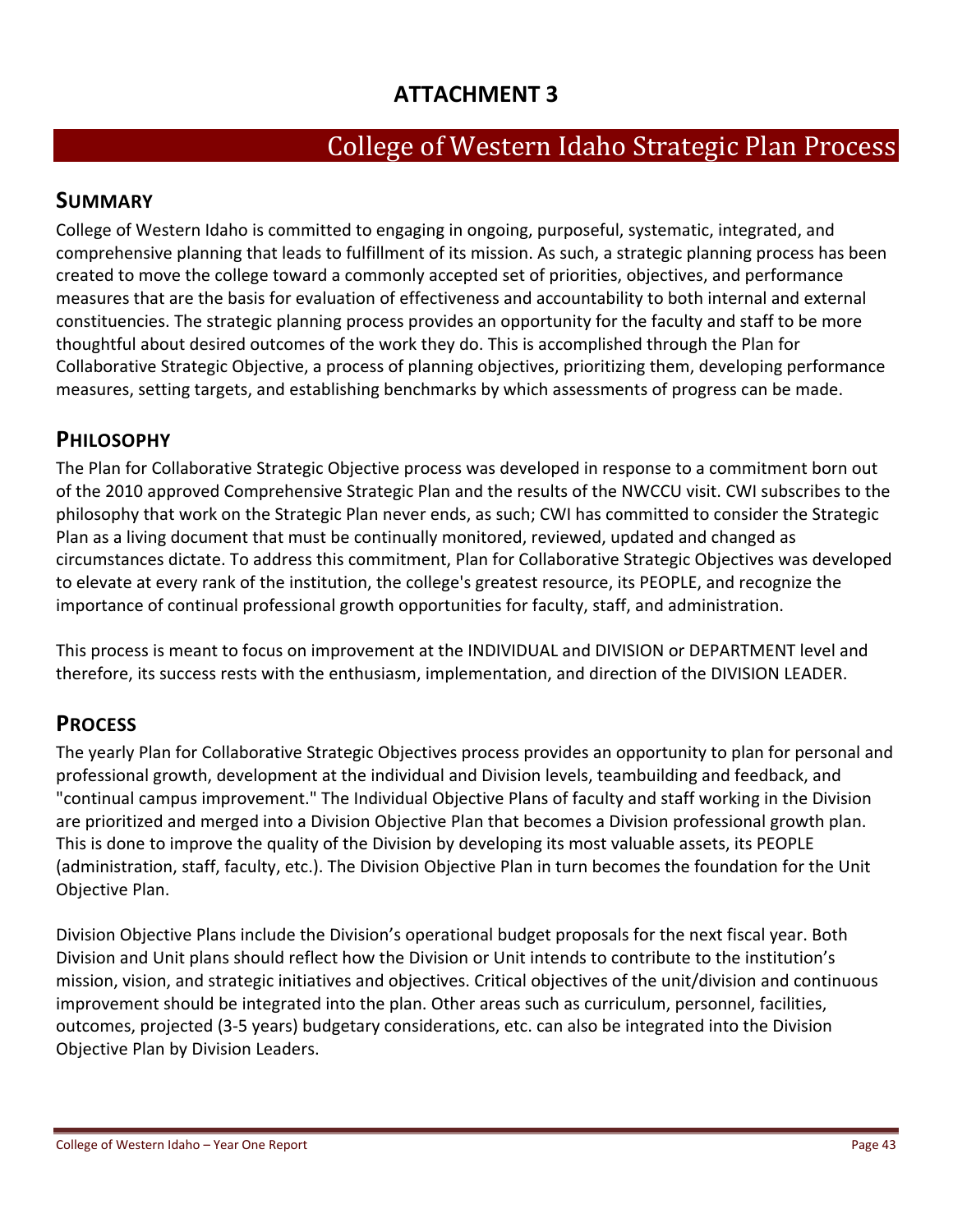The Objective Planning process is an annual process. The process is guided by the Strategic Plan and is a bottom up process that provides for involvement and input from faculty and staff.

- 1. Consult the Planning Calendar to ensure that you are familiar with the planning timeline.
- 2. Unit/Division/Department leaders review the College's Strategic Plan and share with employees the purpose and process of the Individual, Department, Division and Unit Plan.
- 3. Leaders distribute applicable forms and discuss the timeline.
- 4. Leaders collect Individual Objective Plans and, as feasible and necessary, meet with employees individually or as a group to discuss their Objective plans.
- 5. Based on Individual Objective Plans and guided by the institution's Strategic Plan and unit/division objectives, Division leaders start developing Division Objective Plan.
- 6. Schedule a meeting time to seek input and discuss the draft Division Objective Plan.
- 7. Submit (in electronic format) the Division Objective Plan to immediate supervisor by agreed upon due date.
- 8. Division Objective Plans make their way up to vice presidents, which then Unit Objective Plans are created.
- 9. Feedback, feedback, feedback! This step is very important. Periodically consult with your staff to determine their progress on Individual Objective Plans and provide feedback on their progress.

## **STRATEGY**

- 1. Create intentional linkages between planning, budgeting, assessment, accreditation and continuous improvement as shown in the diagram below.
- 2. Invite a culture of planning from all levels of the Institution.

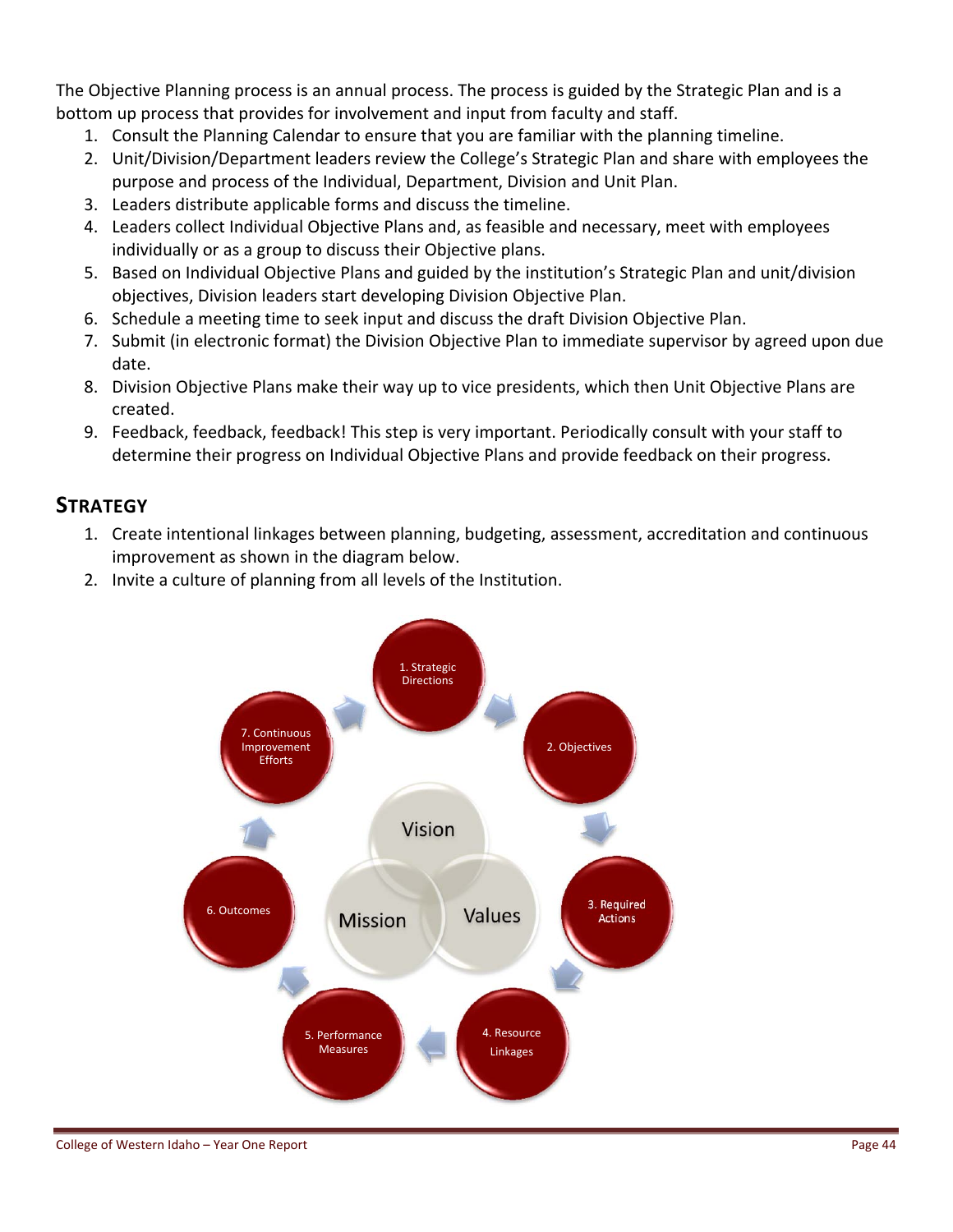#### **Definitions:**

#### **Hierarchal Levels**

#### **Unit: Vice President Level**

*Example: Finance and Administration, Instruction and Student Services, Resource Development* **Division**

*Example: Business Office, Human Resources, etc.; Enrollment & Student Services, Library, Professional Technical Education, etc.; Information Technology Services, Facilities, Marketing and Communications, etc.*

#### **Department**

*Example: Payroll, Budget Office, etc.; Admissions, Drafting, Languages and Arts, etc.; Enterprise Application Systems, Security, HVAC, Emergency Medical Services, etc.*

#### **Individual**

*Example: Jim Nasium, Faculty*

#### **Objective Plans**

**Unit Objective Plan** ‐ Utilizing the Division Objective Plans, the Unit should develop a realistic Unit Plan that highlights the objectives and desired outcomes of the Unit. At this level, emphasis and prioritization should be on resources relevant to facilities, equipment, etc. that can be addressed within the Unit's objectives.

*Examples of a UNIT plan might be: CWI shuttle service, new program, or a new bookstore.*  **Division Objective Plan** ‐ Utilizing the Department Objective Plans, the Division should develop a realistic Division Plan that highlights the objectives and desired outcomes of the Division. At this level, emphasis and prioritization should be on resources relevant to facilities, equipment, etc. that can be addressed within the Division's objectives.

*Examples of a Division objective might be: (1) to send (name) to a conference on Universal Design and uses of Internet. Then have this person conduct a training workshop on Universal Design (2) to acquire a set of training videos for maintenance personnel on safety in the work place, or updated information on new technology currently used on campus.*

**Department Objective Plan (If Applicable)** – Utilizing the Individual Objective Plans, the Department should develop a realistic Department Plan that highlights the objectives and desired outcomes of the Department. At this level, emphasis and prioritization should be on resources relevant to the PEOPLE that can be addressed within the Department's objectives.

*An example of a departmental objective might be (1) within the IT division, the Help Desk department plans to send all help desk personnel to a 1‐day seminar on Improved Customer Service Skills.*

**Individual Objective Plan** – This plan may encompass both short term and long term objectives (see Strategic Planning Terminology below). These objectives should be realistic for the timeframe indicated and through their accomplishment should strengthen and improve the Division and Unit mission.

#### **Strategic Planning Terminology**

**Continuous Improvement Efforts** ‐ Implementing continuous improvement efforts completes the planning cycle, and demonstrates an institutional commitment to acting upon data and assessment results in ways that enhance the educational environment.

*Example: The Dean of Enrollment and Student Services will continue to look for opportunities to partner with Universities to acquire transfer admission guarantees.*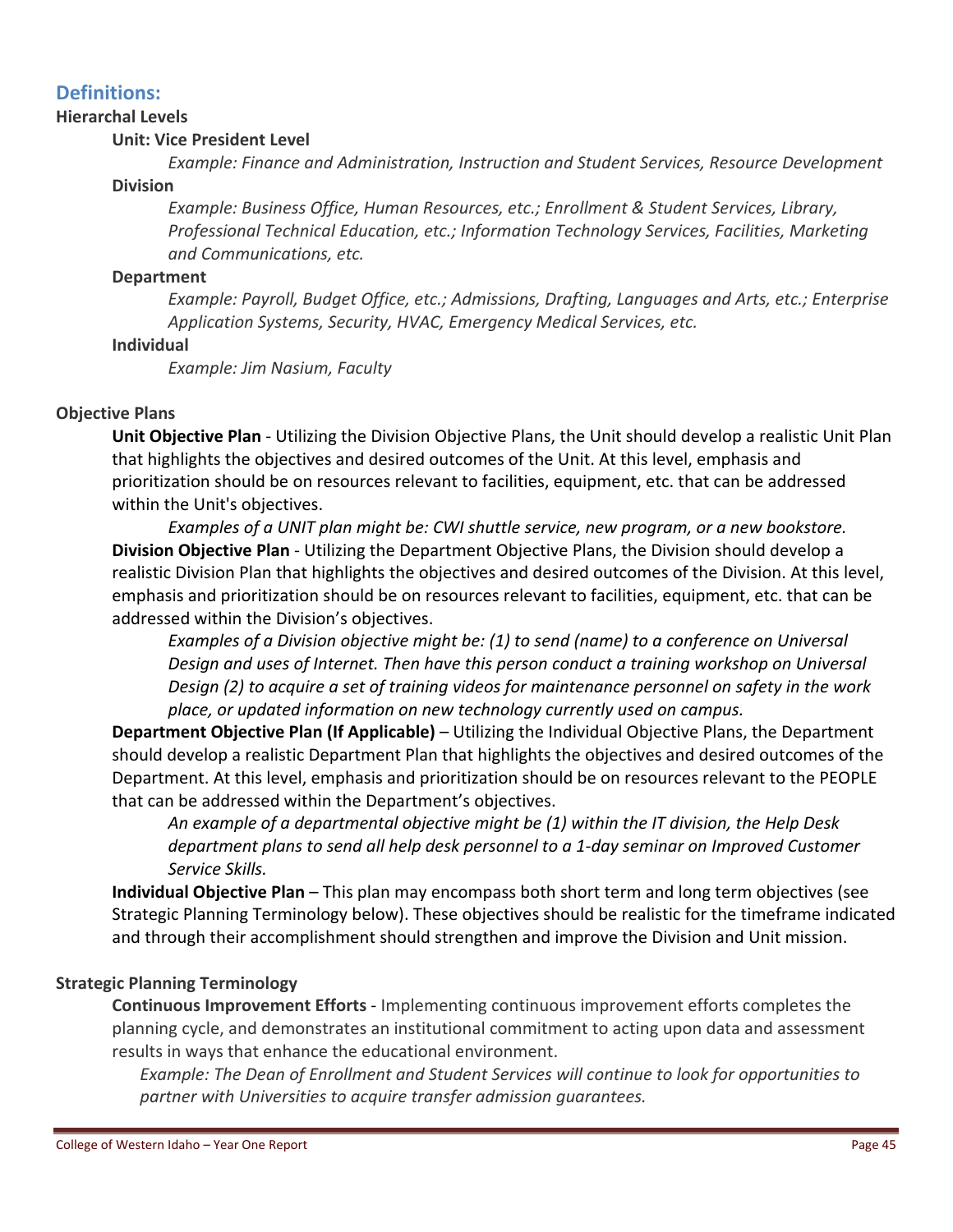**Institutional Priority** – Defines what needs to be accomplished to assist the INSTITUTION in accomplishing its mission, vision and objectives (as outlined in its Strategic Plan). Institutional Priorities can be short term or long term.

**Short term priority:** (1) can be accomplished within a year's time (2) can be accomplished through an individual objective and usually will need no outside resources (funding) to achieve. If funding IS needed to accomplish a short-term priority, it will usually need to be prioritized by the UNIT as currently important to the Unit, and will need to be funded from the Unit's next fiscal year's OPERATIONAL BUDGET.

**Long term priority:** (1) usually will require Unit or institutional funding support, (2) should NOT be expected to be funded within the CURRENT FISCAL YEAR, (3) perhaps, if the goal becomes an institutional priority because other Units have similar needs or it addresses a strategic initiative, it may be funded through future strategic planning monies.

Other avenues for funding activities may include (1) external grants (federal, state, or private), or (2) legislative appropriations.

**Objective** ‐ Objectives are strategic targets that provide pathways and mechanisms to achieve each institutional priority. Therefore, the Objectives should effectively tie into one or more institutional priority. Each objective needs to have at least one documented performance measure.

*Example: Develop a transfer admissions guarantee program with universities.*

**Outcome** – An outcome is the desired result after the objective has been identified. Communicating and analyzing outcomes is an essential component of effective planning. Measuring and understanding outcomes helps to identify areas of accomplishment and areas where continuous improvement is necessary.

*Example: CWI has 1 additional contract with University of Idaho acquired during AY 09/10, for a total of 5 contracts.*

**Performance Measure** ‐ Measures define factors the institution needs to benchmark and monitor. Each objective needs to have at least one Performance Measure attached to it. Assessment techniques provide the mechanism for measuring and evaluating the defined factors to evaluate progress or impact. Indicators specify what is measured and assessment techniques detail how and when it will be measured.

*Example Indicator: # of actual transfer admission guarantee contracts CWI has received.* **Required Action ‐** Each objective corresponds with specific actions or tasks that are necessary to achieve the objectives. Required actions are associated with a timeframe for completion and a planning coordinator who oversees implementation of each action.

*Examples: (1) Dean of Enrollment and Student Services meets with counterparts at Boise State University to develop an agreement that CWI students who complete the set of courses specified by Boise State University will be admitted to the University, and. (2) CWI offers students a total of five transfer admissions guarantees.*

**Resource Linkage ‐** Linking resources to each required action helps ensure the sustainability of the planning process and accomplishment of the actions. Creating intentional linkages between resources and planning demonstrates an institutional commitment to the process.

*Examples: FY 12: \$1,000 (allocation for software to track transfer admissions guarantees)* **Strategic Direction ‐** The centerpiece of our strategic planning efforts is the ongoing development and implementation of our "strategic directions." The strategic directions are broad, significant priorities that guide the institution's planning, budgeting, benchmarking, and assessment activities. *Example: Board Priority 1: Structure Student Success*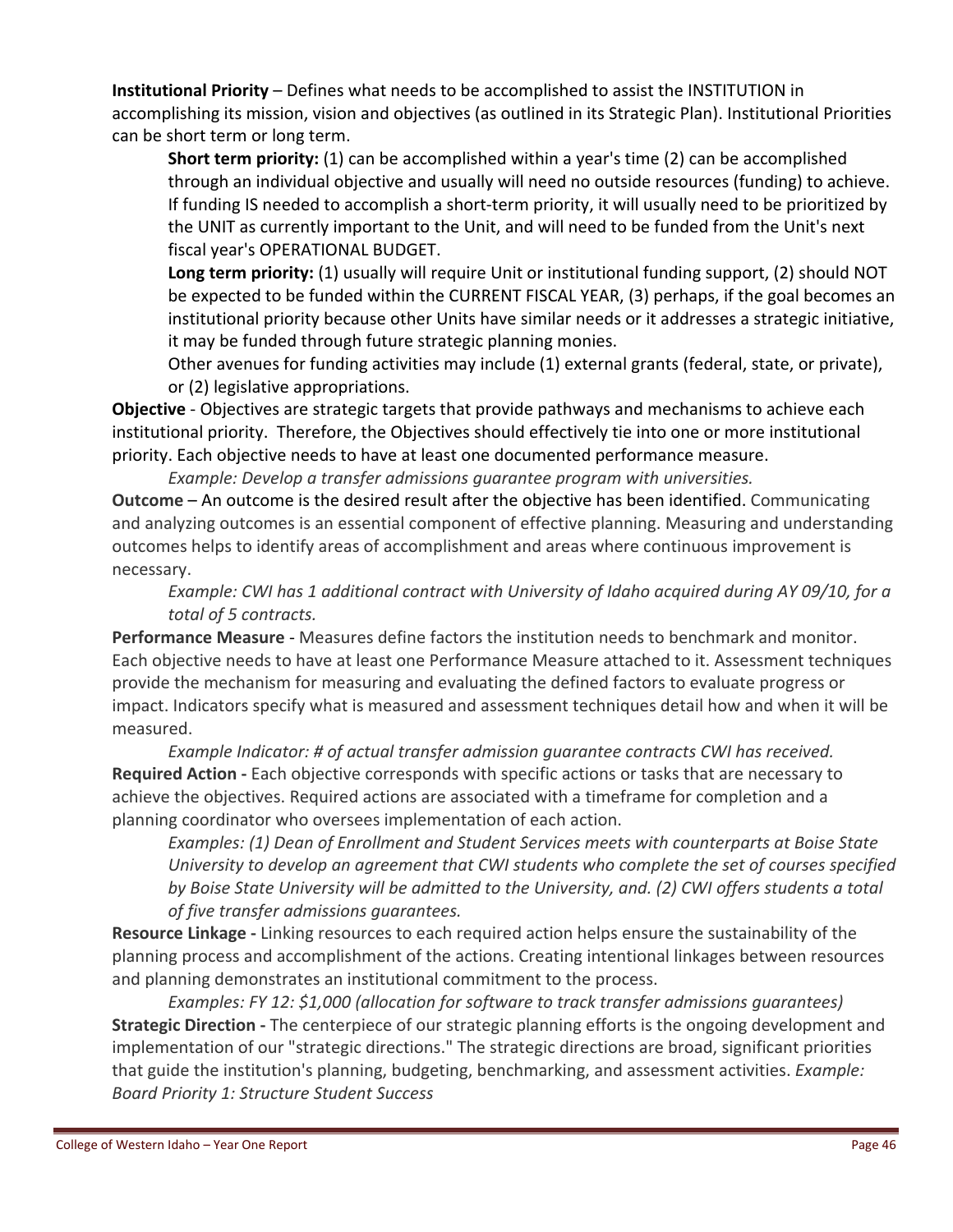## **MILESTONES**

The following milestones will be implemented to ensure the success of the Strategic Planning Process.

| Item / Objective                                                                                                                                                                                                                                                              | <b>Audience</b>                                                                                                                                         | <b>Timeline</b>                      | Responsible<br><b>Party</b> |
|-------------------------------------------------------------------------------------------------------------------------------------------------------------------------------------------------------------------------------------------------------------------------------|---------------------------------------------------------------------------------------------------------------------------------------------------------|--------------------------------------|-----------------------------|
| <b>Environmental Scan</b><br>Public Phone Survey (every 3 years)<br><b>Public Meeting (every 3 years)</b><br>TAC Survey (every 3 years)<br><b>Student Satisfaction Survey</b><br><b>Employee Satisfaction Survey</b><br><b>Economic Forecast</b>                              | <b>All Constituents</b>                                                                                                                                 | March / April                        | Planning &<br>Assessment    |
|                                                                                                                                                                                                                                                                               | <b>Strategic Planning Cycle Begins</b>                                                                                                                  |                                      |                             |
| <b>Annual Assessment Summit (AAS)</b><br>In a roundtable discussion format,<br>synthesize Environmental Scan data and<br>provide a forum for College community to<br>report on projected initiatives and<br>accomplishments from previous fiscal<br>year.                     | <b>President's Cabinet</b><br>$\bullet$<br><b>College Council</b><br>$\bullet$<br><b>Planning Committee</b><br>$\bullet$<br>Invited guests<br>$\bullet$ | May                                  | Planning &<br>Assessment    |
| <b>Launch Strategic Planning for New FY</b><br>FY Strategic Planning Process<br><b>Results of AAS</b><br>Planning and Budget forms<br>Initiatives from President's Cabinet<br><b>Budget Office Issues Assumptions</b>                                                         | President' Cabinet<br>$\bullet$<br><b>Planning Committee</b>                                                                                            | June                                 | Planning &<br>Assessment    |
| <b>Trustee update</b><br><b>Drive awareness</b>                                                                                                                                                                                                                               | <b>Board of Trustees</b><br>$\bullet$                                                                                                                   | July                                 | President                   |
| Division / Unit Progress Reports Due                                                                                                                                                                                                                                          | All Constituents<br>$\bullet$                                                                                                                           | August 31st                          | <b>Unit Leaders</b>         |
| <b>Objective Planning Formalized</b><br><b>Individual Objective Plan</b><br><b>Division Objective Plan</b><br>Unit Objective Plan                                                                                                                                             | <b>Current CWI employees</b><br>$\bullet$<br><b>Current CWI students</b>                                                                                | Due by<br>September 30 <sup>th</sup> | Planning &<br>Assessment    |
| <b>Planning Committee Convenes</b><br>Review UOPs and determines any<br>additional resources needed. Synthesizes<br>results of surveys, Annual Assessment<br>Summit, Progress Report Outcomes,<br><b>Institutional Progress Matrix and</b><br>correlates to Board Priorities. | <b>Planning Committee</b><br>$\bullet$                                                                                                                  | October /<br>November                | Planning &<br>Assessment    |
| <b>Trustee update</b>                                                                                                                                                                                                                                                         | <b>Board of Trustees</b>                                                                                                                                | November                             | President                   |
| <b>Drive awareness</b><br><b>Planning Symposium</b>                                                                                                                                                                                                                           | President's Cabinet<br>$\bullet$                                                                                                                        | November /                           | Planning &                  |
| Review Unit Objective Plans, results<br>from Planning Committee and budgetary                                                                                                                                                                                                 | <b>College Council</b><br><b>Planning Committee</b><br>$\bullet$                                                                                        | December                             | Assessment                  |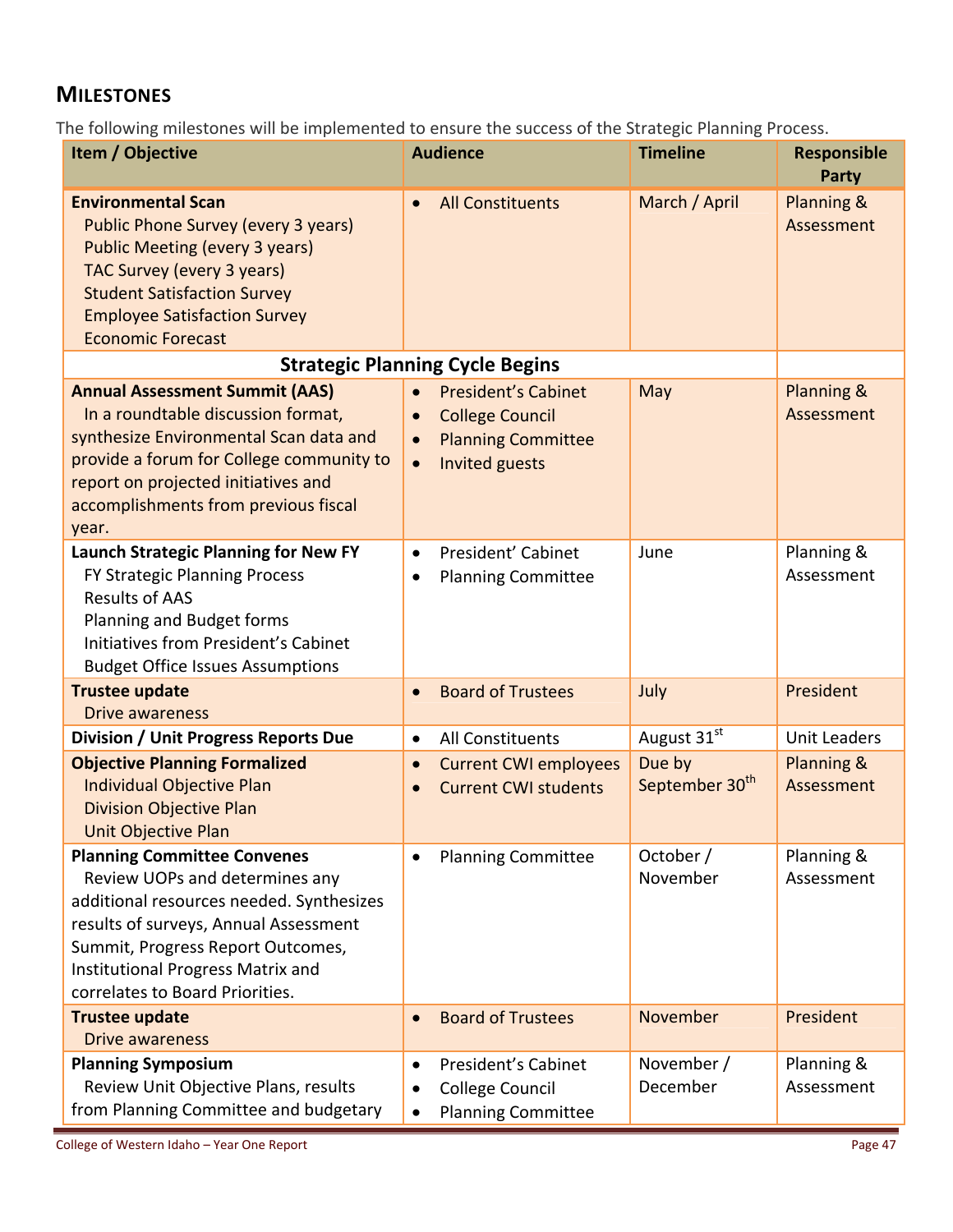| Item / Objective                                                                                                                                                            | <b>Audience</b>                                                               | <b>Timeline</b> | <b>Responsible</b><br><b>Party</b>                  |
|-----------------------------------------------------------------------------------------------------------------------------------------------------------------------------|-------------------------------------------------------------------------------|-----------------|-----------------------------------------------------|
| discussions in support of recommending a<br>priority list objectives.                                                                                                       |                                                                               |                 |                                                     |
| <b>Planning Committee</b><br>Refines and/or updates documentation<br>of Unit Objective Plans and prepares a<br>recommendation to College Council.                           | <b>College Council</b><br>$\bullet$<br><b>Planning Committee</b><br>$\bullet$ | December        | Planning &<br>Assessment                            |
| <b>College Council</b><br>Votes on recommendation from<br>Planning Committee and forwards<br>recommendation to President for review.                                        | <b>College Council</b>                                                        | January         | <b>Council Chair</b>                                |
| <b>Presidential Review</b><br>Of the recommendation from College<br>Council                                                                                                 | President<br>$\bullet$                                                        | January         | President                                           |
| <b>Trustee update</b><br>Drive awareness                                                                                                                                    | <b>Board of Trustees</b><br>$\bullet$                                         | January         | President                                           |
| <b>Budget</b><br><b>Identify revenue assumptions</b><br>Identify potential areas for increase or<br>decrease                                                                | <b>Budget Office</b><br>$\bullet$<br><b>College Council</b>                   | February        | President's<br>Cabinet &<br><b>Budget Office</b>    |
| <b>Board of Trustee Review</b><br>Offers recommendations if needed, and<br>ultimately approves new plan.                                                                    | <b>Board of Trustees</b><br>$\bullet$                                         | February        | President                                           |
| <b>Budget</b><br>Detailed budget development<br><b>Communicate directives</b><br>Departments/Divisions prepare initial<br>requests<br>Decisions made relating to priorities | All constituents<br>$\bullet$                                                 | <b>March</b>    | <b>Budget Office</b><br><b>Unit Leaders</b>         |
| <b>Board of Trustee Final Review (if needed)</b><br>Offers recommendations if needed, and<br>ultimately approves new plan.                                                  | <b>Board of Trustees</b>                                                      | March           | President                                           |
| <b>Planning Office</b><br>Publishes document on external<br>website, MyCWI Portal, and State Board<br>of Education                                                          | <b>All Constituents</b>                                                       | March           | Planning &<br>Assessment                            |
| <b>Budget</b><br>Refine assumptions<br>Finalize PTE budget<br>College Council review tentative budget                                                                       | <b>Budget Office</b><br>PTE<br><b>College Council</b>                         | April           | <b>Budget Office</b><br>&<br>President's<br>Cabinet |
| <b>Environmental Scan</b><br>Public Phone Survey (every 3 years)<br><b>Public Meeting (every 3 years)</b>                                                                   | <b>All Constituents</b><br>$\bullet$                                          | March / April   | Planning &<br>Assessment                            |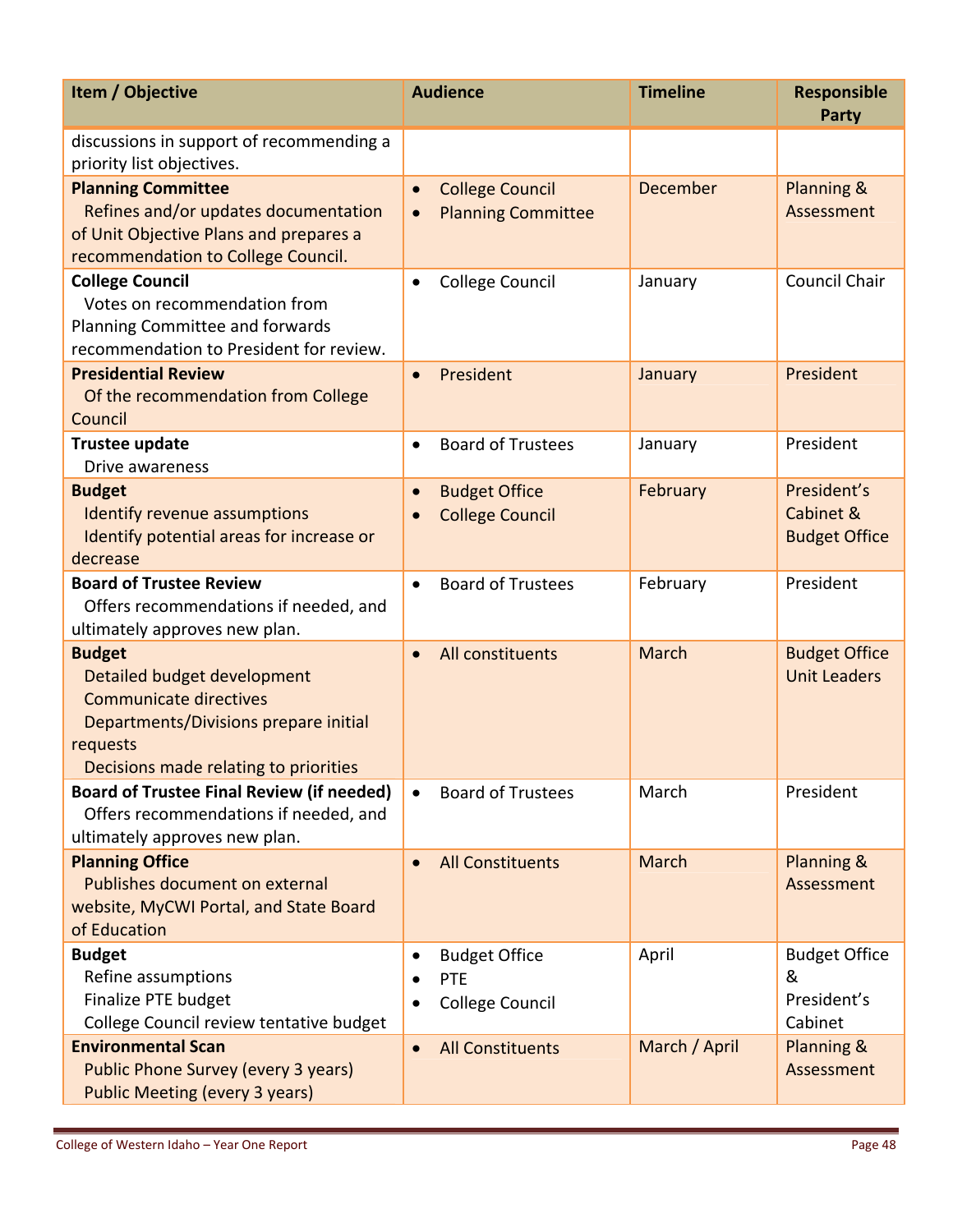| Item / Objective                                                                                                                    | <b>Audience</b>                                                                                                               | <b>Timeline</b> | <b>Responsible</b><br><b>Party</b> |
|-------------------------------------------------------------------------------------------------------------------------------------|-------------------------------------------------------------------------------------------------------------------------------|-----------------|------------------------------------|
| TAC Survey (every 3 years)<br><b>Student Satisfaction Survey</b><br><b>Employee Satisfaction Survey</b><br><b>Economic Forecast</b> |                                                                                                                               |                 |                                    |
| <b>Budget</b><br>New FY budget is communicated to<br><b>Budget Officers</b>                                                         | <b>Budget officers</b>                                                                                                        | May             | <b>Budget Office</b>               |
| <b>Annual Assessment Summit</b><br>Kicks off the new FY strategic planning<br>cycle (start again at the top)                        | <b>President's Cabinet</b><br>$\bullet$<br><b>College Council</b><br>$\bullet$<br><b>Planning Committee</b><br>Invited guests | May             | Planning &<br>Assessment           |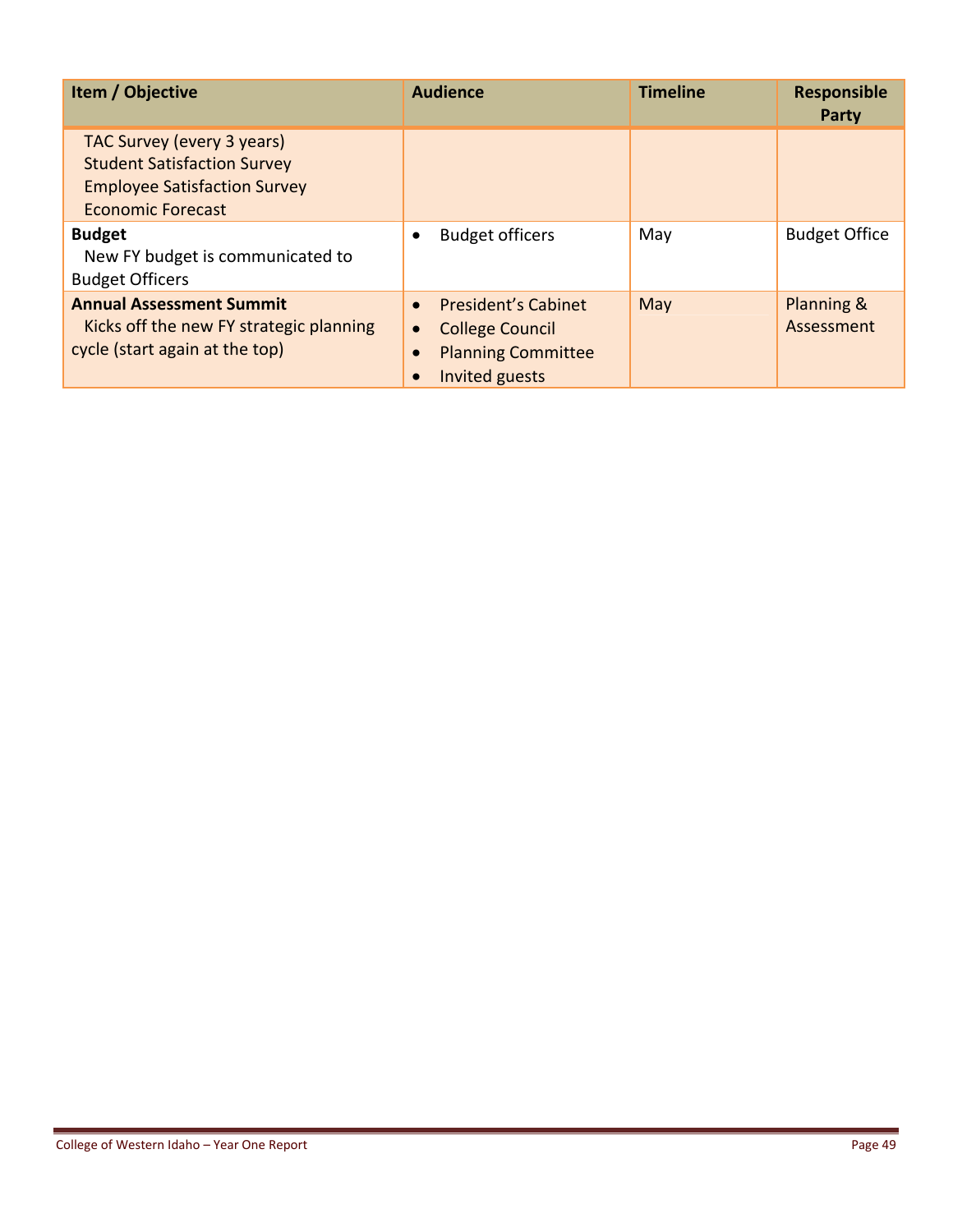**ATTACHMENT 4**

# **Fiscal Year 2014 ANNUAL ASSESSMENT SUMMIT REPORT**

**May 2012**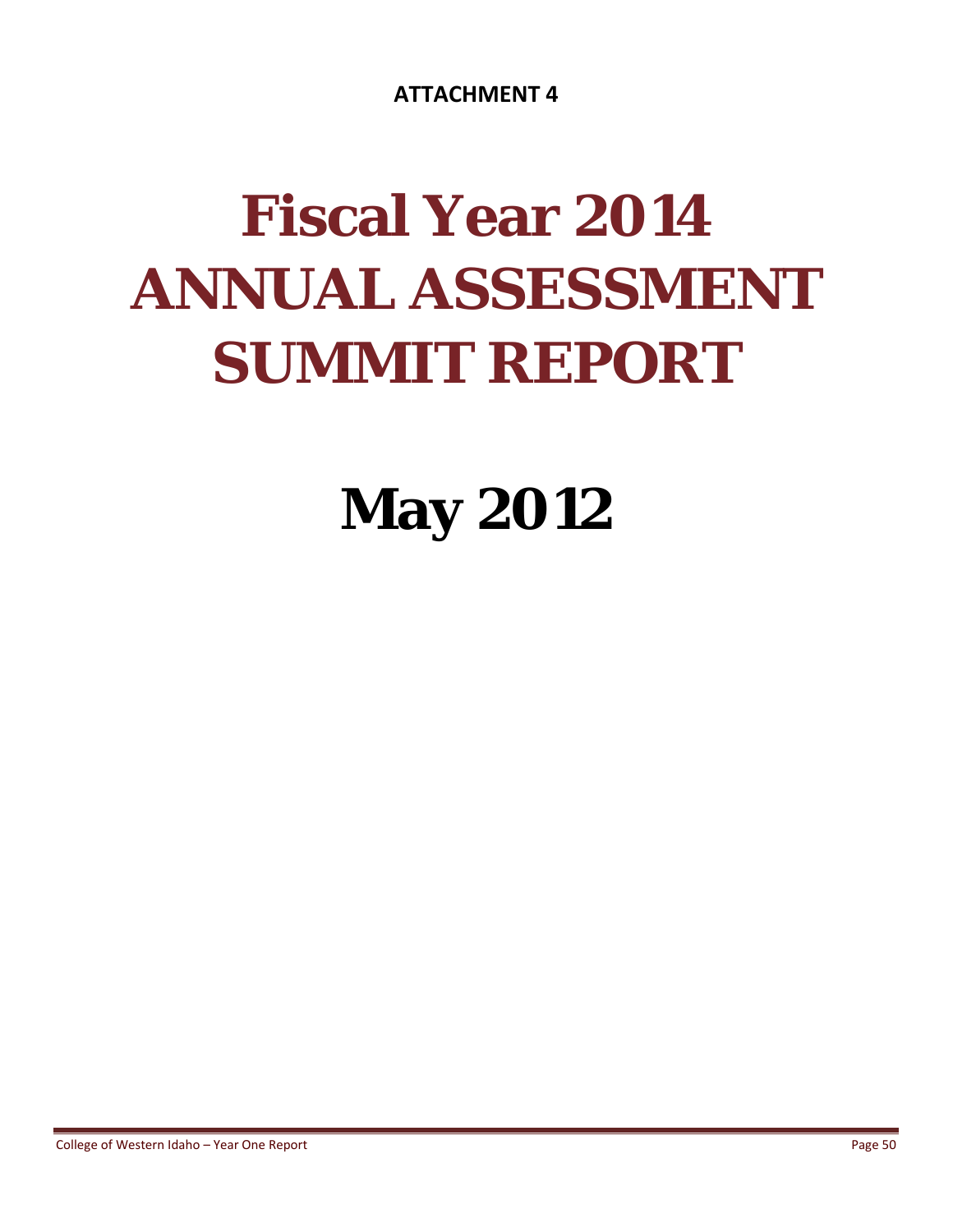# **Contents**

#### Page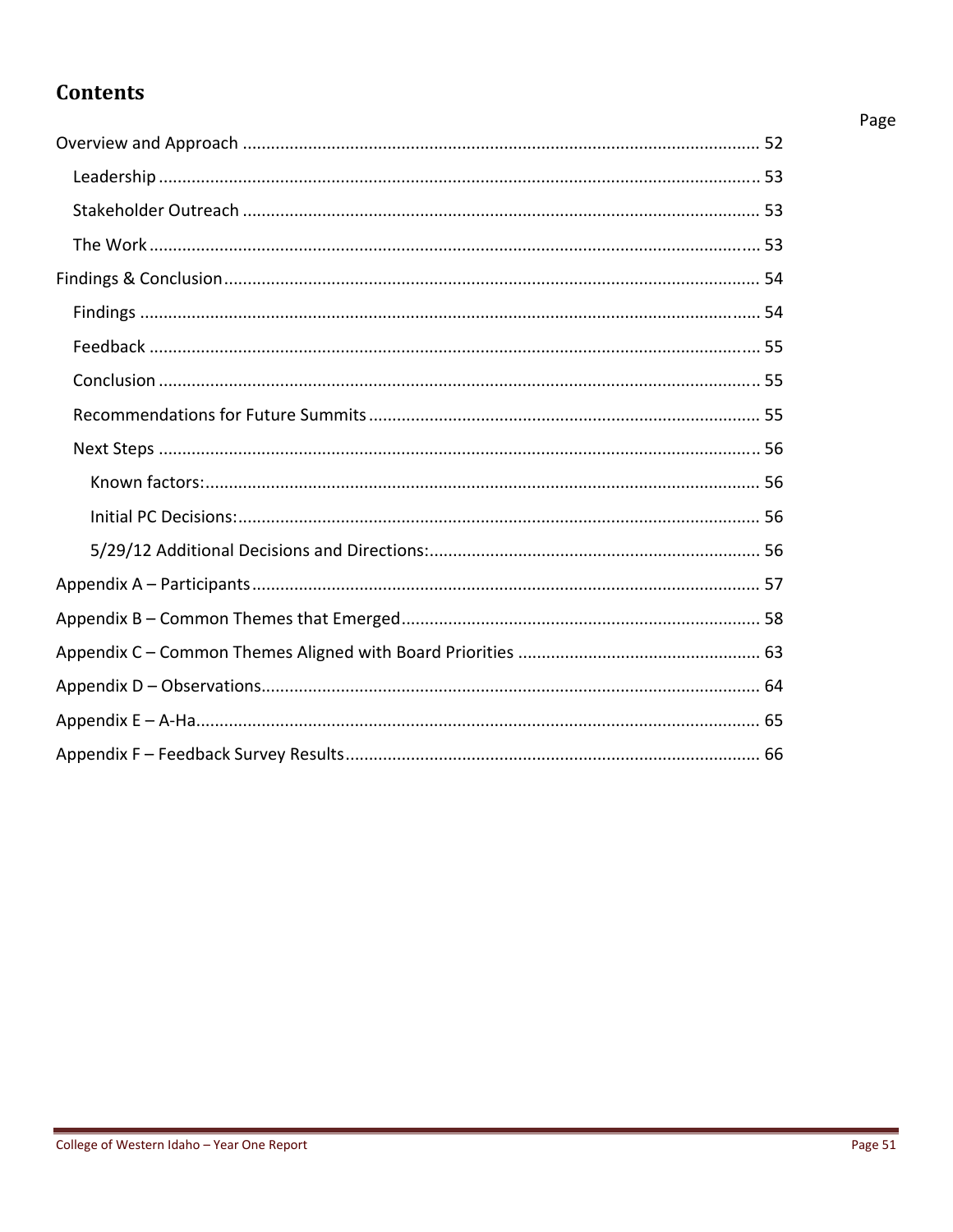#### **OVERVIEW AND APPROACH**

College of Western Idaho (CWI) is committed to a strategic planning process which engages in ongoing, purposeful, systematic, integrated, and comprehensive planning that leads to fulfillment of its mission. The first step in achieving this commitment was the Annual Assessment Summit (AAS) held May 3, 2012, which kicked off the 2014 strategic planning process. Embracing a culture of evidence and inclusion brought about the Annual Assessment Summit in an effort to set a direction for the 2014 Strategic Plan driven by the question: do the actions of the college still align with the 2010 Board Priorities, and how do the Core Themes fit in?

Data was the catalyst for this inaugural summit attended by invited members of the college community. Five data sets were distributed to the participants for analysis of emergent common themes. The first was Demographic Data comparing CWI's service area and the state of Idaho in the following areas: current population, population growth, average earnings and jobs, industry information (largest, fastest growing, most in decline, highest paid and lowest paid) jobs by occupation information and finally, program completion information.

The remaining four consisted of administered surveys: public, all employee, student, and employee to student perception. The public survey was conducted by telephone (including cell phones) to Ada and Canyon County residents by Riley Research Associates, an independent marketing, public relations and planning firm in Portland, OR. The purpose of the survey was to capture the perceptions of residents regarding higher education, CWI, and opinions about funding options. Data collection took place from March 28 through April 11, 2012. 387 residents that passed the initial screening questions (18 years or older, resided in Ada or Canyon County, and were not currently a student, faculty, or staff member at CWI) participated in the survey yielding a sample size at a 95% confidence level. Riley Research Associates closely monitored population proportions to ensure accurate representation for gender, age, and county to match the adult population of Ada and Canyon Counties.

The second survey, "All Employee Satisfaction Survey," was conducted online utilizing the college's subscription to surveymethods.com. The questions were the same as the previous year for trending and comparison analysis. The purpose of this study was to assess employee attitudes toward CWI's mission and goals, work environment, and satisfaction in the areas of interdepartmental communication, enrollment, and decision making. 825 employee (faculty and staff currently receiving a paycheck) email addresses were loaded into survey methods, which created a unique pass code for each employee to answer the survey, eliminating the chance of duplicate entries. The survey was open April 1‐15, 2012, and 542 employees responded, yielding a 66% response rate. Each response was identified as either: faculty or staff, part time or full time, and years of service.

Thirdly, "Student Satisfaction Inventory™," was conducted both online and in paper format by an independent market research firm, Noel‐Levitz. The Student Satisfaction Inventory™ measures student satisfaction and priorities, showing how satisfied students are as well as what issues are important to them. 800 student email addresses were loaded into a Noel‐Levitz database. The invitation to take the survey came directly from Noel‐ Levitz, which created a unique pass code for each student to answer the survey, eliminating the chance of duplicate entries, and 1,700 paper, fill in the bubble surveys were passed out in classes identified by the Dean and Chairs. The survey was open April 1‐15, 2012, and 1627 students completed the survey, yielding a 65%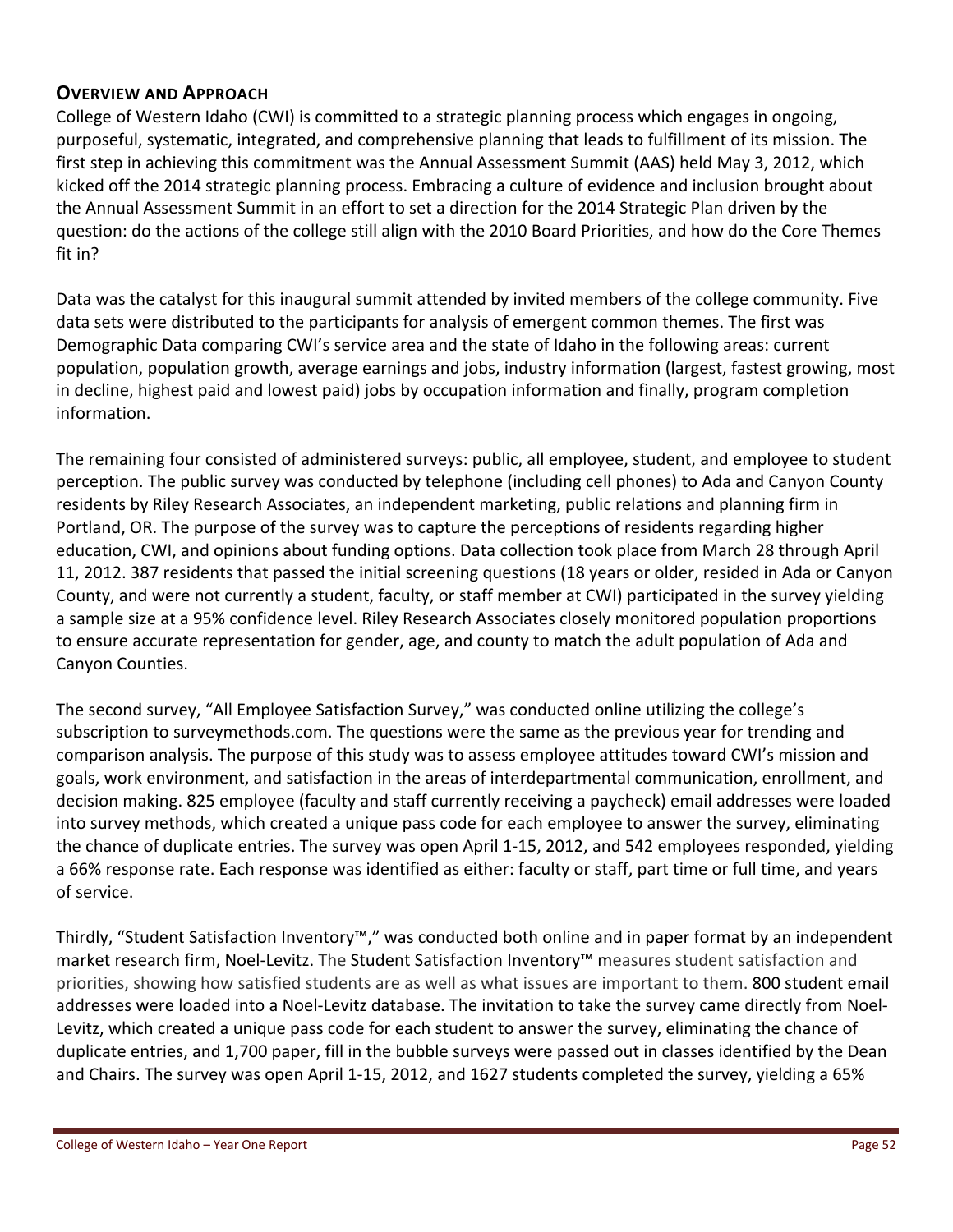response rate. Each student was identified as: General Education or Professional Technical Education, full or part time, and major of study.

Lastly, The Institutional Priorities Survey™ (IPS) was conducted online by Noel‐Levitz. The IPS asks faculty, administration, and staff to indicate the level of importance and the level of agreement that the institution is meeting the student expectation. The combination of importance/satisfaction or agreement data is very powerful in reviewing satisfaction levels within the context of what is most important. The results provide a roadmap for next steps that the institution can and should be taking to respond to the issues that students/campus personnel have identified.121 employees that have direct contact with students were surveyed by entering email addresses into a Noel‐Levitz database which created a unique pass code for each employee to answer the survey, eliminating the chance of duplicate entries. The invitation to take the online survey came directly from Noel‐Levitz and the survey was available April 1‐15, 2012.

#### **Leadership**

A team was formed to plan and implement the Annual Assessment Summit. The team met regularly for updates and to actively engage in the process. Ideas, opinions and flexibility were welcomed and implemented. The team included:

- Jane Baker, Administrative Assistant II- Resource Development
- Cathy Hampton, Operations Manager, Instructional Services
- Michelle Landa, Director, Planning and Assessment

Facilitation was generously provided by David Spann, Executive Coach for Vistage International.

#### **Stakeholder Outreach**

President's Cabinet (PC) designated the groups from which to draw participants: membership in President's Cabinet, College Council and Planning Committee. In the event of duplication, that member was asked to appoint another participant within the same area. As an example, the President of the Student Senate is on both committees, therefore she was asked to appoint another student to attend to fill her spot as the member of the "other" committee. An invitation was sent to each member, 42 accepted, 38 attended. The participants are listed in Appendix A.

#### **The Work**

The work at the inaugural AAS focused on two goals: further ensure an understanding of the new strategic planning process; and recommend a direction for the 2014 strategic plan. The AAS was carried out in seven work groups seated at round tables. The seating chart was randomly selected within a framework of: each member of PC must be at a different table, and a direct report could not sit at the same table as their supervisor. Each work group had a leader responsible for engaging the group, identifying common themes, recording the discussions, and reporting out the group's work and final output.

Goal #1 was articulated through a short PowerPoint presentation and discussion on the definitions, similarities, and differences of the Core Themes and Board Priorities.

The remainder of the day was dedicated to Goal #2. 187 page packets in binders were distributed to each participant at the Summit. An electronic copy was sent just prior to the Summit for preview prior to the work groups. The packet included:

- AGENDA
- DEMOGRAPHIC DATA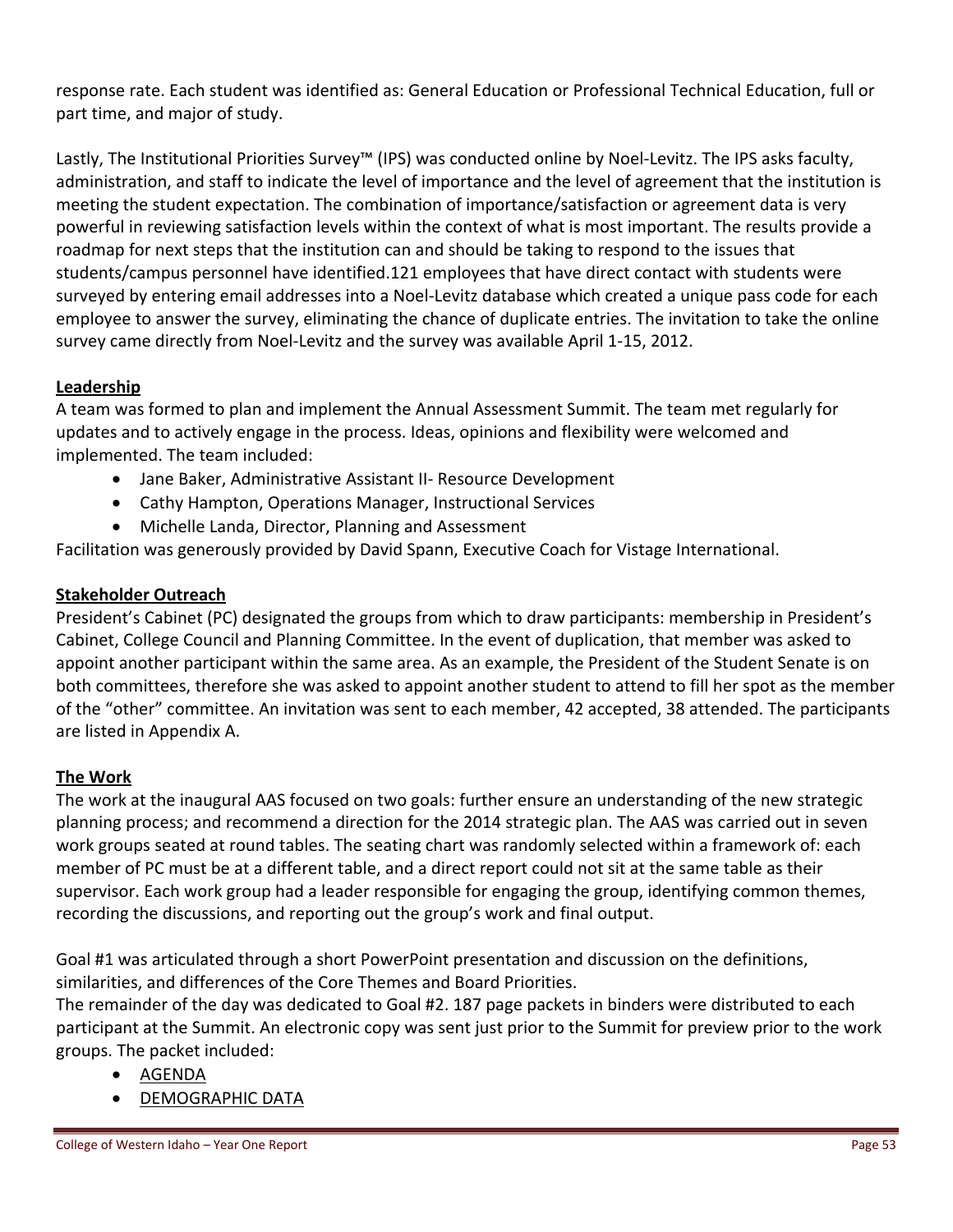- **•** SURVEY RESULTS
- **STRATEGIC PLANNING PROCESS CYCLE and TIMELINE**
- 2013 STRATEGIC PLAN
- CORE THEMES
- **INSTITUTIONAL PROGRESS METRIC**
- **ACCREDITATION RECOMMENDATIONS**

Each group was asked to review the data provided and report out any emerging common themes (see Appendix B). Through different exercises, the themes were grouped, numbered (see Appendix B) and categorized into a common theme category created by each team and associated with a Board Priority, as seen in Appendix C.

A discussion of observations and "A‐ha" moments followed (Appendix D & E), which lead to the final question in pursuit of AAS goal #2: Did the work here today illustrate the need to review, refine, and/or rework the current Board Priorities?

#### **FINDINGS & CONCLUSION**

The first Annual Assessment Summit was launched to start the path of embracing a culture of evidence and inclusion. The inaugural Summit set out to accomplish 2 goals: understanding of the new strategic planning process, and to set a direction for the 2014 Strategic Plan driven by the question: do the actions of the college still align with the 2010 Board Priorities, and how do the Core Themes fit in? The following section presents a summary of findings, results of the feedback survey, conclusion, recommendations for the next Summit and the next steps in the 2014 strategic planning process.

#### **Findings**

The findings of the inaugural Summit were clear in reflecting the importance of aligning the Core Themes with the Board Priorities. In the discussion about Core Themes and Board Priorities which took place at the beginning of the Summit, the general consensus was that Core Themes are the broader,  $1<sup>st</sup>$  tier level of a strategic plan. Whereas the Board Priorities are the directions to achieve the end result (Core Themes). This was further illustrated at the end of the Summit with the common themes clustering exercise. The vast majority of the emerged common themes were clustered under the Board Priorities.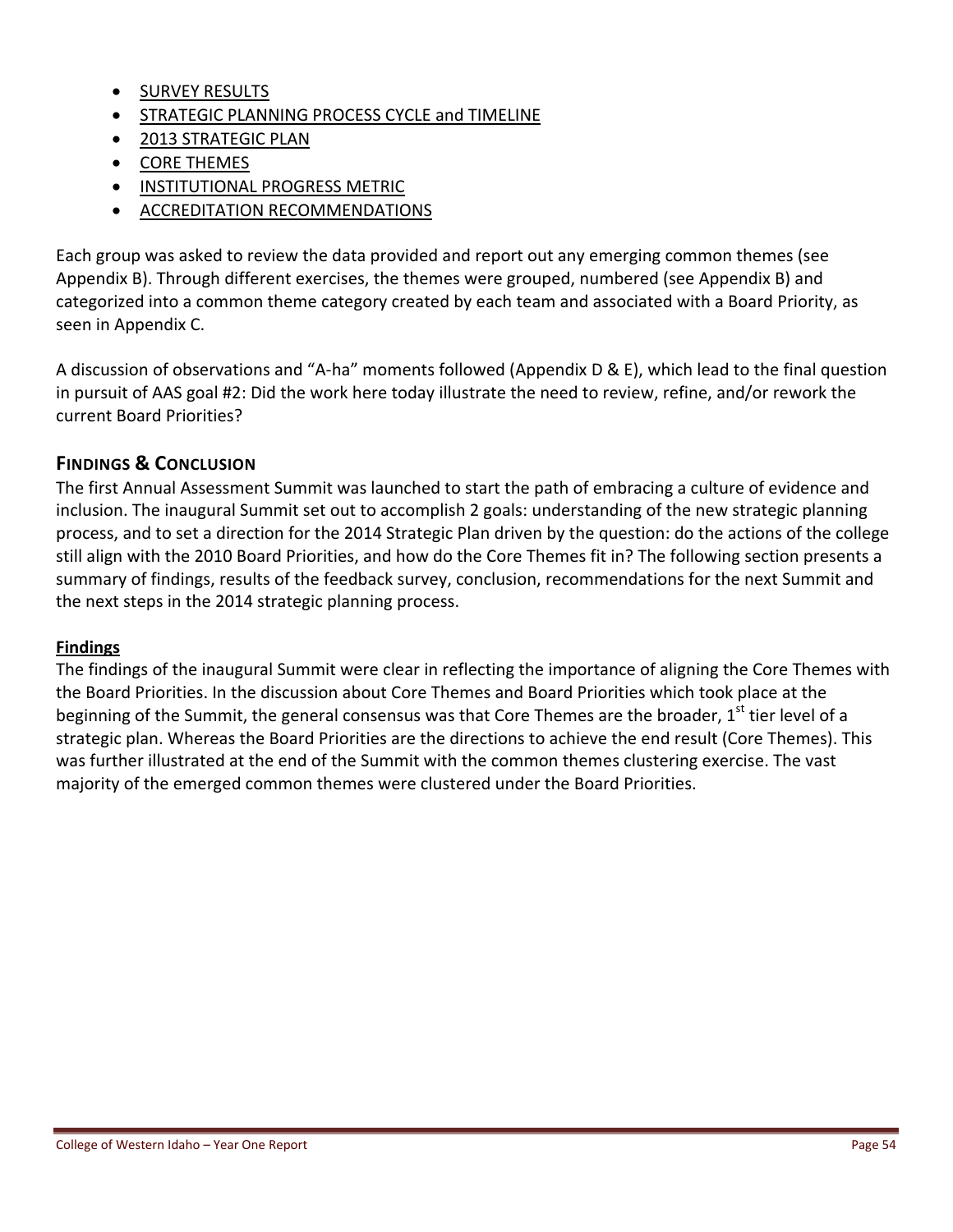#### **Feedback**

A non‐scientific, non‐proven survey was included in the packet for participant's feedback of the Summit. Feedback from participants was generally positive (Appendix F). For the most part participants appreciated the opportunity to participate in the planning process. Some feedback for improvement consisted of a more timely distribution of materials, and a clearer definition of the stated objectives. Goal #1 appears to have been accomplished by the results of question 12, with at 59% return of agree/strongly agree, yet, there is still work to be done to ensure 100% understanding. There was obvious confusion in accomplishing goal #2, as is evident in question 1 and 2 of the feedback survey with 70% of respondents either not sure, disagree or strongly disagree that the workshop achieved the stated objectives, and 63% of respondents either not sure, disagree or strongly disagree that the workshop met expectations.

#### **Conclusion**

Goal #1 was accomplished in the sense that employees are better understanding the strategic planning process. However, it is clear that the process is not yet embedded into the culture and as such will need to be reviewed periodically for stakeholders.

A consensus on the direction of the 2014 strategic plan, goal #2, was not accomplished. There are many reasons why this may have occurred, some of which are addressed in the following section, recommendations for future summits section. The lack of consensus led to the recommendation by members of President's Cabinet (PC) to discuss the options during a PC session and determine "next steps" for the 2014 strategic planning process. The results would be reported out to stakeholders to provide direction to move forward.

#### **Recommendations for Future Summits**

Four recommendations emerged as determined through observation and comments from the survey results. It is recommended that a more in‐depth explanation of the goals of the summit are presented in the pre‐ Summit documentation and discussed as a primary agenda item at the Summit.

A second recommendation is to prepare data for distribution at least two weeks prior to the Summit so that participants have adequate time to digest the data.

The third recommendation is to include prior year data with the data packet for a trend analysis.

Last, it is recommended that the Summit packet is distributed to the entire campus community so that all constituents may offer insight to participants prior to the Summit. This will encourage participation at all levels of the institution, and foster an environment of inclusion to support a culture of evidence.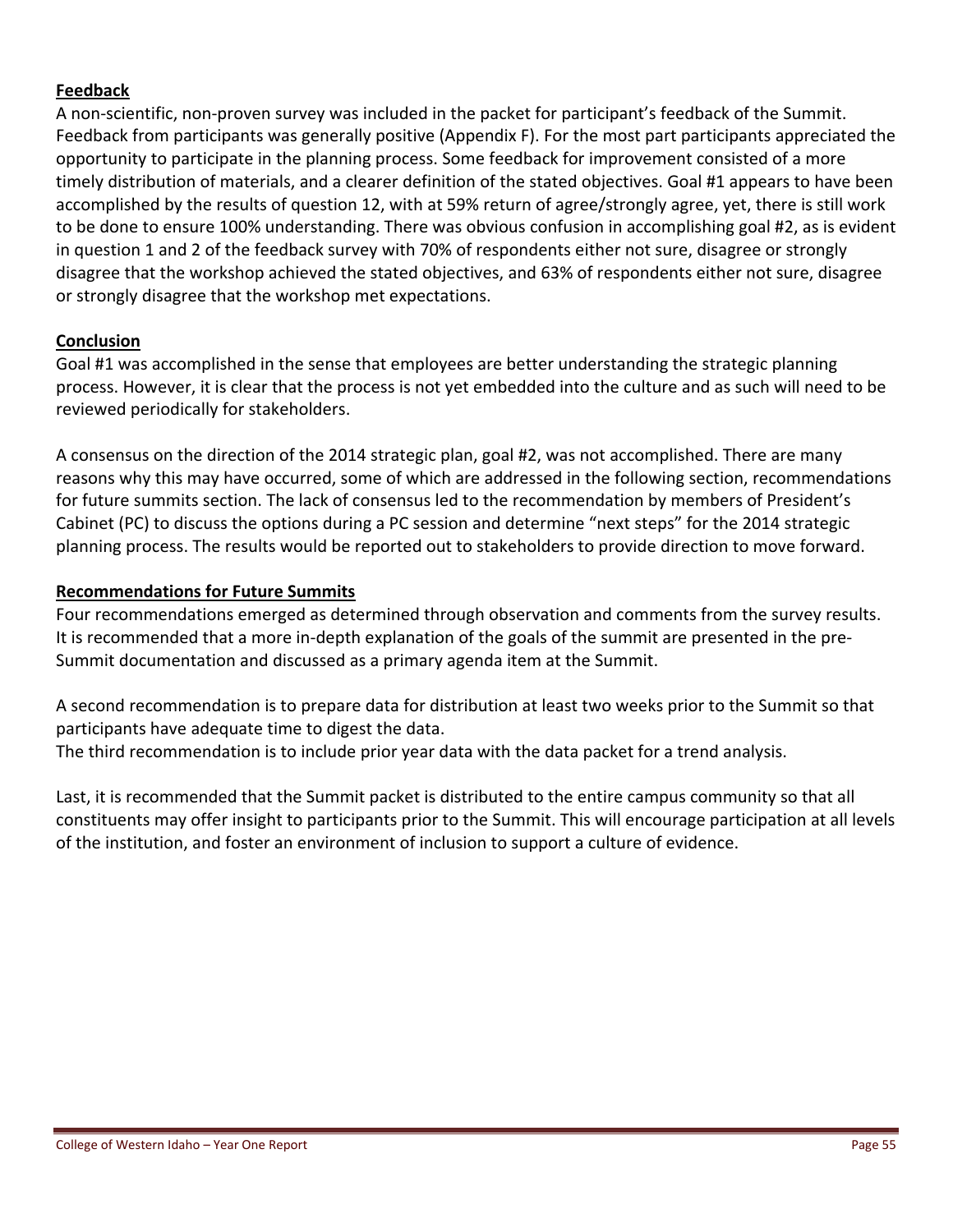#### **Next Steps**

To be determined by President's Cabinet. Before next steps can be recommended, the fundamental question needs to be addressed: For the 2014 strategic planning process, do we evaluate the appropriateness of the current Board Priorities, or do we work with the assumption that the current Board Priorities are current and appropriate.

#### **Known factors:**

Core Theme chairs have voted to recommend that the Core Themes be evaluated for 2014, with the anticipation that the Core Themes will change to better reflect the "Core" of CWI. Core Themes and Board Priority recommendations must be ready for the June Board of Trustee meeting to update the Trustee's on the planning process to stay on track with the established timeline. It has been discussed that the Core Themes and Board Priorities align for continuity and clarity of objectives, measures and outcomes.

#### **Initial PC Decisions:**

Board Priorities to be changed to Institutional Priorities

The four Core Themes will remain intact, with considerable modifications to Core Theme 4 PC will review this report and decide on a direction for the 2014 Institutional Priorities (aka Board Priorities). Rick Aman will put a matrix together aligning the Core Themes and the Board Priorities verifying that we are in compliance with NWCCU standards.

#### **5/29/12 Additional Decisions and Directions:**

- o PC has agreed to recommend retaining the current priorities for 2014
- o Further evaluation of the Objectives and Performance Measures which tie to the priorities is needed to ensure that they support a more current and accurate reflection of our actions.
- o PC agreed that the Planning Committee should take on the task of reviewing and making recommendations regarding the Objectives & Performance Measures.
- o The Planning Committee needs to be expanded to include Cheryl Wright and Rick Aman in addition to Terry Blom, Denise Kohtz and Craig Brown who are on the proposed roster to act as leads to address the evaluation and recommendations based on the following Institutional Priorities:
	- Structure Student Success- Terry Blom
	- Develop Systems to Support Faculty & Staff-Rick Aman & Denise Kohtz
	- Implement Practices for Fiscal Stability- Cheryl Wright
	- Connect the College to the Community- Craig Brown
- $\circ$  It is anticipated that the remaining committee members will be assigned to each of the 4 areas above to work with the leads.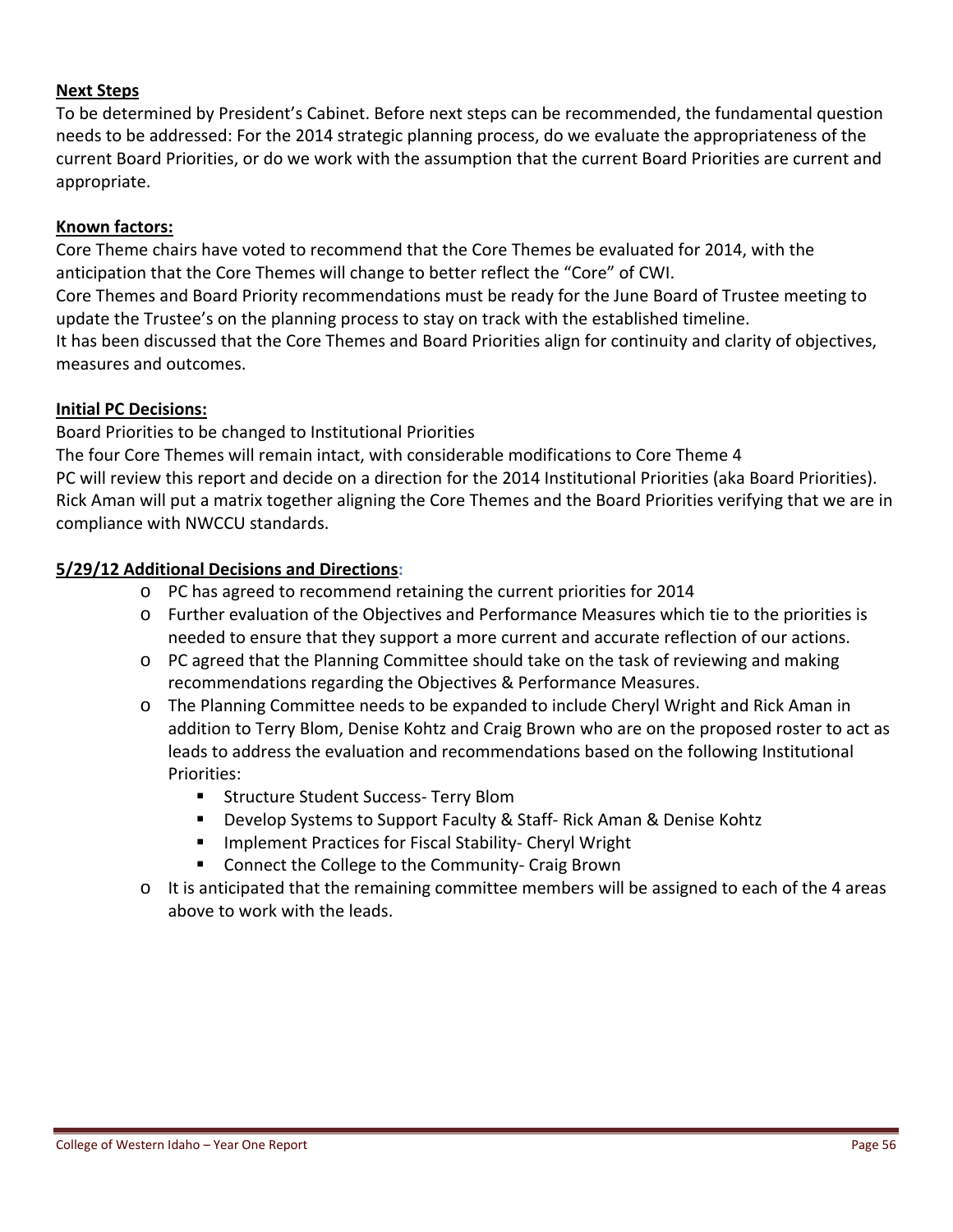# **APPENDIX A – PARTICIPANTS**

| Rick            | Aman          | Vice President, Instruction                        |
|-----------------|---------------|----------------------------------------------------|
| Jane            | <b>Baker</b>  | Administrative Assistant II                        |
| Lynda           | Benson        | Program Head, Instruction                          |
| Connie          | <b>Black</b>  | Registrar                                          |
| <b>Terry</b>    | <b>Blom</b>   | Dean, Enrollment and Student Services              |
| Craig           | <b>Brown</b>  | Assistant Vice President, Resource Development     |
| Cathy           | Carson        | Faculty                                            |
| Jennifer        | Couch         | Director, Communications and Marketing             |
| <b>Brian</b>    | Currin        | Director, Information Technology                   |
| Jodi            | Davis-Gempler | <b>Executive Director, Foundation</b>              |
|                 | Decker        | Student                                            |
| Jim             | Delfino       | Student                                            |
| Will            | Fanning       | Dean, Professional Technical Education             |
| Scott           | Fenwick       | <b>Business Partnerships/CWD</b>                   |
| Jeff            | Flynn         | Director, Facilities                               |
| <b>Bert</b>     | Glandon       | President                                          |
| Amanda          | Graham        | Student                                            |
| Marilyn         | Griggs        | Controller                                         |
| Cathy           | Hampton       | <b>Operations Manager, Instruction</b>             |
| Kevin           | Jensen        | Director, Financial Aid                            |
| Jennifer        | Hedges        | <b>Functional Analyst</b>                          |
| Jennifer        | Justice       | <b>Grants Coordinator</b>                          |
| <b>Brittney</b> | Kaercher      | Administrative Assistant III                       |
| Linda           | Kaiser        | Manager, Online Learning                           |
| Susan           | Knights       | Department Chair                                   |
| Denise          | Kohtz         | Director, Human Resources                          |
| Rhonna          | Krouse        | Program Head, Instruction                          |
| Michelle        | Landa         | Director, Planning and Assessment                  |
| Kim             | Leeder        | Director, Library Services                         |
| Brenda          | Pettinger     | Dean, General Education                            |
| Jeff            | Schroeder     | Department Chair, PTE                              |
| Jeff            | Shinn         | Director, Budgets                                  |
| Ellen           | Spencer       | Manager, Risk Management                           |
| Kelly           | <b>Steely</b> | Faculty, PTE                                       |
| Jac             | Webb          | Director, Adult Basic Education                    |
| John            | Whelihan      | Information Systems Security & Compliance Engineer |
| Cheryl          | Wright        | Vice President, Finance and Administration         |
| Logan           | Yott          | Student                                            |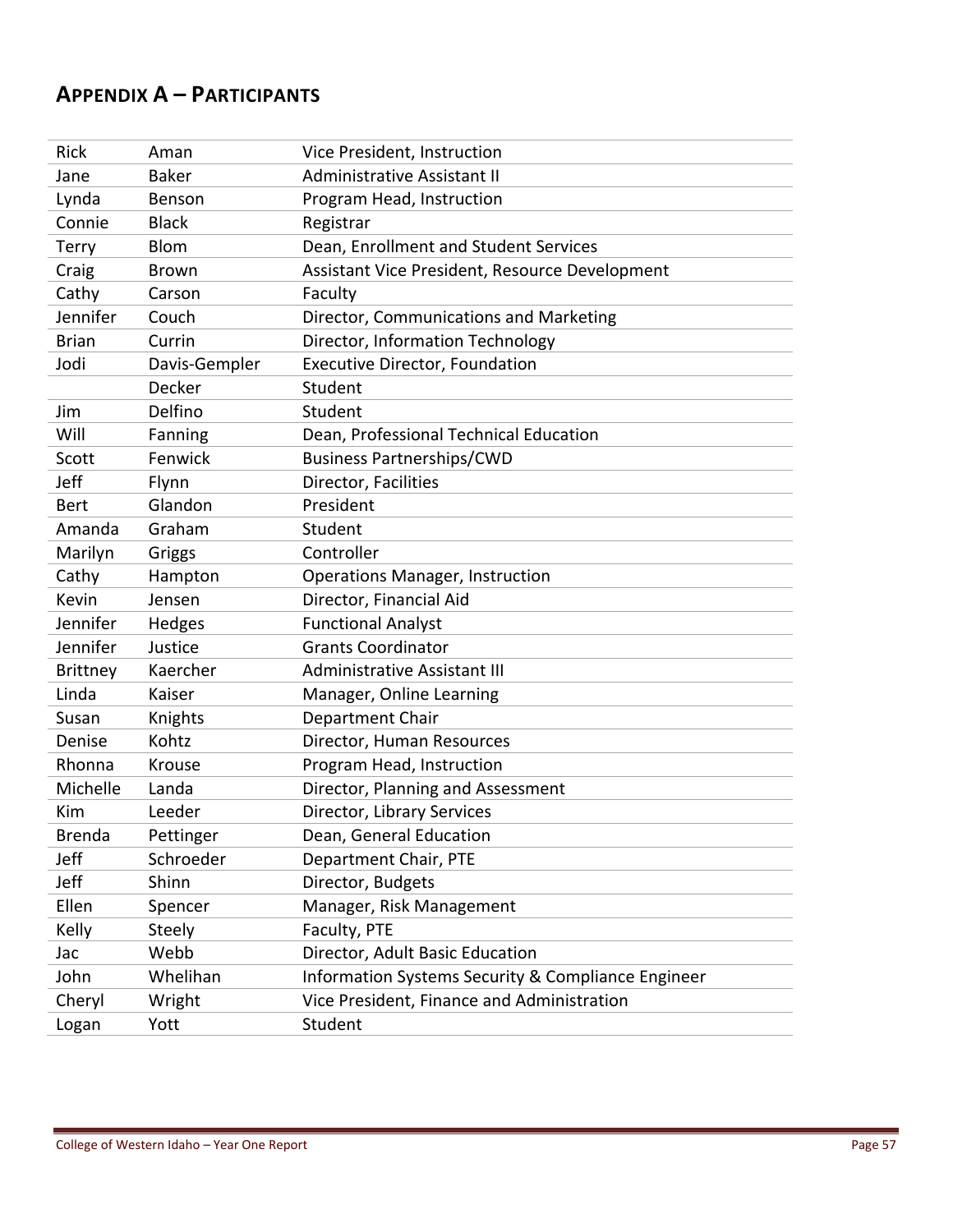# **APPENDIX B – COMMON THEMES THAT EMERGED**

#### 1.0 Responsiveness

- 1.0.1 3 campus model Why?
- 1.0.2 Fluid change
- 1.0.3 Awareness of higher ed changes, competition
- 1.0.4 Anytime, anywhere learning

#### 1.1 Planning

- 1.1.1 Planning
- 1.1.2 Poor decision-making process
- 1.1.3 Lack of tools to complete vision

#### 1.2 Communication

- 1.2.1 Create effective lines of communication
- 1.2.2 Lack of communication between departments
- 1.2.3 Common sense of ownership of CWI (belief in M/V)
- 1.2.4 Students can't/don't receive clear direction on who to go to answer their question
- 1.2.5 Teach about p&p's and changes throughout college leads to inconsistencies in practice and application
- 1.2.6 Communication has improved
- 1.2.7 Communication to students re: advising, financial aid, preparedness;
- 1.2.8 Half of our external community is unaware of the components of our Core Themes
- 1.2.9 Communication, community
- 1.2.10 Students feel they get run‐around when seeking information
- 1.2.11 Communication: Staff, Faculty, Admin
- 1.2.12 Communication: employees and admin needs to improve
- 1.2.13 Effective communication ‐ students
- 1.2.14 Students do not know where to get information/answers
- 1.2.15 A lack of clear communication of goals, p&p's from the top down
	- Inconsistent, information, dissemination
- 1.2.16 Employees do not know where to get information/answers
- 1.2.17 Create effective lines of communication between employee and students

#### 1.3 Growth

- 1.3.1 Concerns about sustainability "how long/how much more can the college handle" based on budget, based on staff/faculty
- 1.3.2 Purposeful and measured enrollment growth
- 1.3.3 Concerns about adequate faculty
- 1.3.4 Concerns about maintaining quality of resources and instruction, production, education and support

#### 2.0 I Need Help

- 2.0.1 Limited access to information
- 2.0.2 Access to information and people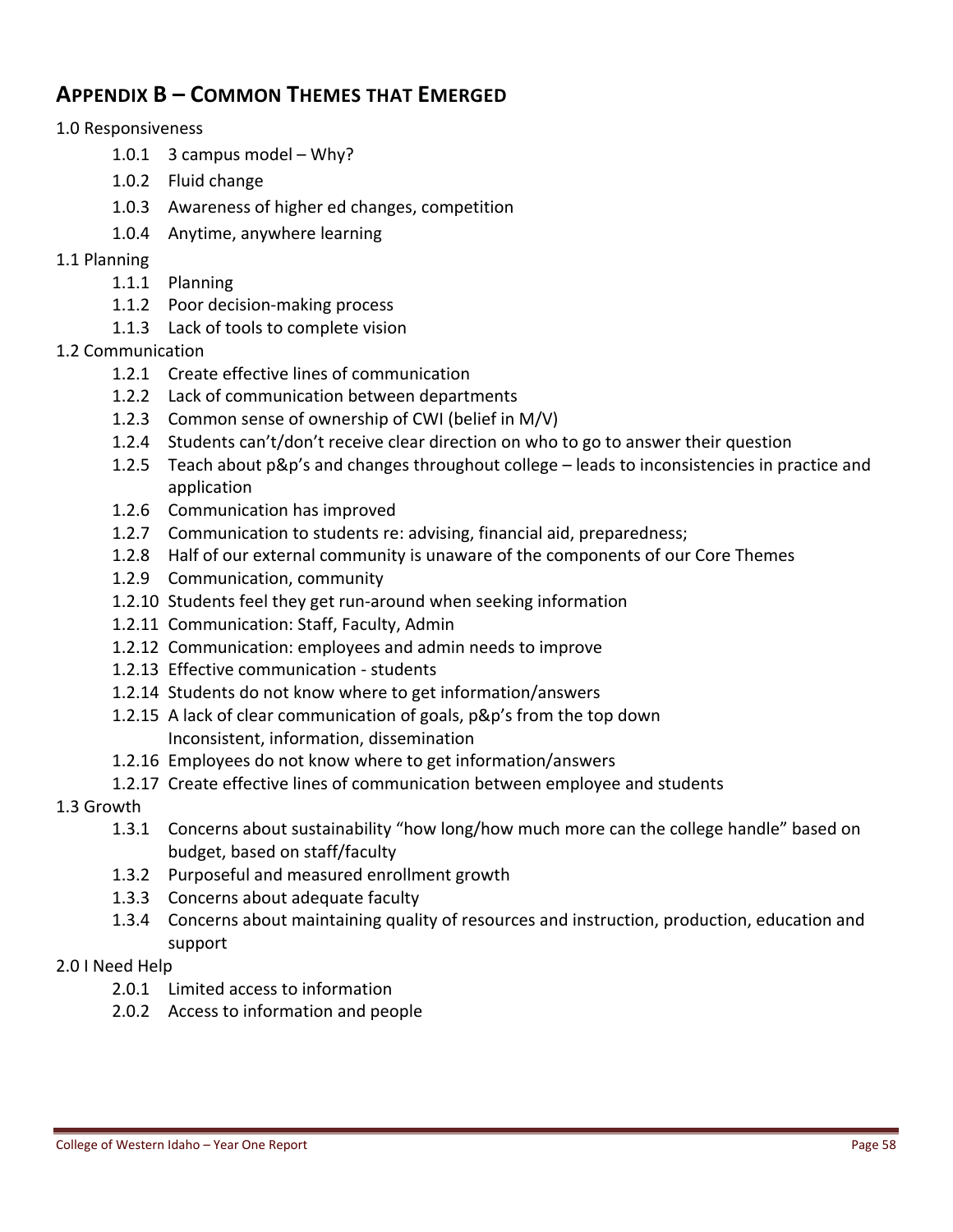- 2.1 Focus on Student Needs
	- 2.1.1 Student perception of facilities is good Parking, safety, cleanliness
	- 2.1.2 Students are craving more personal attention FA, Admissions prior to enrollment
	- 2.1.3 Who will provide the best education in shortest for the least cost
	- 2.1.4 What are needs of students
	- 2.1.5 Convenience
	- 2.1.6 Auto- online response for frequently asked questions What if I change my major? Financial Aid, Course Load
	- 2.1.7 CWI's intent is students are top priority

#### 2.2 Financial Aid

- 2.2.1 Financial Aid
- 2.2.2 Financial Aid/Counseling needs improvement
- 2.2.3 Student Services staffing
- 2.2.4 Financial Aid awards need to be announced earlier
- 2.2.5 Financial Aid advising

#### 2.3 Advising

- 2.3.1 Lack of communication and information
	- Financial aid awards and counseling
- 2.3.2 Communication of what we offer: class offerings, programs External survey: 13% of those who contacted CWI did not get info they were seeking
	- High proportion of respondents unsure about what CWI is doing
- 2.3.3 Lack of academic advisors when students need help
- 2.3.4 More academic advisors
- 2.3.5 Counseling
- 2.3.6 Improved student retention
- 2.3.7 Career counseling needs improvement
- 2.3.8 Academic Advising
- 2.3.9 Student advising needs to be improved
- 2.3.10 Lack of personnel to help students with admissions info prior to enrollment

#### 2.4 Internships and Career

- 2.4.1 Develop campus life resources
- 2.4.2 Internships for students
- 2.4.3 Career services
- 2.4.4 Internships
- 2.4.5 Skill based education
- 3.0 Facilities
	- 3.0.1 Facilities
	- 3.0.2 Physical resources
	- 3.0.3 Additional centralized facilities
	- 3.0.4 Expanded facilities
	- 3.0.5 We need a developed campus
	- 3.0.6 Need a student union building
	- 3.0.7 The community center (Arts, Events)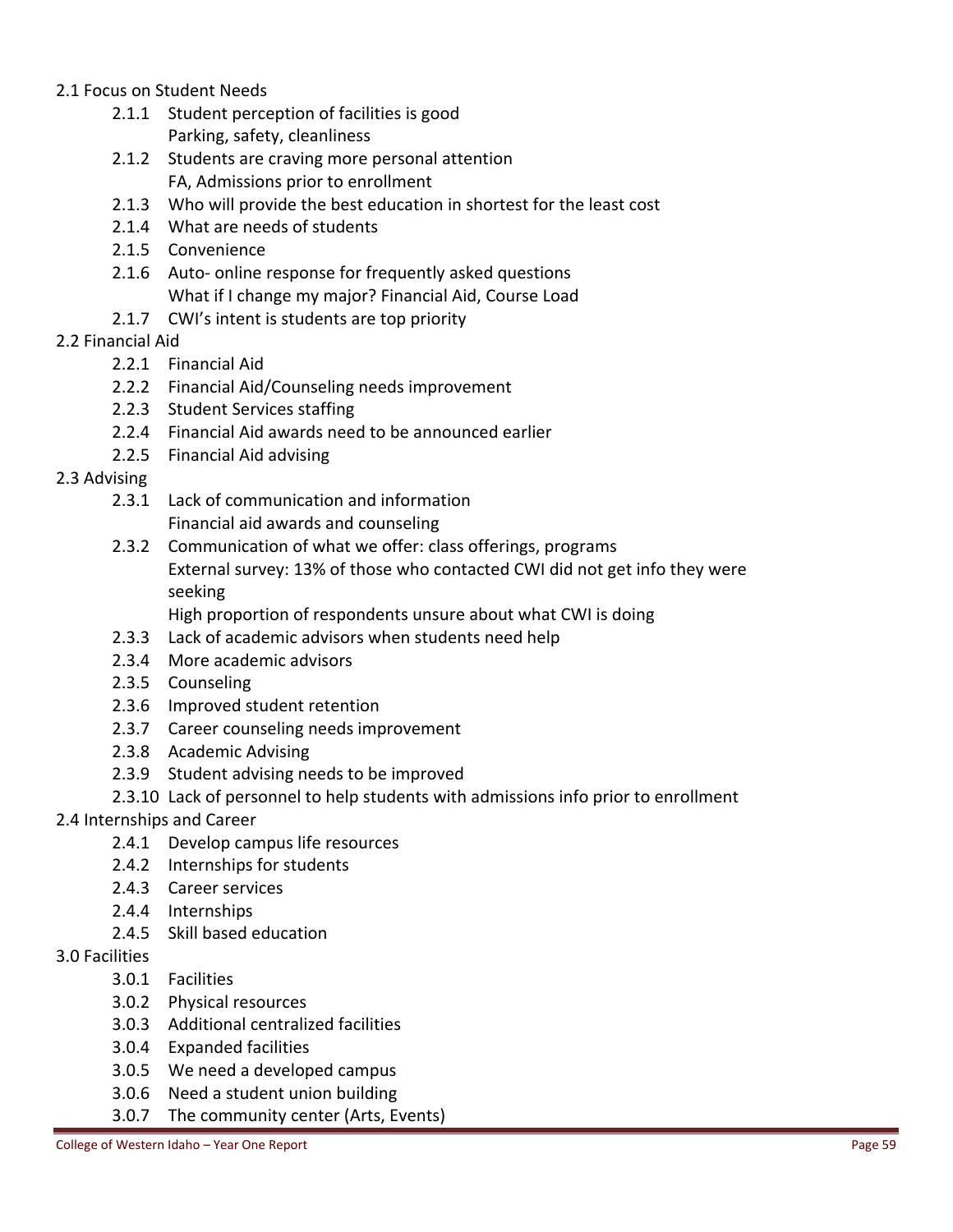- 3.0.8 Role model for community, green building
- 3.0.9 Alternative energies‐ programs and facilities
- 3.0.10 Positive campus safety
- 3.1 Employer Needs
	- 3.1.1 Changing economy/workforce
	- 3.1.2 Courses driven by employer request
		- Type, timeline
	- 3.1.3 Middle level skill jobs in market between 4 yr. degree and service worker (labor)\
	- 3.1.4 Programs develop with new, emerging careers
- 3.2 Online Learning
	- 3.2.1 Content delivery regardless of distance
	- 3.2.2 Increase online learning access
	- 3.2.3 New content delivery systems
	- 3.2.4 As online learning grows, so will a need for heightened IT infrastructure
	- 3.2.5 Digital literacy
	- 3.2.6 Facebook and Twitter, communication between student representatives and student body
- 3.3 Technology Tools
	- 3.3.1 Tools to support technology
	- 3.3.2 Students sign up for text connection to specific sources Like: specials at Arctic Circle, student government events or campus deadlines
	- 3.3.3 Limited access to technologies
	- 3.3.4 New technology college needs to be on cutting edge
	- 3.3.5 Live chat response system. Video conferencing for individuals and groups
	- 3.3.6 Technology tools for students in their  $1<sup>st</sup>$  semester
	- 3.3.7 Educate all on new technology
	- 3.3.8 Maintain up to date, state of the art technology
	- 3.3.9 Technology, student access to devices
	- 3.3.10 Think about all different way to deliver education and training services Bricks/mortar, electronic, collaborate
	- 3.3.11 Technology enhanced teaching and learning
	- 3.3.12 Use social media for networking, help students link to potential employers, continuing ed.

#### 3.4 Community Involvement

- 3.4.1 No adult left behind
- 3.4.2 Impact community
- 3.4.3 Athletics
- 3.4.4 Communication with community regarding purpose and what we do
- 3.4.5 Community garden (Go Green or Go Home)
- 3.4.6 We need cultural events (more)
- 3.4.7 Reduction in college communities and/or school loyalty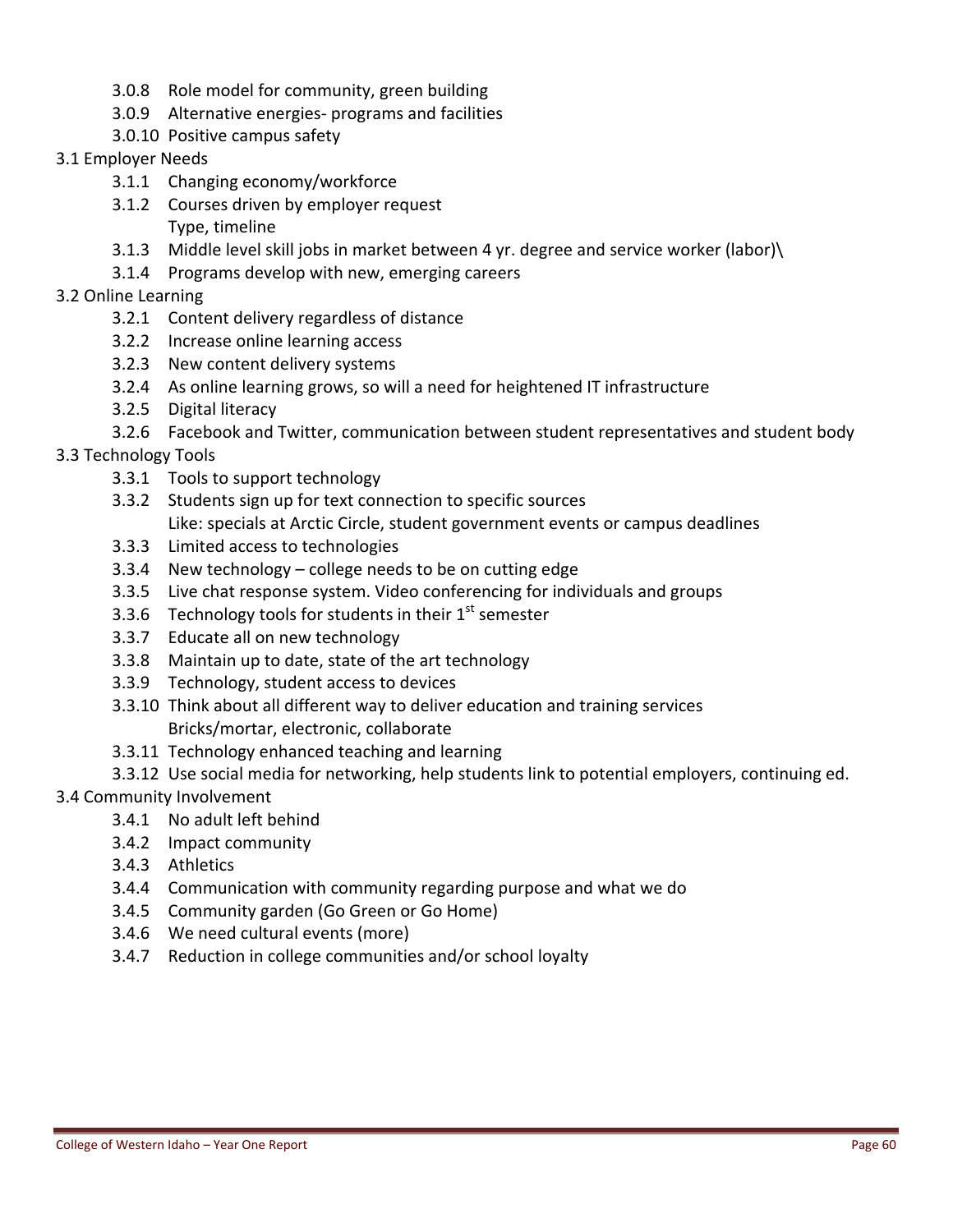- 4.0 Culture of Building Relationships (People)
	- 4.0.1 Caring "loving"
	- 4.0.2 Kindness, Compassion, Fairness
	- 4.0.3 Relationships between employees and students if important
	- 4.0.4 Strong relationships
	- 4.0.5 Relationships are important and valued
	- 4.0.6 Collaboration
	- 4.0.7 Collaborative decision making
	- 4.0.8 CWI positive treatment of students Faculty/Staff survey (ranked 2) "treats students as its top priority" Student survey (ranked 1) "campus staff are caring and helpful" External survey (40% very likely, 75% likely) "would recommend CWI to others"

#### 4.1 Value to the Community (Purpose)

- 4.1.1 Higher Ed is valuable
- 4.1.2 Values CWI and education
- 4.1.3 All people value importance of education
- 4.1.4 Higher Ed is important

#### 4.2 Quality Reputation

- 4.2.1 CWI has positive perception in the community
- 4.2.2 CWI is highly recommended
- 4.2.3 All people want this school to succeed
- 4.2.4 Rewarding, proud
- 4.2.5 CWI is seen in a favorable light
- 4.2.6 CWI Culture

Faculty/Staff survey: "benefits, environmental & people, morale" Student survey: "made to feel welcome, campus staff caring & helpful" External survey "value of education is ranked highly"

#### 5.0 was not used

#### 6.0 Quality

- 6.0.1 Focus on quality vs. quantity
- 6.1 Instructional Delivery
	- 6.1.1 No set school year
	- 6.1.2 Non‐traditional timelines, continual course start up
	- 6.1.3 Cohort delivery model
	- 6.1.4 Streamline curriculum development and changes
	- 6.1.5 Just in time instruction
	- 6.1.6 Multi‐tasked learning
	- 6.1.7 Innovative learning

#### 6.2 Resources

- 6.2.1 Adequate resources
- 6.2.2 Time resources
- 6.2.3 Fiscal Resources
- 6.2.4 Lack of resources to do the job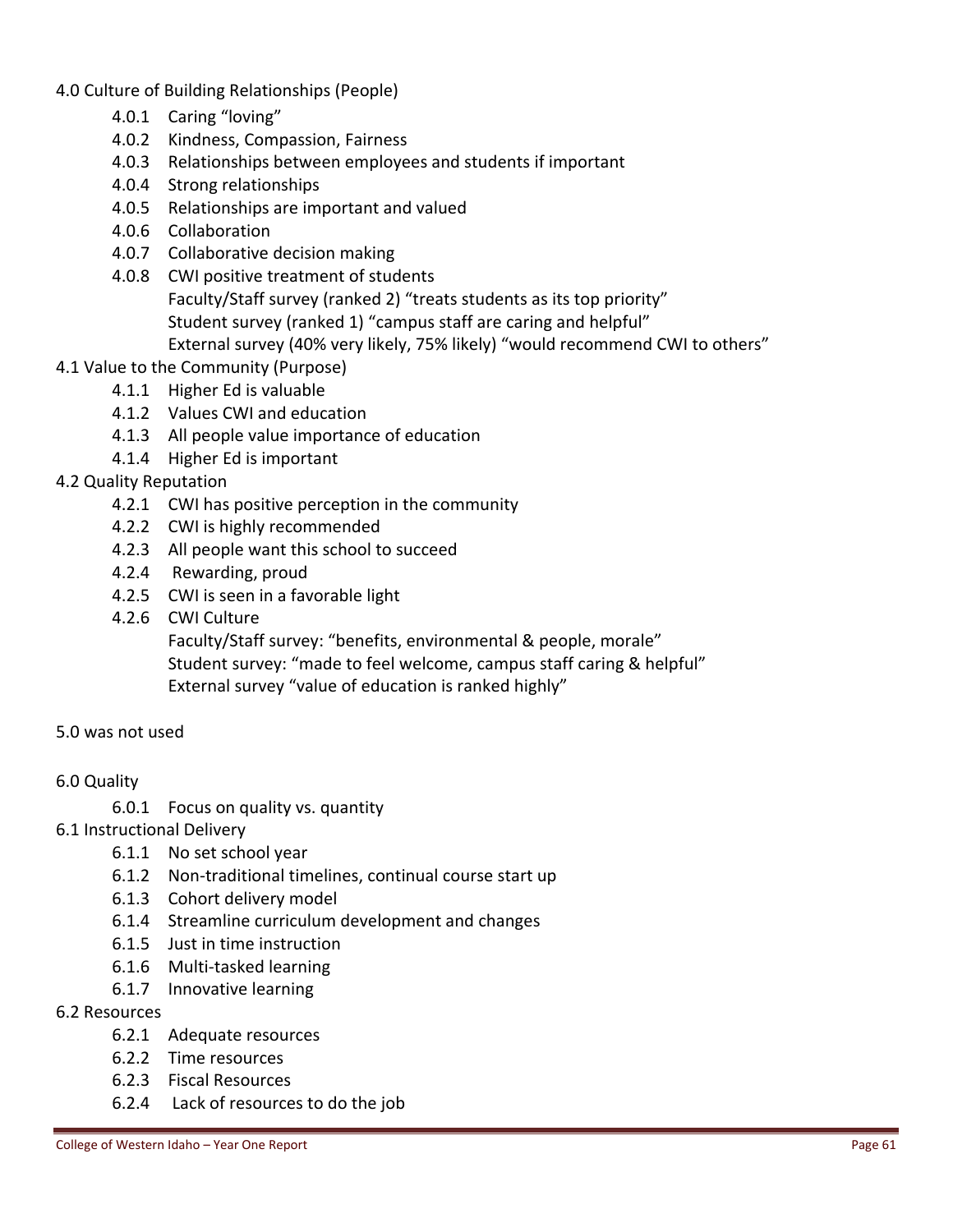Faculty/Staff survey (ranked 41‐ 36%) "felt that they didn't have enough staff to do job" Student survey (ranked 8) "quality of instruction in most classes is excellent" (had lower satisfaction)

External survey: 87% believe that "federal and state budget problems will seriously affect education program"

- 6.2.5 Funding cost
- 6.2.6 Innovative ways to provide financing stability
- 6.2.7 Increase avenues for funding
- 6.2.8 Revenue Deployment
- 6.2.9 Budget planning has improved
- 6.2.10 Library resources
- 6.2.11 Fiscally stable
- 6.2.12 Fiscal innovation
- 6.2.13 Students as fiscal resources
- 6.2.14 Increased avenues of funding
- 6.3 Learning Enhancement
	- 6.3.1 Library development
		- Ebooks, online, databases
- 6.3.2 Tutoring
	- 6.3.3 Daycare to attract/retain staff/students
- 7.0 Employee Morale
	- 7.0.1 Opinions not valued
	- 7.0.2 Employees don't feel valued enough by leadership
	- 7.0.3 Employees are happier overall
	- 7.0.4 CWI employees are proud of the work they do
	- 7.0.5 Employees feel PC/BOT is making decisions behind closed doors
- 7.1 Staffing Levels
	- 7.1.1 More faculty/staff to support student growth
	- 7.1.2 Staffing levels
	- 7.1.3 Human Resources
	- 7.1.4 Phase in staff, run like a business, dynamic/adaptive
	- 7.1.5 Need staffing to be open 16018 hrs. per day
- 7.2 Professional Development
	- 7.2.1 Continuing education for faculty
	- 7.2.2 Continuing education for staff
	- 7.2.3 Cutting edge training for CWI management
	- 7.2.4 OTJ
	- 7.2.5 Creative and dynamic
	- 7.2.5(2) End of the world as we know/knew it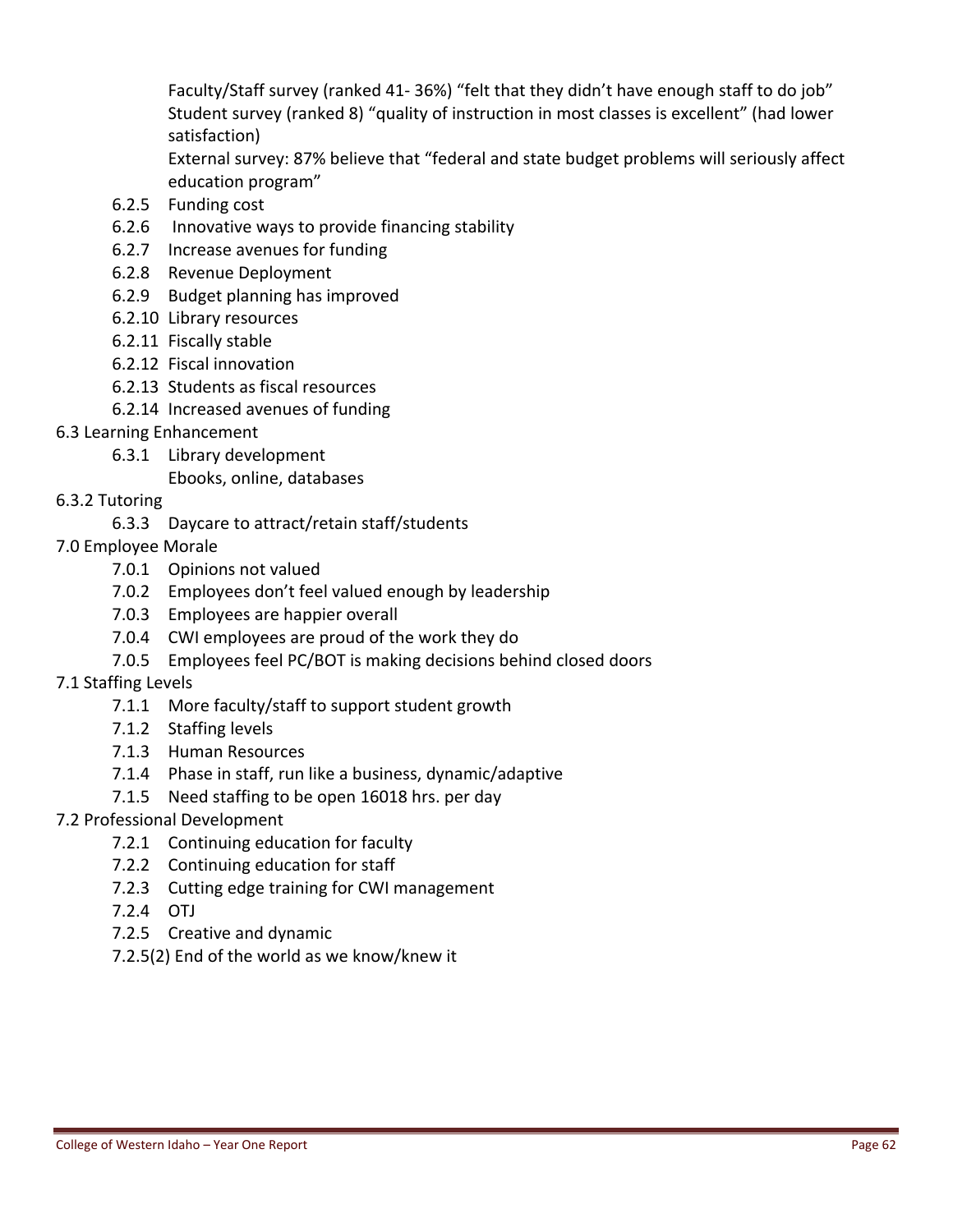# **APPENDIX C – COMMON THEMES ALIGNED WITH BOARD PRIORITIES**

### **Board Priority 1:**

| <b>Facilities</b>             | 3.0   |
|-------------------------------|-------|
| <b>Instructional Delivery</b> | 6.1   |
| Learning Enhancement          | 6.3   |
| <b>Technology Tools</b>       | 3.3   |
| <b>Online Learning</b>        | 3.2   |
| Quality                       | 6.0   |
| I need help                   | 2.0   |
| Advising                      | 2.3   |
| <b>Financial Aid</b>          | 2.2.1 |
| Responsiveness                | 1.0   |
| Focus on Student needs        | 2.1   |

#### **Board Priority 2**

| Planning                                   | 1.1 |
|--------------------------------------------|-----|
| <b>Staffing Level</b>                      | 7.1 |
| <b>Employee Morale</b>                     | 7.0 |
| Culture of Building Relationships (people) | 4.0 |
| <b>Professional Development</b>            | 7.2 |

#### **Board Priority 3**

| Growth    | 1.3 |
|-----------|-----|
| Resources | 6.2 |
|           |     |

## **Board Priority 4**

| <b>Employer Needs</b>            | 3.1 |
|----------------------------------|-----|
| Community Involvement            | 3.4 |
| <b>Quality Reputation</b>        | 4.2 |
| Value to the Community (purpose) | 4.1 |
| Communication                    | 12  |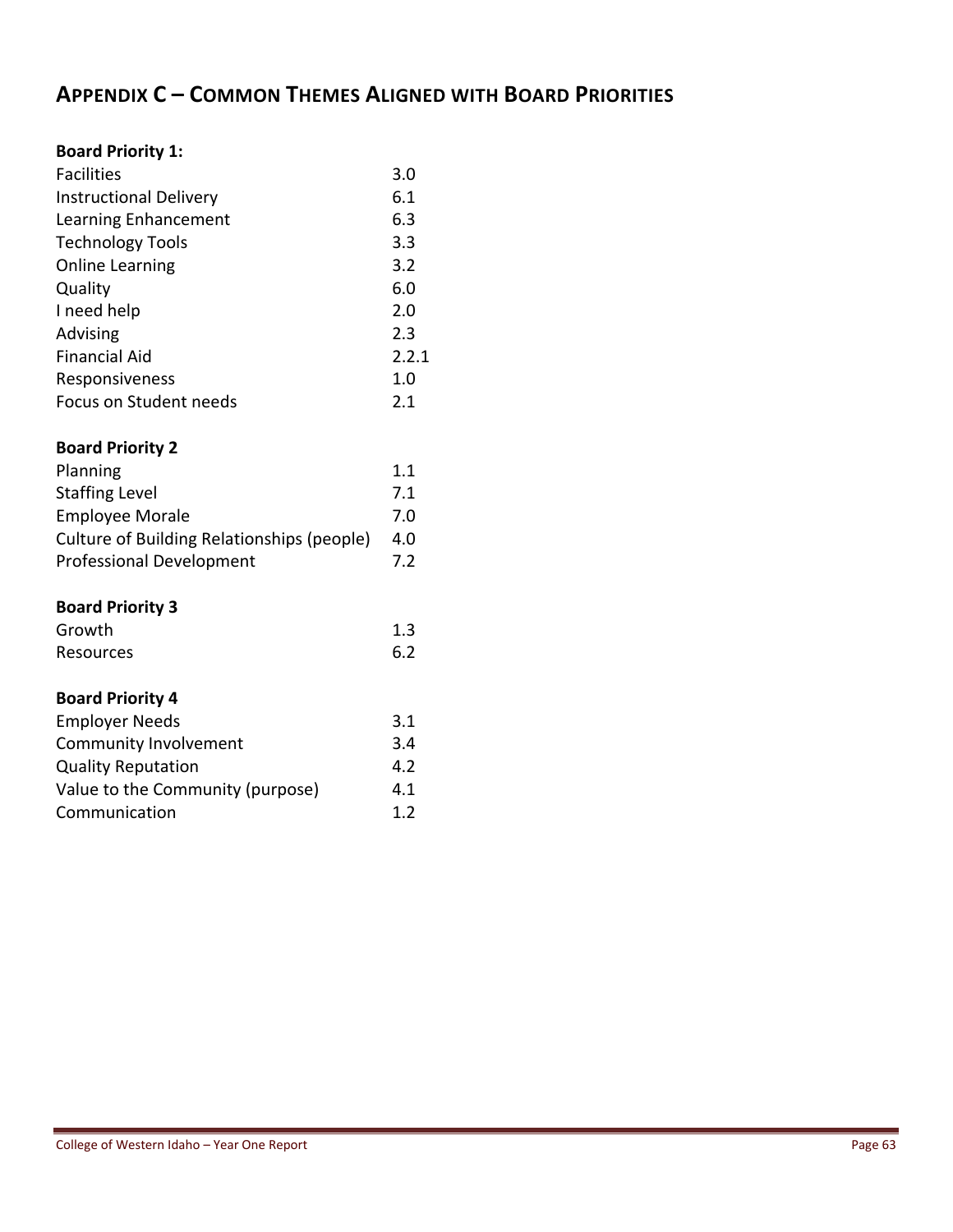# **APPENDIX D – OBSERVATIONS**

Board Priorities are what we need to do but not why We get caught up in the nuts and bolts Board Priorities relate more to action items Board Priorities (goals) are branches that hold leaves of success Board Priorities are general, encompass the entire college Core Themes are silos Board Priorities and Core Themes work in harmony Board Priorities are how we do the Core Themes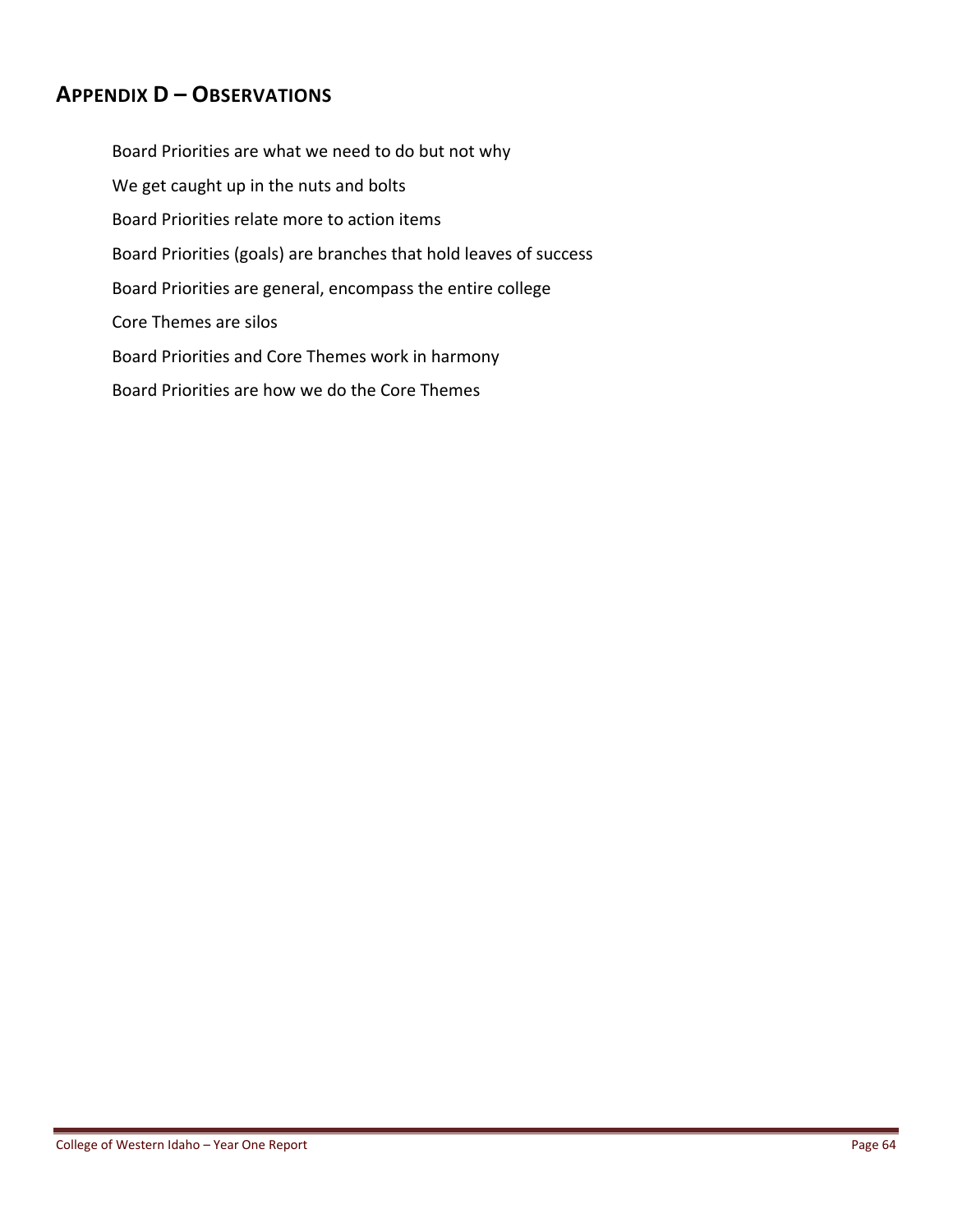# **APPENDIX E – A‐HA**

Own past description of the strategic plan and we own the future We have evolved- ownership of the past and future with a purpose and direction Facilitating change for future generations Board Priorities are "can't not do" We need to be comprehensive about what we do and who we are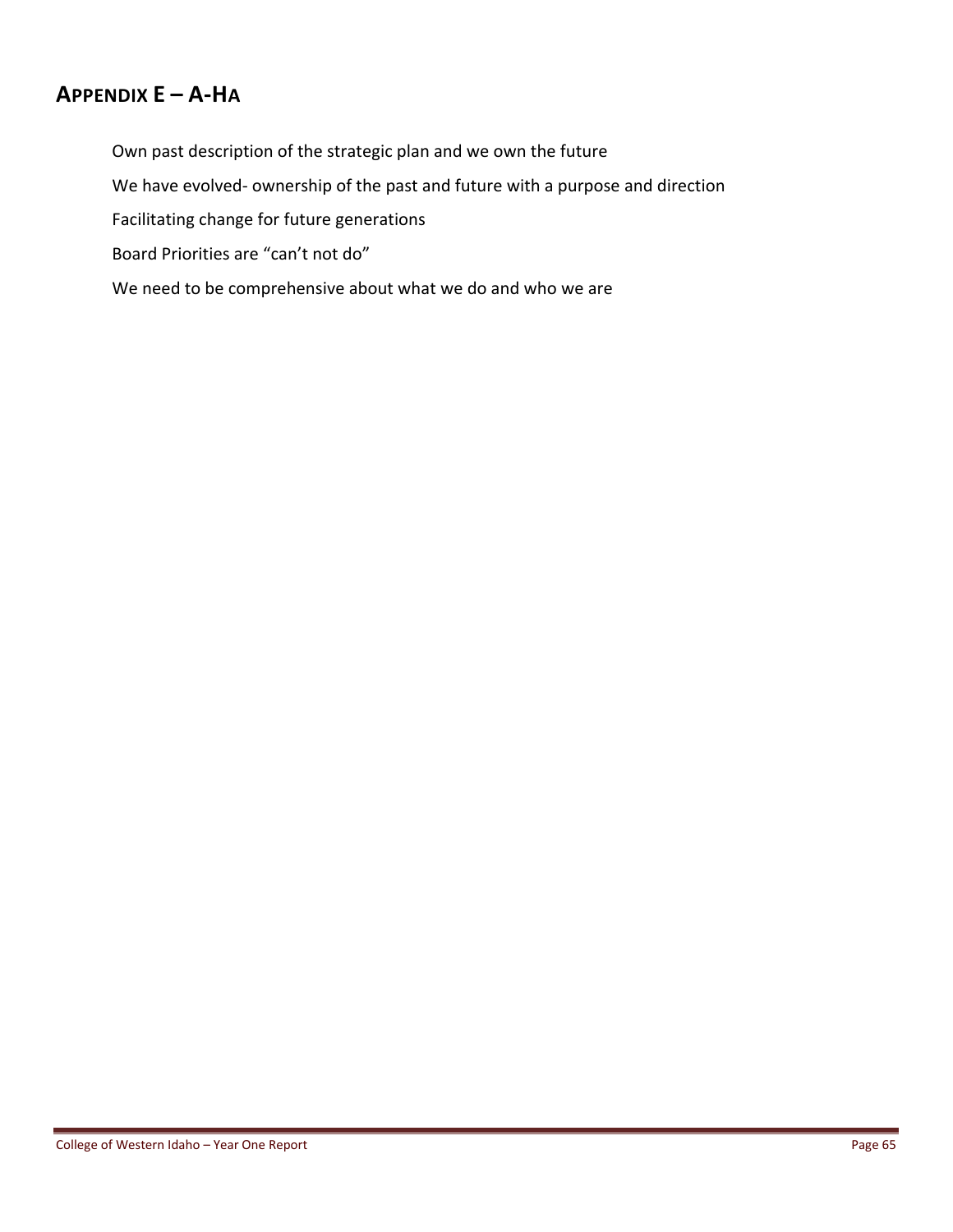# **APPENDIX F – FEEDBACK SURVEY RESULTS**

**1. The workshop achieved the stated objectives.** 

| <b>Strongly Disagree</b>                          | 1  |  |
|---------------------------------------------------|----|--|
| <b>Disagree</b>                                   | 4  |  |
| Not Sure                                          | 14 |  |
| Agree                                             | 7  |  |
| <b>Strongly Agree1</b>                            |    |  |
| 2. The workshop met my expectations.              |    |  |
| <b>Strongly Disagree</b>                          | 1  |  |
| <b>Disagree</b>                                   | 4  |  |
| Not Sure                                          | 12 |  |
| Agree                                             | 8  |  |
| <b>Strongly Agree2</b>                            |    |  |
| 3. I had adequate advance information to prepare. |    |  |
| <b>Strongly Disagree</b>                          | 1  |  |
| <b>Disagree</b>                                   | 10 |  |
| Not Sure                                          | 8  |  |
| Agree                                             | 4  |  |
| <b>Strongly Agree4</b>                            |    |  |
|                                                   |    |  |
| 4. The information presented here was helpful.    |    |  |
| <b>Strongly Disagree</b>                          | 0  |  |
| <b>Disagree</b>                                   | 5  |  |
| Not Sure                                          | 3  |  |
| Agree                                             | 14 |  |
| <b>Strongly Agree5</b>                            |    |  |
| 5. I had adequate opportunities to participate.   |    |  |
| <b>Strongly Disagree</b>                          | 0  |  |
| <b>Disagree</b>                                   | 0  |  |
| Not Sure                                          | 0  |  |
| Agree                                             | 12 |  |
| <b>Strongly Agree15</b>                           |    |  |
| 6. I learned a lot from other participants.       |    |  |
| <b>Strongly Disagree</b>                          | 0  |  |
| <b>Disagree</b>                                   | 1  |  |
| Not Sure                                          | 3  |  |
| Agree                                             | 18 |  |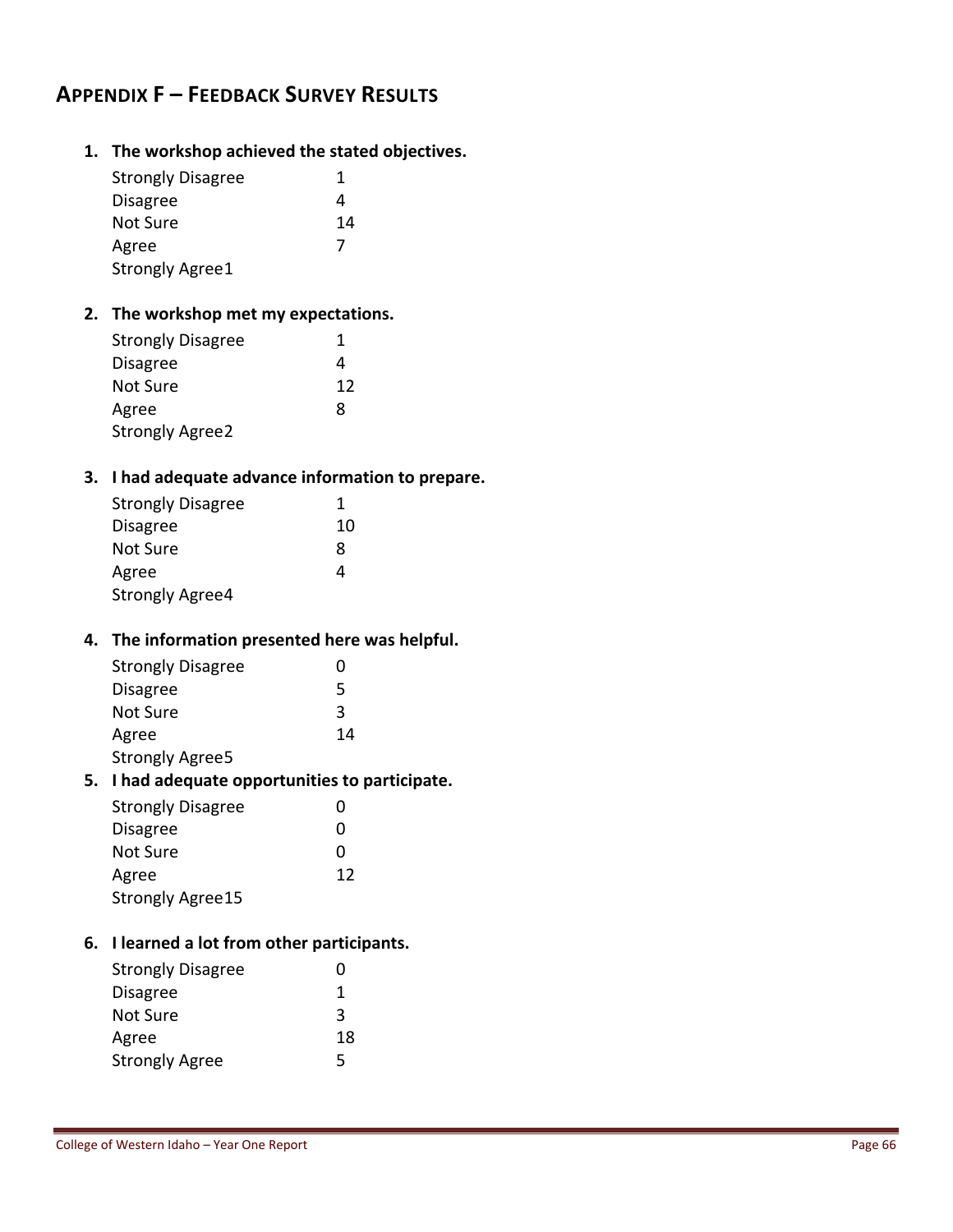**7. The content and language of material presented was understandable.** 

| <b>Strongly Disagree</b> | 1 |
|--------------------------|---|
| <b>Disagree</b>          | 5 |
| Not Sure                 | 6 |
| Agree                    | q |
| <b>Strongly Agree6</b>   |   |

#### **8. The training program was organized in an effective manner?**

| <b>Strongly Disagree</b> | 1  |
|--------------------------|----|
| <b>Disagree</b>          | 5  |
| Not Sure                 | 5  |
| Agree                    | 11 |
| <b>Strongly Agree5</b>   |    |

#### **9. Rate your understanding of the strategic planning process.**

| <b>Strongly Disagree</b> | 1  |
|--------------------------|----|
| <b>Disagree</b>          | 5  |
| Not Sure                 | 5  |
| Agree                    | 12 |
| <b>Strongly Agree4</b>   |    |

#### **10. What was good about the workshop?**

- Fun people
- Inclusive and dynamic.
- Diverse group of college representation
- Everyone was open. It was a safe place for ideas.
- Pacing and organization
- David was great
- Diversity of representatives
- Planning was impressive great work Michelle
- Consultant was excellent.
- Student stories were interesting!
- Seeing the commonalities as well as the different perspectives of the participations
- The discussions that ensured and the outcomes of those discussions
- Conversations were great facilitated well
- The facilitator was knowledgeable and ran a good meeting
- Mix of participation
- Wonderful leader
- Great start
- Dialogue between various constituents
- Broader understanding of the institution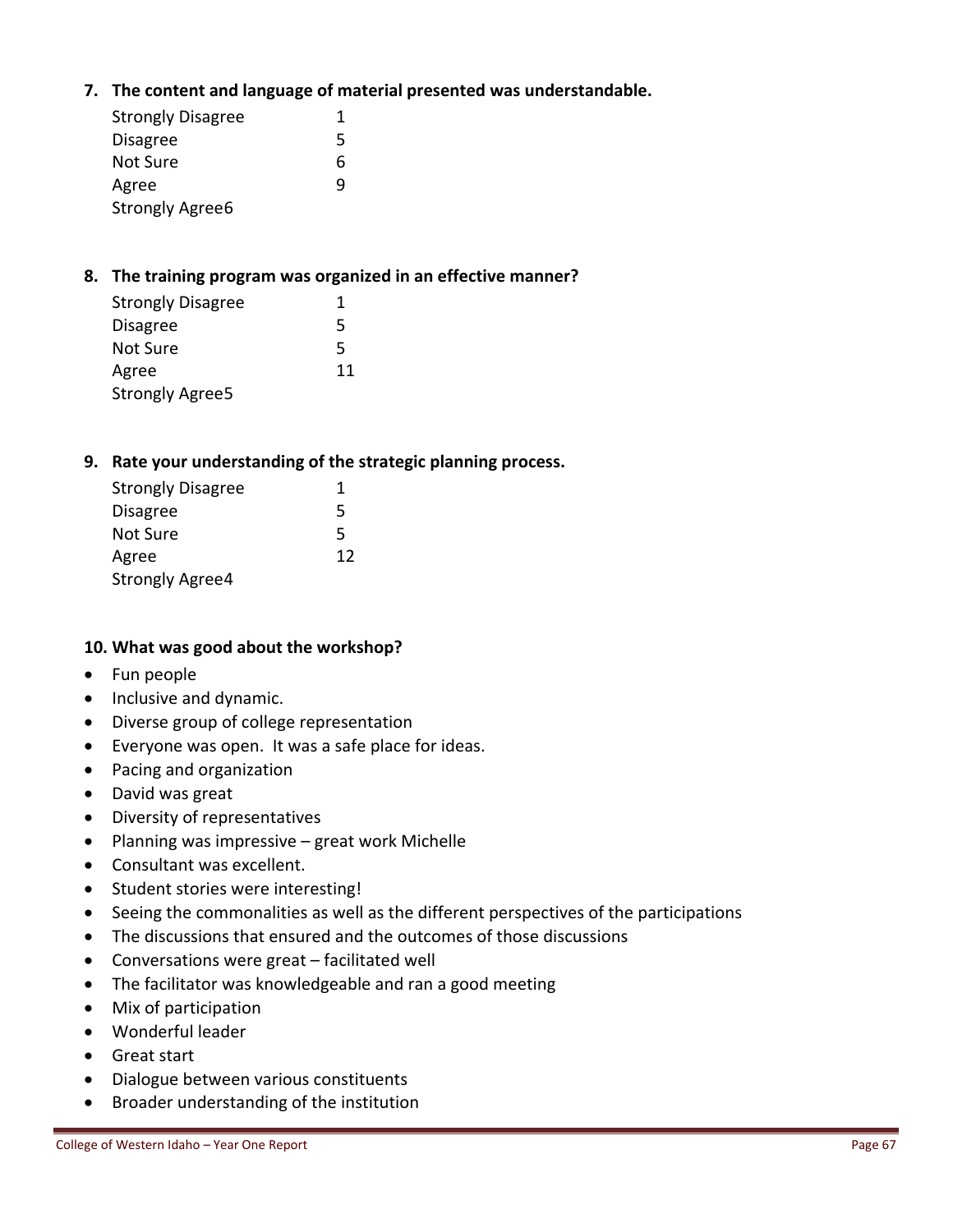- Activities
- Participation from all
- **•** Great participation
- Great energy
- Reviewing the data
- Great participation
- Both facilitators
- Good material
- Excellent survey data
- Group 6 hour discussion of planning
- David & Michelle
- Peer interaction
- It was an honest and open forum

#### **11. What might be better next time around?**

- Deliverables
- **•** Clarity
- Confusing information
- More communication and clarity
- Not sure of what was achieved
- Actually get down to solutions
- Having objectives more specifically defined
- Expected to review and talk intelligently about data we didn't have time to review
- Having material further ahead of time
- More info before
- I think we need more time!
- Clarity on instructions
- Easier way to digest information
- Until the end I felt we didn't know what we were doing
- What were the stated objectives?
- Needed student survey
- More direction what were we specifically tasked to do?
- Clear goals for the day
- Summaries of the data
- Identifying "why" our core themes and priorities are what they are
- More information in advance, particularly re: goals of the workshop and what to expect
- Clear objectives and direction toward objectives
- Be prepared (participants)
- Explain how to read data next time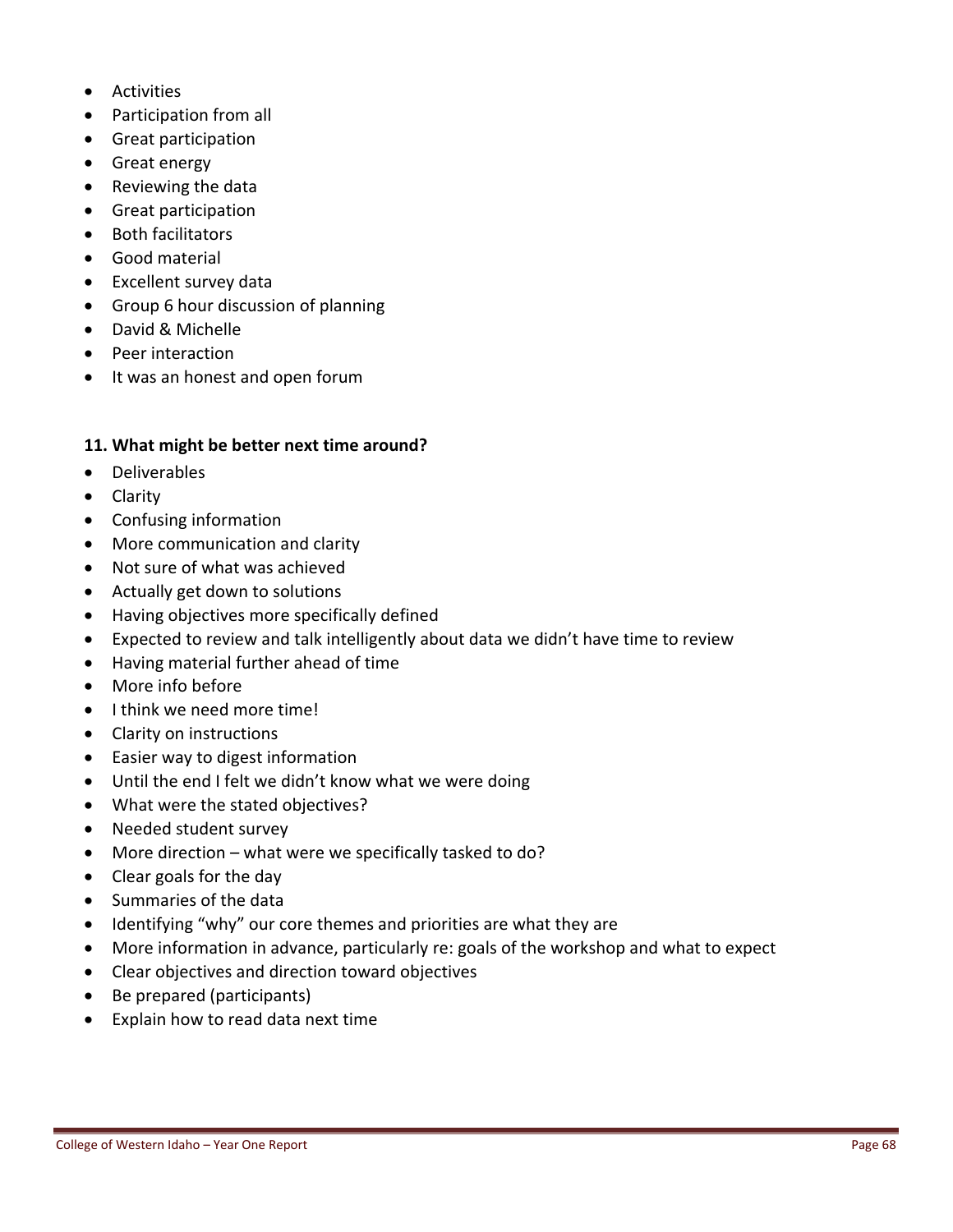- Need details laid out not developed at workshop
- Summary data to review
- Data needs to be presented better

#### **12. Any feedback for…**

- a. Planning team
	- **Thanks for your hard work**
	- More info up front
	- **very** good
	- Get info out sooner
	- **Excellent**
- b. Facilitators
	- Well done
	- Great
	- Great David was excellent
	- Good
	- What was our end goal?
	- **v** Very good
	- **Excellent**

c. Facility

- Good choice
- **Excellent**
- Warm up room
- Good
- Good setting
- **very nice**
- $Fine$

#### **Other comments:**

- **Great job!**
- **Student input was the most insightful and grounding**
- I It was nice to have student perspective
- A clear program would have been more helpful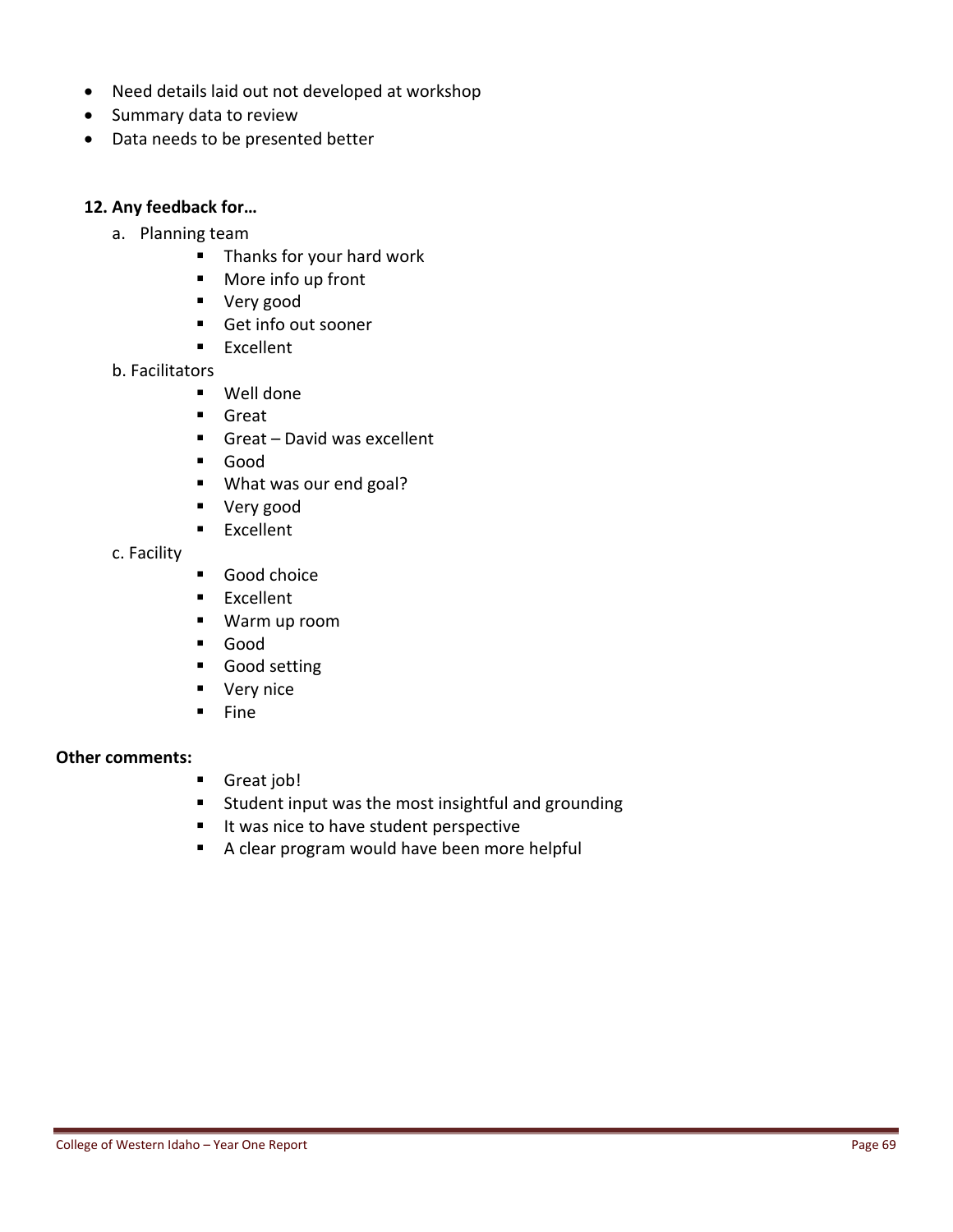# **ATTACHMENT 5**

# **CWI Dormitory Housing Commission Resolution**

## **COLLEGE OF WESTERN IDAHO RESOLUTION**

RESOLUTION DECLARING THE NEED FOR A DORMITORY HOUSING COMMISSION IN THE JUNIOR COLLEGE DISTRICT AND AUTHORIZING A CERTIFIED COPY OF THE RESOLUTION TO BE TRANSMITTED TO THE GOVERNOR SO THAT HE MAY APPOINT COMMISSIONERS TO THE DORMITORY HOUSING COMMISSION OPERATING WITHIN THE DISTRICT FOR THE PURPOSES OF PROVIDING STUDENT CENTERS AND/OR DORMITORY HOUSING FACILITIES IN THE DISTRICT.

WHEREAS, Idaho Code, Sections 33‐2116 through 33‐2138 (the "Act") create within the boundaries of each community college district of the State a dormitory housing commission, and Section 33‐ 2118 of the Act provides that such commission shall not transact any business or exercise its powers under the Act until or unless the board of trustees of the community college district shall declare that there is a need for a commission to function in such district; and

WHEREAS, the College of Western Idaho ("CWI") is a junior college district, validly organized and operating pursuant to the provisions of Chapter 21, Title 33, Idaho Code (the "District"), and desires to declare that there is a need for the dormitory housing commission within the District (the "Commission") to begin transacting business in the District for the furnishing of student centers and dormitory housing for use by its students; and

WHEREAS, the Act defines "dormitory project" to mean "the construction of dormitory or dormitories for occupation by students attending a junior college organized under chapter 21, title 33, Idaho Code, and shall include the construction of buildings for occupation by students and facilities for the feeding and recreation of students, equipment and furniture therefor and all matters usually incidental thereto, including the furnishing of sewer, heat, water service, landscaping, and streets or rights of ingress and egress," and includes the planning of the buildings and improvements, the acquisition of property, the construction, reconstruction, alteration and repair of the improvements and all other work in connection therewith; and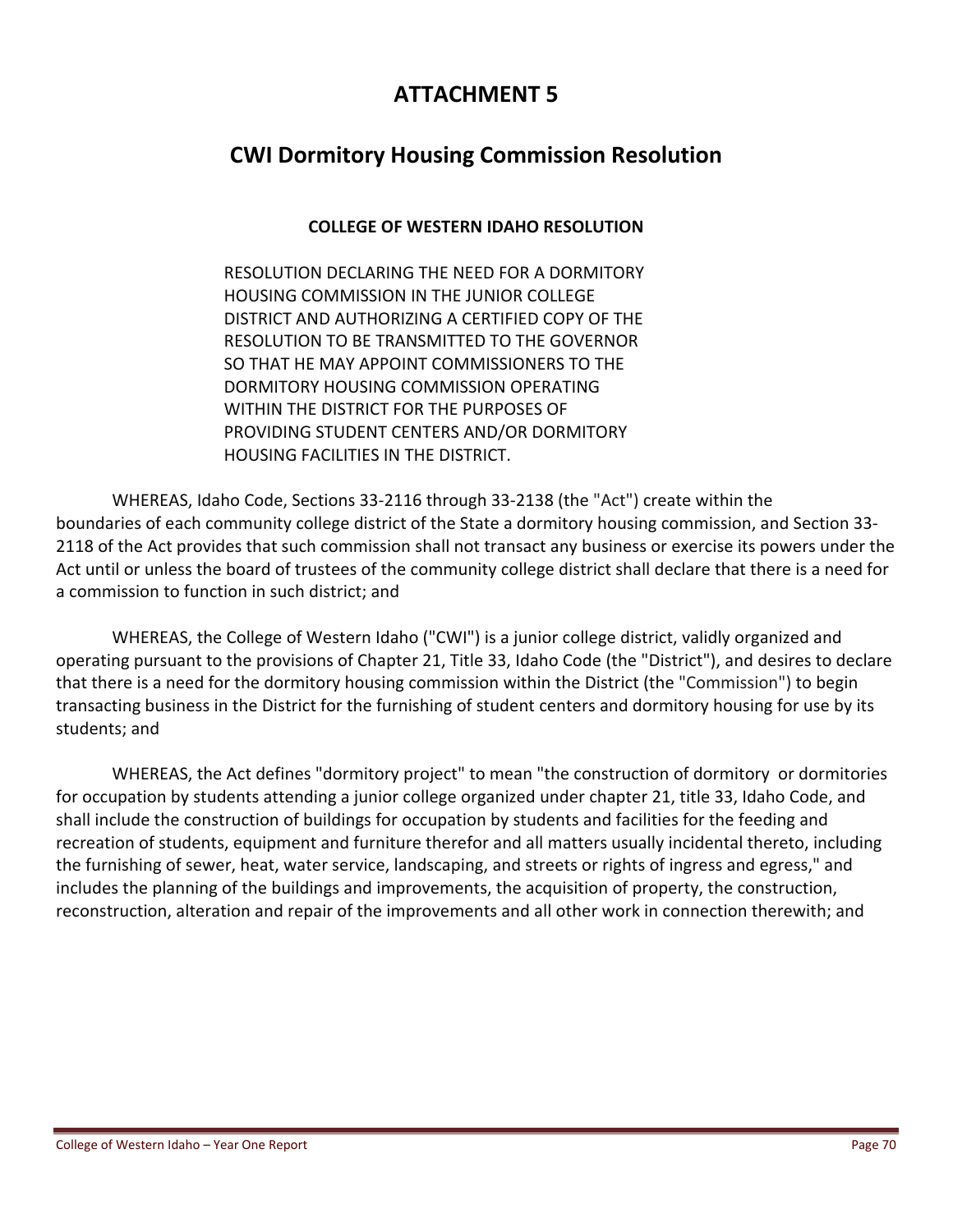WHEREAS, Section 33‐2136 of the Act provides that a dormitory housing commission is empowered to acquire, construct, improve, add to, reconstruct, repair, maintain, operate and manage any or all student union buildings and student centers to consist of a building or buildings containing the facilities, equipment and furnishings common to student union buildings and student centers as such buildings and centers exist in the various colleges and universities in the United States, including without limitation, facilities for the feeding and recreation of students and including all equipment, structures, appurtenances and facilities necessary to supplying such unions and centers with sewer, water, electric, heating, telephone and similar public utility facilities, landscaping, parking space, and streets, roads or alleys necessary for proper ingress and egress; and

WHEREAS, Section 33‐2136 further provides that the words "dormitory," "dormitory housing project," or "dormitory project," whenever used throughout the Act, shall be construed to also include student union buildings and student centers as defined Section 33‐2136; and

WHEREAS, the District believes there is an immediate need for student centers to serve the present and expected multiple locations of facilities in the District, and anticipates future need for dormitory housing; and

WHEREAS, after due consideration, the Board of Trustees (the "Board") of CWI desires to set forth its findings and authorize a certified copy of this resolution to be transmitted to the Governor of the State of Idaho so that he may appoint three Commissioners to serve the Commission in accordance with the Act.

NOW, THEREFORE, Be It Resolved by The Board of CWI That:

## **Findings.**

#### **Student Centers**.

There is an immediate need for student centers at one or more locations in connection with the other facilities and campuses of CWI, as evidenced by the following factual findings:

There is currently no single student union or student center for CWI. As a result, student services functions are scattered in a number of facilities. This results in costly inefficiency, duplication in staffing, and delays in CWI's delivery of quality services to students throughout the District.

CWI has an enrollment of over 6,000 students.

CWI's current plans call for an initial student union and student services center on its Nampa Campus to be constructed as soon as possible, and CWI has land available on the Nampa Campus for lease to the Commission for such purpose.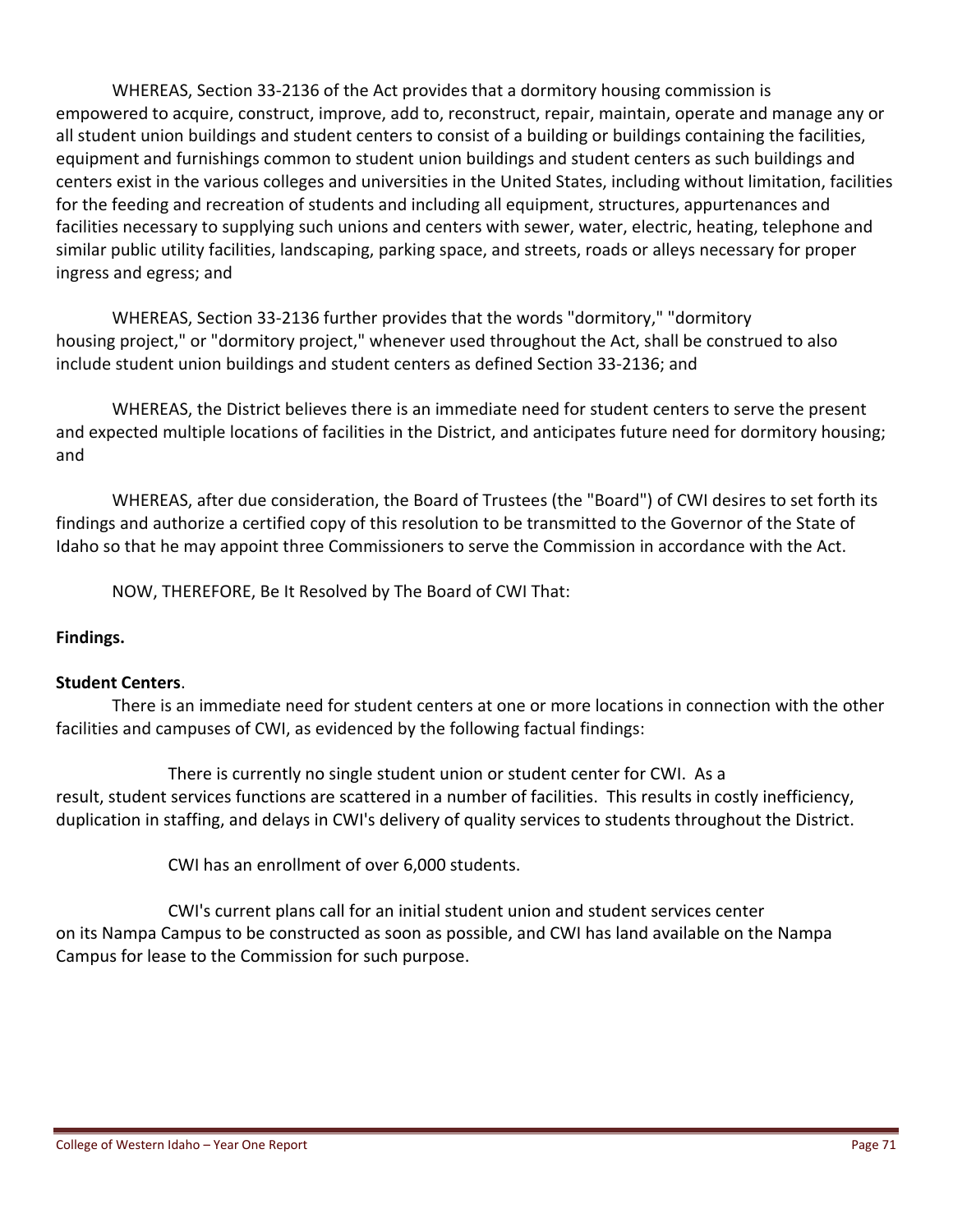CWI has a strategic plan to consolidate its principal facilities into three main campus areas. Each of these campuses would require a student union and student services center, so there will be a need in the near future for at least two additional student union and student services centers.

### **Dormitory Facilities**.

The District's enrollment is projected to grow at a rapid rate. Within the next 10 years, enrollment may exceed 20,000 students. As student populations increase to this level, a portion of such students can be expect to seek residential housing opportunities located conveniently near the District's campuses and facilities, and many such students can be expected to desire low‐cost, dormitory housing publicly owned rather than private rental market housing.

### **Declaration.**

There is an immediate need for the Commission to operate within the District to assist CWI with the financing and construction of student centers at one or more locations in connection with the facilities and campuses of CWI, and to assist CWI with the financing and construction of dormitory housing facilities at a future time to serve CWI students.

#### **Authorization.**

The Board hereby directs the Clerk of the Board to promptly transmit a certified copy of this Resolution to the Governor of the State of Idaho, so that he may promptly appoint three (3) persons to serve as Commissioners of the Commission pursuant to Section 33‐2119 of the Act.

### **Savings Clause.**

If any section, paragraph, clause or provision of this Resolution shall for any reason be held to be invalid or unenforceable, the validity or unenforceability of such section, paragraph, clause or provision shall not affect any of the remaining provisions of this Resolution. All bylaws, orders and resolutions, or parts thereof, inconsistent herewith are hereby repealed to the extent only of such inconsistency. This repealer shall not be construed as reviving any bylaw, order or resolution or part thereof.

#### **Effective Date.**

This Resolution shall be in full force and effect upon its passage and approval.

[End of Resolution]